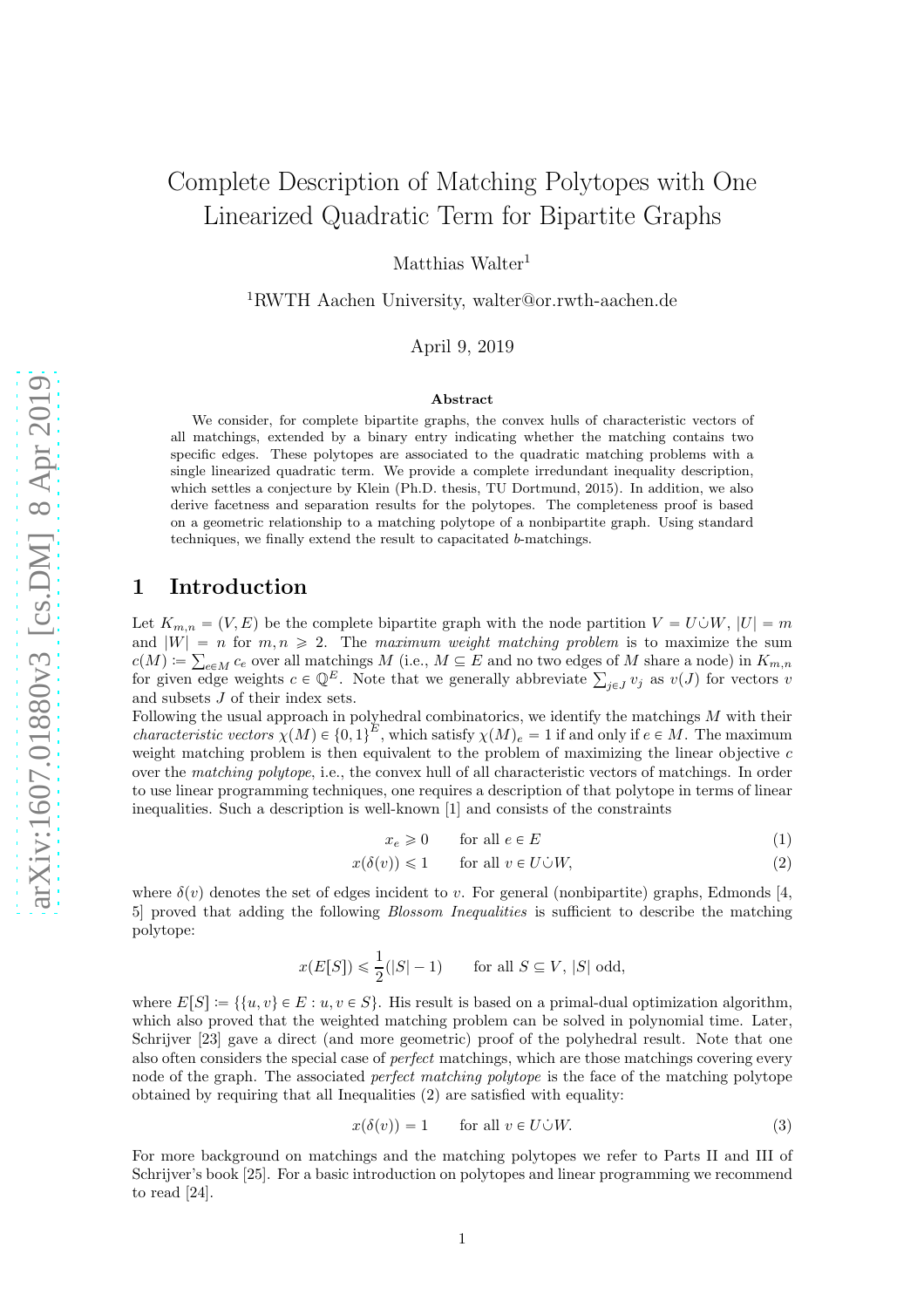In this paper, we consider the more general *quadratic matching problem* for which we have, in addition to c, a set  $\mathcal{Q} \subseteq \binom{E}{2}$  and weights  $p: \mathcal{Q} \to \mathbb{Q}$  for the edge-pairs in  $\mathcal{Q}$ . The objective is now to maximize  $c(M) + \sum_{q \in \mathcal{Q}, q \subseteq M} p_q$ , again over all matchings M. Before we discuss the case  $|\mathcal{Q}| = 1$ in detail, we focus on the more general case. By requiring the matchings to be perfect, we obtain as a special case the quadratic assignment problem, a problem that is not just NP-hard [\[22\]](#page-26-3), but also hard to solve in practice (see [\[18\]](#page-26-4) for a survey).

A common strategy is then to linearize this quadratic objective function by introducing additional variables  $y_{e,f} = x_e \cdot x_f$  for all  $\{e, f\} \in \mathcal{Q}$ . Usually, the straight-forward linearization of this product equation is very weak, and one seeks to find (strong) inequalities that are valid for the associated polytope. There were several polyhedral studies, in particular for the quadratic assignment problem, e.g., by Padberg and Rijal [\[21\]](#page-26-5) and Jünger and Kaibel [\[13,](#page-26-6) [14,](#page-26-7) [15\]](#page-26-8).

One way of finding such inequalities, recently suggested by Buchheim and Klein [\[2\]](#page-25-3), is the socalled one term linearization technique. The idea is to consider the special case of  $|Q| = 1$  in which the optimization problem is still polynomially solvable. By the polynomial-time equivalence of separation and optimization [\[11,](#page-26-9) [16,](#page-26-10) [19\]](#page-26-11), one can thus hope to characterize all (irredundant) valid inequalities and develop separation algorithms. These inequalities remain valid when more than one monomial is present, and hence one can use the results of this special case in the more general setting. Buchheim and Klein suggested this for the quadratic spanning-tree problem and conjectured a complete description of the associated polytope. This conjecture was later confirmed by Fischer and Fischer [\[7\]](#page-26-12) and Buchheim and Klein [\[3\]](#page-25-4). Fischer et al. [\[9\]](#page-26-13) recently generalized this result to matroids and multiple monomials, which must be nested in a certain way. In her dissertation [\[17\]](#page-26-14), Klein considered several other combinatorial polytopes, in particular the quadratic assignment polytope. Hupp et al. [\[12\]](#page-26-15) generalized these results, in particular proofs for certain inequality classes to be facet-defining, to nonbipartite matchings. They carried out a computational study on the practical strength of this approach, using these inequalities during branch-and-cut.

The main goal of this paper is to prove that the description for bipartite graphs conjectured by Klein [\[17\]](#page-26-14) is indeed complete. Moreover, we extend the theoretical work of Klein to non-perfect matchings. Our setup is as follows: Consider two disjoint edges  $e_1 = \{u_1, w_1\}$  and  $e_2 = \{u_2, w_2\}$ (with  $u_i \in U$  and  $w_i \in W$  for  $i = 1, 2$ ) in  $K_{m,n}$  and denote by  $V^* := \{u_1, u_2, w_1, w_2\}$  the union of their node sets. Our polytopes of interest are the convex hulls of all vectors  $(\chi(M), y)$  for which M is a matching in  $K_{m,n}$ ,  $y \in \{0, 1\}$  and one of the relationships between M and y holds:

- $P_{\text{match}}^{1Q\downarrow} := P_{\text{match}}^{1Q\downarrow}(K_{m,n}, e_1, e_2): y = 1$  implies  $e_1, e_2 \in M$ .
- $P_{\text{match}}^{1Q\uparrow} := P_{\text{match}}^{1Q\uparrow}(K_{m,n}, e_1, e_2): y = 0$  implies  $e_1 \notin M$  or  $e_2 \notin M$ .
- $P_{\text{match}}^{1Q} := P_{\text{match}}^{1Q}(K_{m,n}, e_1, e_2); y = 1$  if and only if  $e_1, e_2 \in M$ .

Note that  $P_{\text{match}}^{1Q\downarrow}$  (resp.  $P_{\text{match}}^{1Q\uparrow}$ ) is the *downward* (resp. upward) monotonization of  $P_{\text{match}}^{1Q}$  with respect to the y-variable, and that

$$
P_{\text{match}}^{1\text{Q}} = \text{conv}(P_{\text{match}}^{1\text{Q}\downarrow} \cap P_{\text{match}}^{1\text{Q}\uparrow} \cap (\mathbb{Z}^{E} \times \mathbb{Z})).
$$

Clearly, Constraints [\(1\)](#page-0-1) and [\(2\)](#page-0-0) as well as the bound constraints

<span id="page-1-1"></span><span id="page-1-0"></span>
$$
0 \leqslant y \leqslant 1\tag{4}
$$

are valid for all three polytopes. Additionally, the two inequalities

$$
y \leqslant x_{e_i} \qquad i = 1, 2 \tag{5}
$$

are also valid for  $P_{\text{match}}^{1Q}$  and  $P_{\text{match}}^{1Q\downarrow}$  (and belong to the standard linearization of  $y = x_{e_1} \cdot x_{e_2}$ ). Klein [\[17\]](#page-26-14) introduced two more inequality classes, and proved them to be facet-defining (see The-orems 6.2.2 and 6.2.3 in [\[17\]](#page-26-14)). They are indexed by subsets  $S^{\downarrow}$  and  $S^{\uparrow}$  of nodes (see Figure [1\)](#page-2-0), defined via

$$
\mathcal{S}^{\downarrow} := \{ S \subseteq U \dot{\cup} W : |S| \text{ odd and either}
$$
  
\n
$$
S \cap V^* = \{u_1, u_2\} \text{ and } |S \cap U| = |S \cap W| + 1 \text{ or}
$$
  
\n
$$
S \cap V^* = \{w_1, w_2\} \text{ and } |S \cap W| = |S \cap U| + 1\},
$$
and  
\n
$$
\mathcal{S}^{\uparrow} := \{ S \subseteq U \dot{\cup} W : |S \cap U| = |S \cap W| \text{ and either } S \cap V^* = \{u_1, w_2\} \text{ or } S \cap V^* = \{u_2, w_1\}\},
$$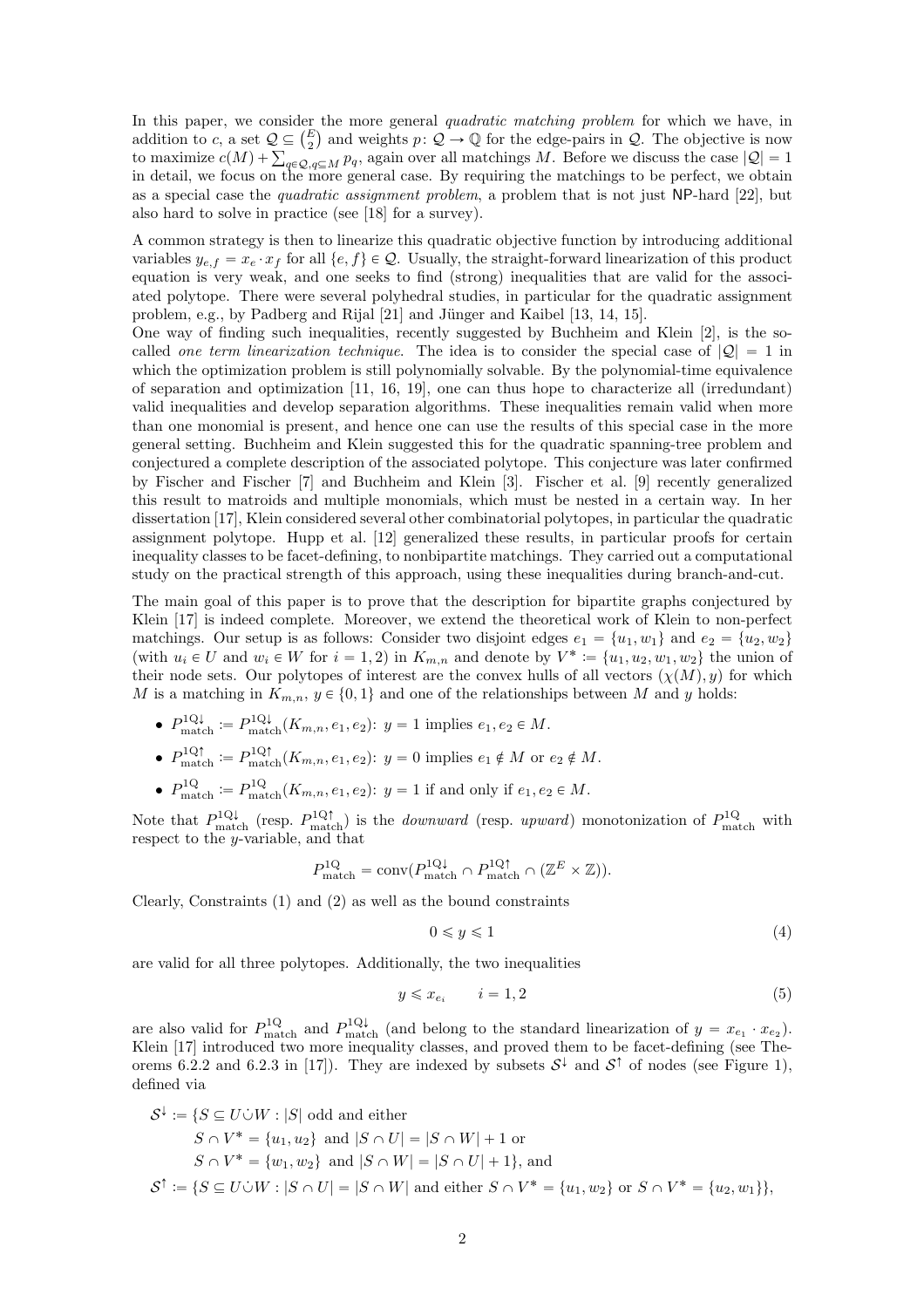and read

<span id="page-2-1"></span>
$$
x(E[S]) + y \le \frac{1}{2}(|S| - 1) \qquad \text{for all } S \in \mathcal{S}^{\downarrow} \text{ and} \tag{6}
$$

$$
x(E[S]) + x_{e_1} + x_{e_2} - y \le \frac{1}{2}|S| \quad \text{for all } S \in S^{\uparrow}.
$$
 (7)

<span id="page-2-0"></span>

(A) A set  $S \in \mathcal{S}^{\downarrow}$  indexing Inequality [\(6\)](#page-2-1).

<span id="page-2-2"></span>(B) A set  $S \in \mathcal{S}^{\uparrow}$  indexing Inequality [\(7\)](#page-2-2).

Figure 1: Node sets indexing additional facets.

Klein [\[17\]](#page-26-14) even conjectured, that Constraints [\(1\)](#page-0-1) and [\(3\)](#page-0-2)–[\(7\)](#page-2-2) completely describe the mentioned face of  $P_{\text{match}}^{1Q}$ . We will confirm this conjecture in Corollary [2.8.](#page-4-0)

In contrast to the two proofs for the one-quadratic-term spanning-tree polytopes [\[7,](#page-26-12) [3\]](#page-25-4), our proof technique is not based on linear programming duality. In fact, the two additional inequality families presented above introduce two sets of dual multipliers, which seem to make this proof strategy hard, or at least quite technical. Instead, we were heavily inspired by Schrijver's direct proof [\[23\]](#page-26-0) for the matching polytope.

Outline. The paper is structured as follows: In Section [2](#page-2-3) we present our main results together with their proofs, which are based on two key lemmas, one for  $P_{\text{match}}^{1Q\downarrow}$  and one for  $P_{\text{match}}^{1Q\uparrow}$ . At the end of the section, we establish the corresponding results for the special case of perfect matchings. The proofs for the two key lemmas are similar with respect to the general strategy, but are still quite different due to the specific constructions they depend on. Hence, we present the general technique and then each lemma in its own dedicated section. Although Klein already proved that the new inequalities are facet-defining, she only did so for the case of perfect matchings. Hence, for the sake of completeness, we do the same for the general case in Section [4.](#page-10-0) The algorithmic parts are covered in Section [5](#page-13-0) where we present separation algorithms for the two classes of exponentially many facets. The polyhedral result on the matching polytope is used as a black-box result in Section [6](#page-14-0) in order to prove a generalization for capacitated b-matchings (which are defined in that section). We conclude this paper with a short discussion on our proof strategy and on a property of  $P_{\text{match}}^{1Q}$ .

# <span id="page-2-3"></span>2 Main results

We will prove our result using two key lemmas, each of which is proved within its own section.

<span id="page-2-4"></span>**Lemma 2.1.** Let  $(\hat{x}, \hat{y}) \in \mathbb{Q}^E \times \mathbb{Q}$  satisfy Constraints [\(1\)](#page-0-1), [\(2\)](#page-0-0), [\(4\)](#page-1-0), [\(5\)](#page-1-1) and [\(6\)](#page-2-1). Let furthermore  $(\hat{x}, \hat{y})$  satisfy at least one of the Inequalities [\(5\)](#page-1-1) for  $i^* \in \{1, 2\}$  or [\(6\)](#page-2-1) for a set  $S^* \in S^{\downarrow}$  with equality. Then  $(\hat{x}, \hat{y})$  is a convex combination of vertices of  $P_{match}^{1Q}$ .

Lemma [2.1](#page-2-4) will be proved in Section [3.1.](#page-5-0)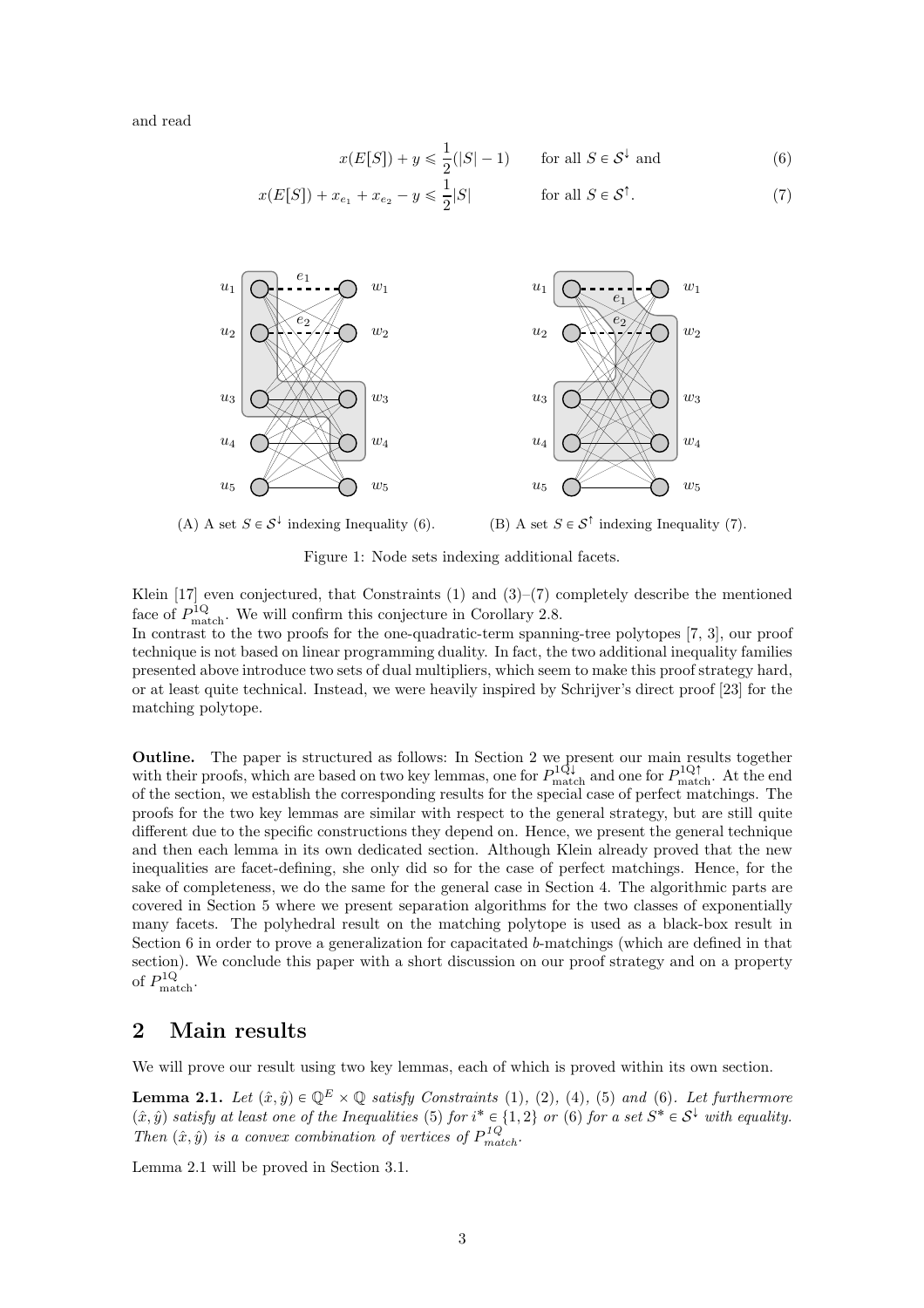<span id="page-3-0"></span>**Lemma 2.2.** Let  $(\hat{x}, \hat{y}) \in \mathbb{Q}^E \times \mathbb{Q}$  satisfy Constraints [\(1\)](#page-0-1), [\(2\)](#page-0-0), [\(4\)](#page-1-0), and Inequalities [\(7\)](#page-2-2) for all  $S \in S^{\uparrow}$ . Let furthermore  $(\hat{x}, \hat{y})$  satisfy at least one of the Inequalities [\(7\)](#page-2-2) for a set  $S^* \in S^{\uparrow}$  with equality. Then  $(\hat{x}, \hat{y})$  is a convex combination of vertices of  $P_{match}^{1Q}$ .

Lemma [2.2](#page-3-0) will be proved in Section [3.2.](#page-7-0) We continue with the consequences of the two lemmas.

<span id="page-3-1"></span>**Theorem 2.3.**  $P_{match}^{1Q\downarrow}$  is equal to the set of  $(x, y) \in \mathbb{R}^{E} \times \mathbb{R}$  that satisfy Constraints [\(1\)](#page-0-1), [\(2\)](#page-0-0), [\(4\)](#page-1-0), [\(5\)](#page-1-1) and [\(6\)](#page-2-1).

*Proof.* Let P be the polytope defined by Constraints  $(1), (2), (4), (5)$  $(1), (2), (4), (5)$  $(1), (2), (4), (5)$  $(1), (2), (4), (5)$  $(1), (2), (4), (5)$  $(1), (2), (4), (5)$  and  $(6)$ . We first show  $P_{\text{match}}^{\text{1Q}\downarrow} \subseteq P$  by showing  $(\chi(M), y) \in P$  for all feasible integer pairs  $(\chi(M), y)$ , i.e., matchings M in  $K_{m,n}$  and  $y \in \{0, 1\}$  satisfying  $e_1, e_2 \in M$  if  $y = 1$ . Clearly,  $\chi(M)$  satisfies Constraints [\(1\)](#page-0-1) and [\(2\)](#page-0-0), and  $y$  satisfies  $(4)$ .

Let  $S \in \mathcal{S}^{\downarrow}$ , define  $\overline{S} := S \setminus \{u_1, u_2, w_1, w_2\}$ , and observe that  $|\overline{S}|$  is odd. If  $y = 1$ , then  $e_1, e_2 \in M$ , i.e., Constraint [\(5\)](#page-1-1) is satisfied. Hence, only nodes in  $\overline{S}$  can be matched to other nodes in S, and there are at most  $\frac{|S|}{2} = (|S| - 3)/2$  of them. If  $y = 0$ , then the validity follows from the fact that  $S$  has odd cardinality. This shows that Constraint  $(6)$  is always satisfied.

To show  $P_{\text{match}} \subseteq P_{\text{match}}^{1Q\downarrow}$ , we consider a vertex  $(\hat{x}, \hat{y})$  of P. Note that since P is rational we have  $(\hat{x}, \hat{y}) \in \mathbb{Q}^E \times \mathbb{Q}$ . If it satisfies at least one of the Inequalities [\(5\)](#page-1-1) for some  $i^* \in \{1, 2\}$  or [\(6\)](#page-2-1) for some  $S^* \in \mathcal{S}^{\downarrow}$  with equality, Lemma [2.1](#page-2-4) yields that  $(\hat{x}, \hat{y})$  is a convex combination of vertices of  $P_{\text{match}}^{1Q}$ , which are vertices of  $P_{\text{match}}^{1Q\downarrow}$ .

Hence,  $(\hat{x}, \hat{y})$  is even a vertex of the polytope defined only by the Constraints [\(1\)](#page-0-1), [\(2\)](#page-0-0) and [\(4\)](#page-1-0). Thus,  $\hat{y} \in \{0, 1\}$  and  $\hat{x} = \chi(M)$  for some matching M in  $K_{m,n}$ . Since Inequalities [\(5\)](#page-1-1) are strictly satisfied, we must have  $\hat{y} = 0$ , which concludes the proof.  $\Box$ 

<span id="page-3-2"></span>**Theorem 2.4.**  $P_{match}^{1Q\uparrow}$  is equal to the set of  $(x, y) \in \mathbb{R}^E \times \mathbb{R}$  that satisfy Constraints [\(1\)](#page-0-1), [\(2\)](#page-0-0), [\(4\)](#page-1-0) and [\(7\)](#page-2-2).

*Proof.* Let P be the polytope defined by Constraints [\(1\)](#page-0-1), [\(2\)](#page-0-0), [\(4\)](#page-1-0) and [\(7\)](#page-2-2). We first show  $P_{\text{match}}^{1Q\uparrow} \subseteq P$ by showing  $(\chi(M), y) \in P$  for all feasible integer pairs  $(\chi(M), y)$ , i.e., matchings M in  $K_{m,n}$  and  $y \in \{0, 1\}$  satisfying  $(e_1 \notin M \text{ or } e_2 \notin M)$  if  $y = 0$ . Clearly,  $\chi(M)$  satisfies Constraints [\(1\)](#page-0-1) and [\(2\)](#page-0-0), and  $y$  satisfies  $(4)$ .

For  $S \in \mathcal{S}^{\uparrow}$ , M contains at most  $\frac{1}{2}(|S \cup e_1 \cup e_2|) = \frac{1}{2}|S| + 1$  edges in  $E[S] \cup \{e_1, e_2\}$ . Thus, if  $y = 1$ , Constraint [\(7\)](#page-2-2) is satisfied. If  $y = 0$  and  $e_1, e_2 \notin M$ , then it is trivially satisfied. Otherwise, i.e., if  $y = 0$  and M contains exactly one of the two edges, we can assume w.l.o.g.  $e_1 \in M$  and  $e_2 \notin M$ . Since  $S \ge \alpha_1$  has odd cardinality, at most  $|S|/2 - 1$  edges of M can have both endnodes in S, the constraint is also satisfied in this case.

To show  $P \subseteq P_{\text{match}}^{1Q\uparrow}$ , we consider a vertex  $(\hat{x}, \hat{y})$  of P. Note that since P is rational we have  $(\hat{x}, \hat{y}) \in \mathbb{Q}^E \times \mathbb{Q}$ . If it satisfies at least one of the Inequalities [\(7\)](#page-2-2) for some  $S^* \in \mathcal{S}^{\uparrow}$  with equality, Lemma [2.2](#page-3-0) yields that  $(\hat{x}, \hat{y})$  is a convex combination of vertices of  $P_{\text{match}}^{1Q}$ , which are vertices of  $P^{\rm 1Q\uparrow}_{\rm match}.$ 

Hence,  $(\hat{x}, \hat{y})$  is even a vertex of the polytope defined only by the Constraints [\(1\)](#page-0-1), [\(2\)](#page-0-0) and [\(4\)](#page-1-0). Thus,  $\hat{y} \in \{0, 1\}$  and  $\hat{x} = \chi(M)$  for some matching M in  $K_{m,n}$ . If  $\hat{y} = 0$ , then Inequality [\(7\)](#page-2-2) for  $S = \{u_1, w_2\}$  reads  $x_{u_1, w_2} + x_{e_1} + x_{e_2} - 0 \leq 1$ , and thus implies  $e_1 \notin M$  or  $e_2 \notin M$ , which concludes the proof.  $\Box$ 

<span id="page-3-3"></span>**Theorem 2.5.**  $P_{match}^{1Q}$  is equal to the set of  $(x, y) \in \mathbb{R}^{E} \times \mathbb{R}$  that satisfy Constraints [\(1\)](#page-0-1), [\(2\)](#page-0-0), [\(4\)](#page-1-0), [\(5\)](#page-1-1), [\(6\)](#page-2-1) and [\(7\)](#page-2-2), i.e.,  $P_{match}^{1Q} = P_{match}^{1Q\downarrow} \cap P_{match}^{1Q\uparrow}$ .

*Proof.* Let P be the polytope defined by Constraints  $(1), (2), (4), (5), (6)$  $(1), (2), (4), (5), (6)$  $(1), (2), (4), (5), (6)$  $(1), (2), (4), (5), (6)$  $(1), (2), (4), (5), (6)$  $(1), (2), (4), (5), (6)$  $(1), (2), (4), (5), (6)$  $(1), (2), (4), (5), (6)$  and  $(7)$ . By Theo-rems [\(2.3\)](#page-3-1) and [\(2.4\)](#page-3-2) we have  $P_{\text{match}}^{\text{1Q}} \subseteq P_{\text{match}}^{\text{1Q}\downarrow} \cap P_{\text{match}}^{\text{1Q}\uparrow} = P$ .

To show  $P \subseteq P_{\text{match}}^{1Q}$ , we consider a vertex  $(\hat{x}, \hat{y})$  of P. Note that since P is rational we have  $(\hat{x}, \hat{y}) \in \mathbb{Q}^E \times \mathbb{Q}$ . If it satisfies at least one of the Inequalities [\(5\)](#page-1-1) for some  $i^* \in \{1, 2\}$  or [\(6\)](#page-2-1) for some  $S^* \in \mathcal{S}^{\downarrow}$  with equality, Lemma [2.1](#page-2-4) yields that  $(\hat{x}, \hat{y})$  is a convex combination of vertices of  $P_{\text{match}}^{1Q}$ . The same result holds by Lemma [2.2](#page-3-0) if the point satisfies at least one of the Inequalities [\(7\)](#page-2-2) for some  $S^* \in \mathcal{S}^{\uparrow}$  with equality.

Hence,  $(\hat{x}, \hat{y})$  is even a vertex of the polytope defined only by the Constraints [\(1\)](#page-0-1), [\(2\)](#page-0-0) and [\(4\)](#page-1-0). Thus,  $\hat{y} \in \{0, 1\}$  and  $\hat{x} = \chi(M)$  for some matching M in  $K_{m,n}$ . Inequalities [\(5\)](#page-1-1) and Inequality [\(7\)](#page-2-2) for  $S = \{u_1, w_2\}$  imply that  $y = 1$  if and only if  $e_1, e_2 \in M$ , which concludes the proof.  $\Box$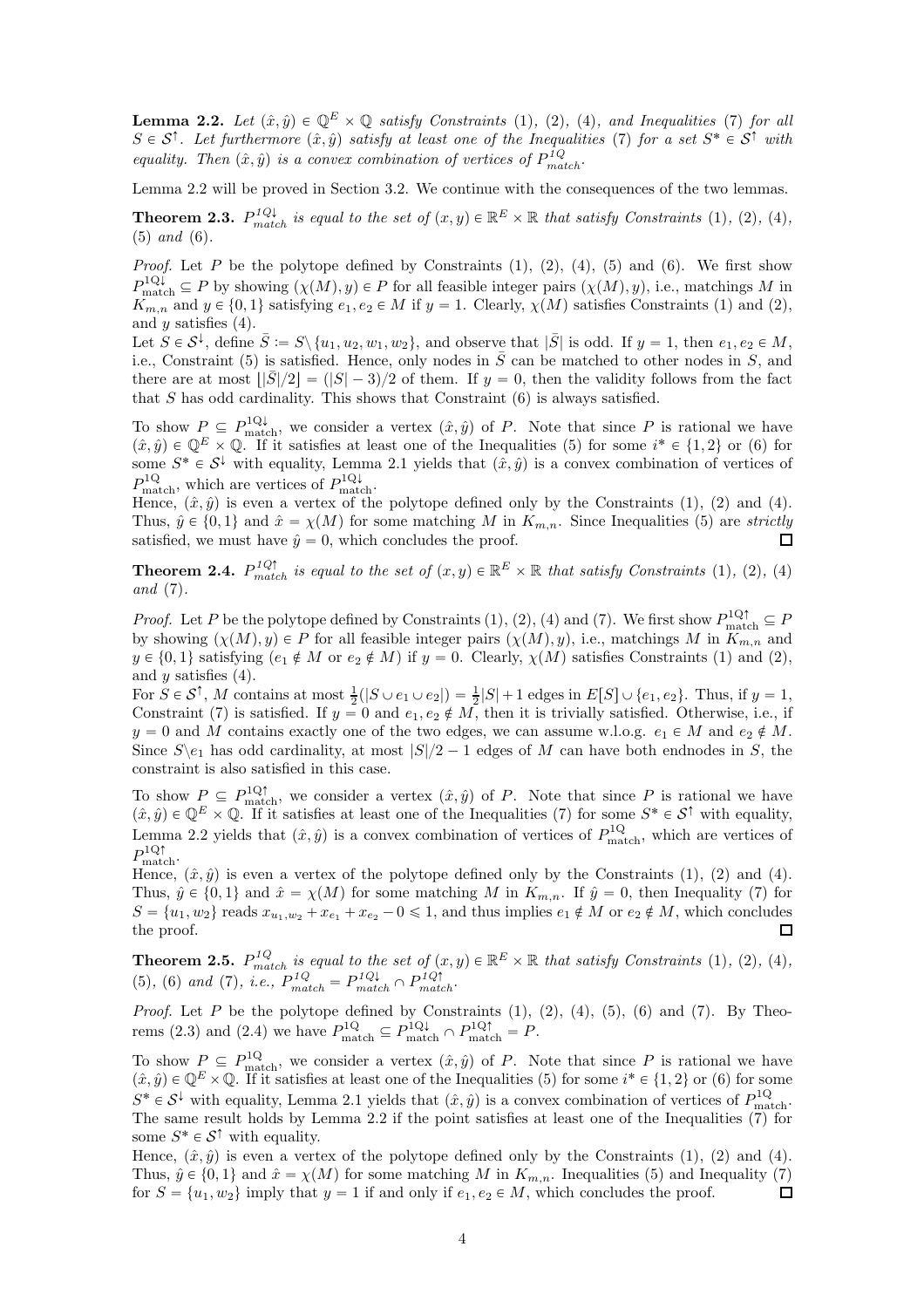**Perfect matchings.** We now assume  $m = n$ , since otherwise,  $K_{m,n}$  does not contain perfect matchings. Since the formulations for perfect matchings are obtained by replacing Inequalities [\(2\)](#page-0-0) by Equations [\(3\)](#page-0-2), the corresponding polytopes are faces of the ones defined in the Section [1,](#page-0-3) and we immediately obtain the following results from the corresponding theorems in Section [2:](#page-2-3)

**Corollary 2.6.** The convex hull of all  $(\chi(M), y) \in \{0, 1\}^E \times \{0, 1\}$ , for which M is a perfect matching M in  $K_{n,n}$  and  $y = 1$  implies  $e_1, e_2 \in M$ , is equal to the set of  $(x, y) \in \mathbb{R}^E \times \mathbb{R}$  that satisfy Constraints  $(1)$ ,  $(4)$ ,  $(5)$ ,  $(6)$  and  $(3)$ .

**Corollary 2.7.** The convex hull of all  $(\chi(M), y) \in \{0, 1\}^E \times \{0, 1\}$ , for which M is a perfect matching M in  $K_{n,n}$  and  $y = 0$  implies  $e_1 \notin M$  or  $e_2 \notin M$ , is equal to the set of  $(x, y) \in \mathbb{R}^E \times \mathbb{R}$ that satisfy Constraints  $(1), (4), (7)$  $(1), (4), (7)$  $(1), (4), (7)$  $(1), (4), (7)$  $(1), (4), (7)$  and  $(3)$ .

<span id="page-4-0"></span>**Corollary 2.8.** The convex hull of all  $(\chi(M), y) \in \{0, 1\}^E \times \{0, 1\}$ , for which M is a perfect matching M in  $K_{n,n}$  and  $y = 1$  if and only if  $e_1, e_2 \in M$ , is equal to the set of  $(x, y) \in \mathbb{R}^E \times \mathbb{R}$  that satisfy Constraints  $(1)$ ,  $(4)$ ,  $(5)$ ,  $(6)$ ,  $(7)$  and  $(3)$ .

# <span id="page-4-2"></span>3 Proofs of main lemmas

The technique we will use to proof Lemmas [2.1](#page-2-4) and [2.2](#page-3-0) is quite technical. Hence, we present it in this section in a more abstract fashion (see Figure [2\)](#page-4-1). To make the proofs more accessible, we also list the required steps that have to be done. Consider, a description of a polytope  $P$  in terms of linear inequalities for which we want to show  $P = \text{conv}(X)$  for some (implicitly known) X.

- 1. Consider an initial fractional point of  $P$  that satisfies a certain inequality with equality.
- 2. Modify the point such that the resulting point lies in a face  $F$  of a polytope  $Q$  that we have under control. Prove that the modified point lies in  $F$  (and hence in  $Q$ ).
- 3. Write the modified point as a (special) convex combination of vertices of  $F$ . Derive structural properties that are implied by the fact that the combination uses only points from F.
- <span id="page-4-1"></span>4. Revert the modifications by replacing some of the vertices in the convex combination by others. Prove that the new vertices are contained in X. Prove that the modifications revert those of Step 2, i.e., that their convex combination equals the initial point.



Graph  $K_{m,n}$  Related graph  $\bar{G}$ 

Figure 2: Proof technique for Lemmas [2.1](#page-2-4) and [2.2.](#page-3-0)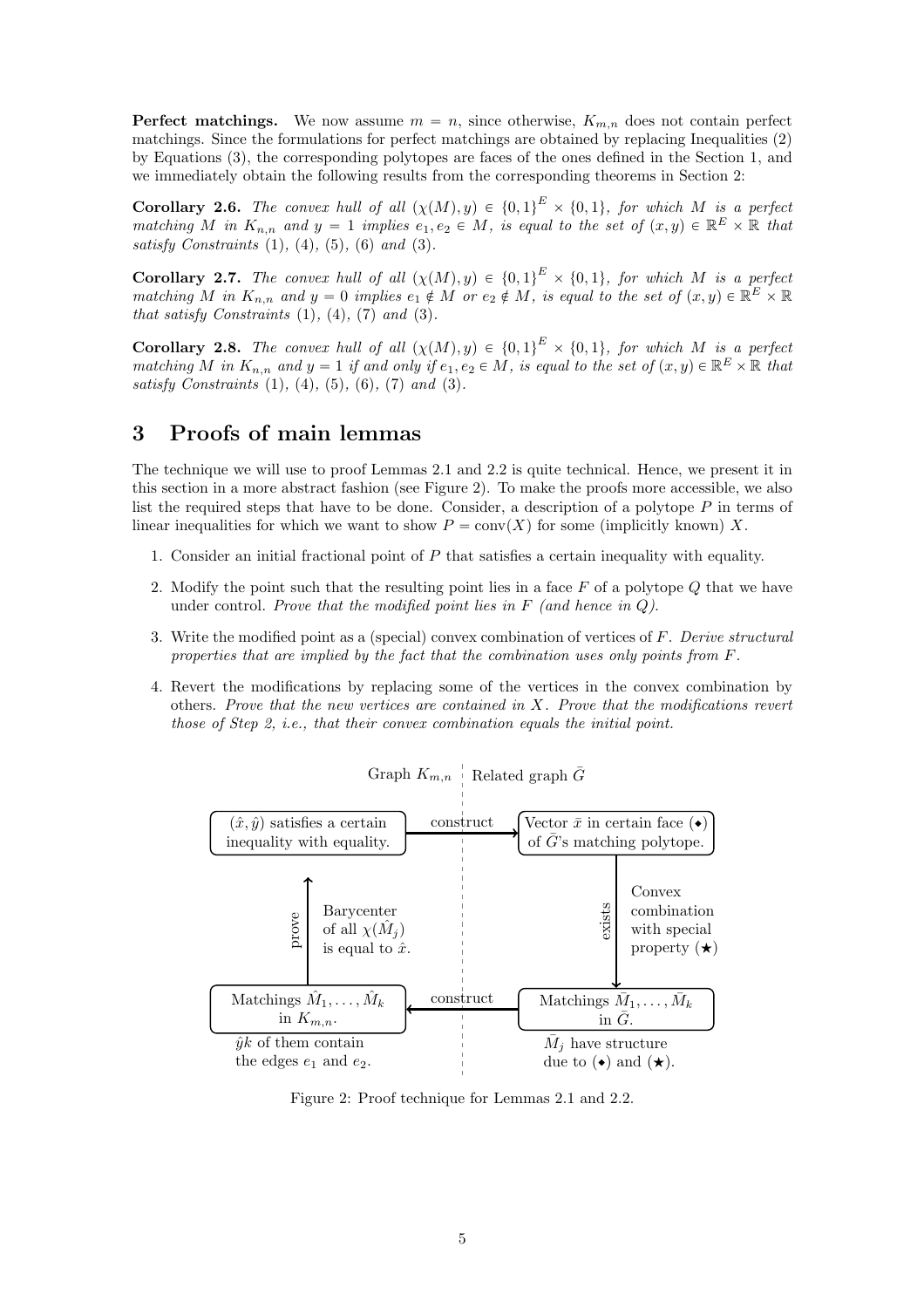#### <span id="page-5-0"></span>3.1 Downward monotonization

This section contains the proof of Lemma [2.1.](#page-2-4) We first introduce relevant objects which are fixed for the rest of this section, and then present the main proof. To improve readability, the proofs of several claims are deferred to the end of this section.

Let  $(\hat{x}, \hat{y}) \in \mathbb{O}^E \times \mathbb{O}$  be as stated in the lemma, i.e., it satisfies Constraints [\(1\)](#page-0-1), [\(2\)](#page-0-0), [\(4\)](#page-1-0), [\(5\)](#page-1-1) and [\(6\)](#page-2-1), and it satisfies at least one of the Inequalities [\(5\)](#page-1-1) for  $i^* \in \{1,2\}$  or [\(6\)](#page-2-1) for a set  $S^* \in \mathcal{S}^{\downarrow}$  with equality.

Let  $\bar{G} = (U \dot{\cup} W, \bar{E})$  be the graph  $K_{m,n}$  with the additional edges  $e_u := \{u_1, u_2\}$  and  $e_w := \{w_1, w_2\}$ , i.e.,  $\bar{E} := E \cup \{e_u, e_w\}$ . Define the vector  $\bar{x} \in \mathbb{Q}^{\bar{E}}$  as follows (see Figure [3\)](#page-5-1):

- $\bar{x}_e := \hat{x}_e$  for all  $e \in E \setminus \{e_1, e_2\}.$
- $\bar{x}_{e_i} := \hat{x}_{e_i} \hat{y}$  for  $i = 1, 2$ .
- <span id="page-5-1"></span> $\bullet\ \ \bar{x}_{e_u}\coloneqq \bar{x}_{e_w}\coloneqq \hat{y}.$



Figure 3: Graph  $\bar{G}$  and vector  $\bar{x}$  in the proof of Lemma [2.1.](#page-2-4)

<span id="page-5-2"></span>**Claim 3.1.**  $\bar{x}$  is in the matching polytope of  $\bar{G}$ .

combination is chosen such that  $|J_u \backslash J_w|$  is minimum. By Claim [3.1,](#page-5-2) and since  $\bar{x}$  is rational, it can be written as a convex combination of characteristic vectors of matchings using only rational multipliers. Multiplying with a sufficiently large integer k, we obtain that  $k\bar{x} = \sum_{j=1}^{k} \chi(\bar{M}_j)$  for matchings  $\bar{M}_1, \ldots, \bar{M}_k$  in  $\bar{G}$ , where matchings may occur multiple times. Let  $J_u := \{ j \in [k] : e_u \in \bar{M}_j \}$  and  $J_w := \{ j \in [k] : e_w \in \bar{M}_j \}$  (using the notation  $[k] := \{1, 2, \ldots, k\}$ , and observe that  $|J_u| = \hat{y}k = |J_w|$ . We may assume that the convex

<span id="page-5-3"></span>**Claim 3.2.** The convex combination satisfies  $J_u = J_w$ .

By Claim [3.2](#page-5-3) we can write  $J := J_u = J_w$ . We construct matchings  $\hat{M}_j$  for  $j \in [k]$  that are related to the corresponding  $\bar{M}_j$ . To this end, let  $C \coloneqq \{e_1, e_2, e_u, e_w\}$  and define  $\hat{M}_j \coloneqq \bar{M}_j \Delta C$  for all  $j \in J$ and  $\hat{M}_j := \bar{M}_j$  for all  $j \in [k] \backslash J$ . All  $\hat{M}_j$  are matchings in  $\bar{G}$  since for all  $j \in J$ , the matchings  $\bar{M}_j$ contain both edges  $e_u$  and  $e_w$ . In fact, none of the matchings  $\hat{M}_j$  contains these edges, and hence they are even matchings in  $K_{m,n}$ . In the following claim we exploit this property and consider the vectors  $\chi(\hat{M}_j)$  with entries indexed by edges in E.

<span id="page-5-4"></span>**Claim 3.3.** We have  $\hat{x} = \frac{1}{k} \sum_{j=1}^{k} \chi(\hat{M}_j)$ .

Together with  $\hat{y}k = |J|$ , Claim [3.3](#page-5-4) yields

$$
(\hat{x}, \hat{y}) = \frac{1}{k} \left( \sum_{j \in J} (\chi(\hat{M}_j), 1) + \sum_{j \in [k] \setminus J} (\chi(\hat{M}_j), 0) \right),
$$

and it remains to prove that all participating vectors are actually feasible for  $P_{\text{match}}^{1Q}$ . For the first sum, this is easy to see, since for all  $j \in J$ , the matchings  $\hat{M}_j$  contain both edges  $e_1$  and  $e_2$  by construction. The matchings in the second sum are considered in two claims, depending on  $(\hat{x}, \hat{y})$ .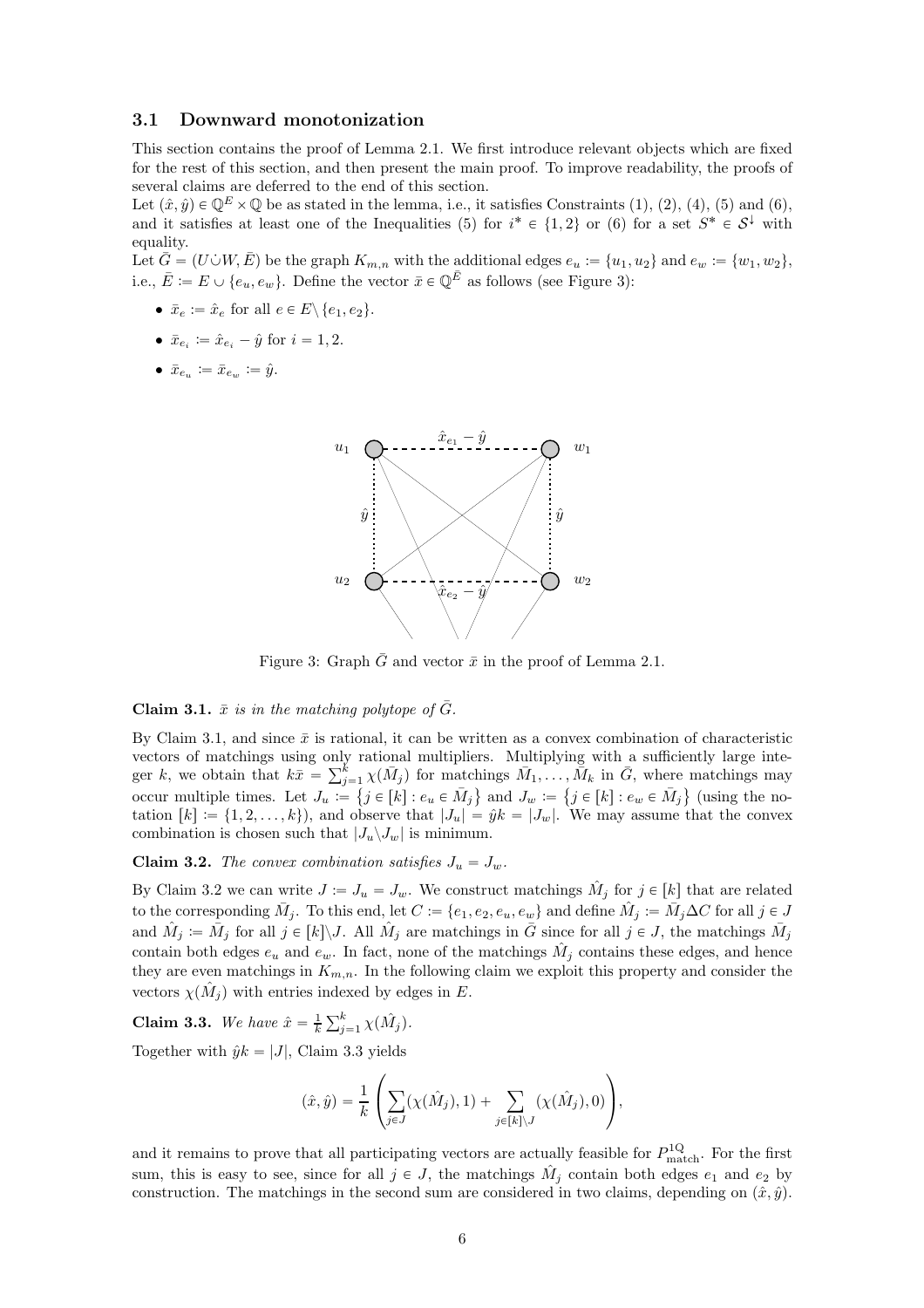<span id="page-6-0"></span>**Claim 3.4.** Let  $(\hat{x}, \hat{y})$  satisfy Inequality [\(5\)](#page-1-1) for some  $i^* \in \{1, 2\}$  with equality. Then  $\hat{M}_j$  contains at most one of the two edges  $e_1$ ,  $e_2$  for all  $j \in [k] \backslash J$ .

<span id="page-6-1"></span>**Claim 3.5.** Let  $(\hat{x}, \hat{y})$  satisfy Inequality [\(6\)](#page-2-1) for some  $S^* \in S^{\downarrow}$  with equality. Then  $\hat{M}_j$  contains at most one of the two edges  $e_1$ ,  $e_2$  for all  $j \in [k] \backslash J$ .

Since, by the assumptions of Lemma [2.1,](#page-2-4) the premise of at least one of the Claims [3.4](#page-6-0) or [3.5](#page-6-1) is satisfied,  $(\hat{x}, \hat{y})$  is indeed a convex combination of vertices of  $P_{\text{match}}^{1Q}$ , which concludes the proof of Lemma [2.1.](#page-2-4)

Before actually proving the claims of this section, we list some implied valid inequalities that will turn out to be useful.

<span id="page-6-2"></span>**Proposition 3.6.** Let  $(\hat{x}, \hat{y})$  satisfy Constraints [\(1\)](#page-0-1), [\(2\)](#page-0-0),[\(4\)](#page-1-0), [\(5\)](#page-1-1) and [\(6\)](#page-2-1), and define

 $\mathcal{S}^{\downarrow}_{ext} := \{ S \subseteq U \cup W : |S| \text{ is odd and } S \cap V^* \in \{ \{u_1, u_2\}, \{w_1, w_2\} \} \}.$ 

Then  $(\hat{x}, \hat{y})$  satisfies  $x(E[S]) + y \leq \frac{1}{2}(|S|-1)$  (i.e., Inequality [\(6\)](#page-2-1)) for all  $S \in \mathcal{S}_{ext}^{\downarrow} \supseteq \mathcal{S}^{\downarrow}$ .

*Proof of Proposition [3.6.](#page-6-2)* We only have to prove the statement for  $S \in \mathcal{S}_{ext}^{\downarrow} \backslash \mathcal{S}^{\downarrow}$ . W.l.o.g. we assume that  $S \cap V^* = \{u_1, u_2\}$ , since the other case is similar. Let  $U' \coloneqq S \cap U$  and  $W' \coloneqq S \cap W$ , and remember that we assume  $|U'| \neq |W'| + 1$ .

If  $|U'| < |W'| + 1$ , we have  $|U'| \leq |W'| - 1$  since  $|S|$  is odd. Then the sum of  $\hat{x}(\delta(u)) \leq 1$  for all  $u \in U'$ plus the sum of  $-\hat{x}_e \leq 0$  for all  $e \in \delta(U') \setminus (E[S] \cup \{e_1\})$  reads  $\hat{x}(E[S]) + \hat{x}_{e_1} \leq |U'| \leq \frac{1}{2}(|S|-1)$ . Adding  $\hat{y} \leq \hat{x}_{e_1}$  yields the desired inequality.

If  $|U'| > |W'| + 1$ , we have  $|U'| \geq |W'| + 3$  since  $|S|$  is odd. Then the sum of  $\hat{x}(\delta(w)) \leq 1$  for all  $w \in W'$  plus the sum of  $-\hat{x}_e \leq 0$  for all  $e \in \delta(W')\backslash E[S]$  reads  $\hat{x}(E[S]) \leq |W'| \leq \frac{1}{2}(|S|-1)$ . Adding  $\hat{y} \leq 1$  yields the desired inequality, which concludes the proof.  $\Box$ 

*Proof of Claim [3.1.](#page-5-2)* From  $\hat{x} \ge 0$  and [\(5\)](#page-1-1) we obtain that also  $\bar{x} \ge 0$ . By construction and since  $\hat{x}$ satisfies [\(2\)](#page-0-0),  $\bar{x}(\delta(v)) \leq 1$  for every node  $v \in U\dot{\cup}W$ .

Suppose, for the sake of contradiction, that  $\bar{x}(E[S]) > \frac{1}{2}(|S| - 1)$  for some odd-cardinality set  $S \subseteq U \cup W$ . From  $\hat{x}(E[S]) \leq \frac{1}{2}(|S|-1)$  we deduce  $\bar{x}(E[S]) > \hat{x}(E[S])$ , i.e.,  $E[S]$  contains at least one of the edges  $\{e_u, e_w\}$ , since only for these edges the  $\bar{x}$ -value is strictly greater than the corresponding  $\hat{x}$ -value. Observe that  $E[S]$  also must contain at most one of these edges, since otherwise it would also contain the two edges  $e_1, e_2$ , which yielded  $\bar{x}(E[S]) = \hat{x}(E[S]) \le \frac{1}{2}(|S|-1)$ . Hence, we have  $S \in \mathcal{S}_{ext}^{\downarrow}$ , and thus  $\bar{x}(E[S]) = \hat{x}(E[S]) + \hat{y} \le \frac{1}{2}(|S|-1)$  by Proposition [3.6.](#page-6-2) This proves that  $\bar{x}$  is in the matching polytope of  $\bar{G}$ .  $\Box$ 

*Proof of Claim [3.2.](#page-5-3)* Suppose, for the sake of contradiction, that  $J_u \neq J_w$ . Let  $j_u \in J_u \setminus J_w$  and let  $j_w \in J_w \backslash J_u$ , which exist due to  $|J_u| = |J_w|$ . Consider the matchings  $\bar{M}_{j_u}$  and  $\bar{M}_{j_w}$  and note that  $\overline{M}_{j_u}\Delta \overline{M}_{j_w}$  contains both edges  $e_u$  and  $e_w$ . Let  $C_u$  and  $C_w$  be (the edge sets of) the connected components of  $\bar{M}_{j_u} \Delta \bar{M}_{j_w}$  that contain  $e_u$  and  $e_w$ , respectively.

We claim that  $C_u$  and  $C_w$  are not the same component. Assume, for the sake of contradiction, that  $C := C_u = C_w$  is a connected component (i.e., an alternating cycle or path) of  $M_{j_u} \Delta M_{j_w}$ that contains  $e_u$  and  $e_w$ . Consider a path  $P \subseteq C \setminus \{e_u, e_w\}$  that connects an endnode of  $e_u$  with an endnode of  $e_w$  (if C is an alternating cycle, there exist two such paths and we pick one arbitrarily). On the one hand,  $(U\dot{\cup}W, \bar{E}\backslash\{e_u, e_w\})$  is bipartite and thus P must have odd length. On the other hand,  $e_u \in \overline{M}_{j_u}$  and  $e_w \in \overline{M}_{j_w}$ , and hence P must have even length, yielding a contradiction.

Define two new matchings  $\overline{M}'_{j_u} := \overline{M}_{j_u} \Delta C_u$  and  $\overline{M}'_{j_w} := \overline{M}_{j_w} \Delta C_u$ , and note that  $\chi(\overline{M}_{j_u})$  +  $\chi(\bar{M}_{j_w}) = \chi(\bar{M}'_{j_w}) + \chi(\bar{M}'_{j_w})$ , i.e., we can replace  $\bar{M}_{j_u}$  and  $\bar{M}_{j_w}$  by  $\bar{M}'_{j_u}$  and  $\bar{M}'_{j_w}$  in the convex combination. The fact that  $\bar{M}'_{j_u}$  contains none of the two edges  $e_u$  and  $e_w$ , while  $\bar{M}'_{j_w}$  contains both, yields a contradiction to the assumption that  $|J_u \backslash J_w|$  is minimum.  $\Box$ 

*Proof of Claim [3.3.](#page-5-4)* Consider the vector  $d := \sum_{j=1}^{k} (\chi(\hat{M}_j) - \chi(\bar{M}_j))$ . By construction of the  $\hat{M}_j$ , we have  $d_e = 0$  for all  $e \notin C$  and  $d_{e_1} = d_{e_2} = -d_{e_u} = -d_{e_w} = |J| = k\hat{y}$ . A simple comparison with the construction of  $\bar{x}$  from  $\hat{x}$  concludes the proof.  $\Box$ 

*Proof of Claim [3.4.](#page-6-0)* From  $\hat{x}_{e_{i^*}} = \hat{y}$  we obtain that  $\bar{x}_{e_{i^*}} = 0$ , and thus  $e_{i^*} \notin \bar{M}_j$ . Since  $j \notin J$ , we have  $\hat{M}_j = \bar{M}_j$ , which concludes the proof.  $\Box$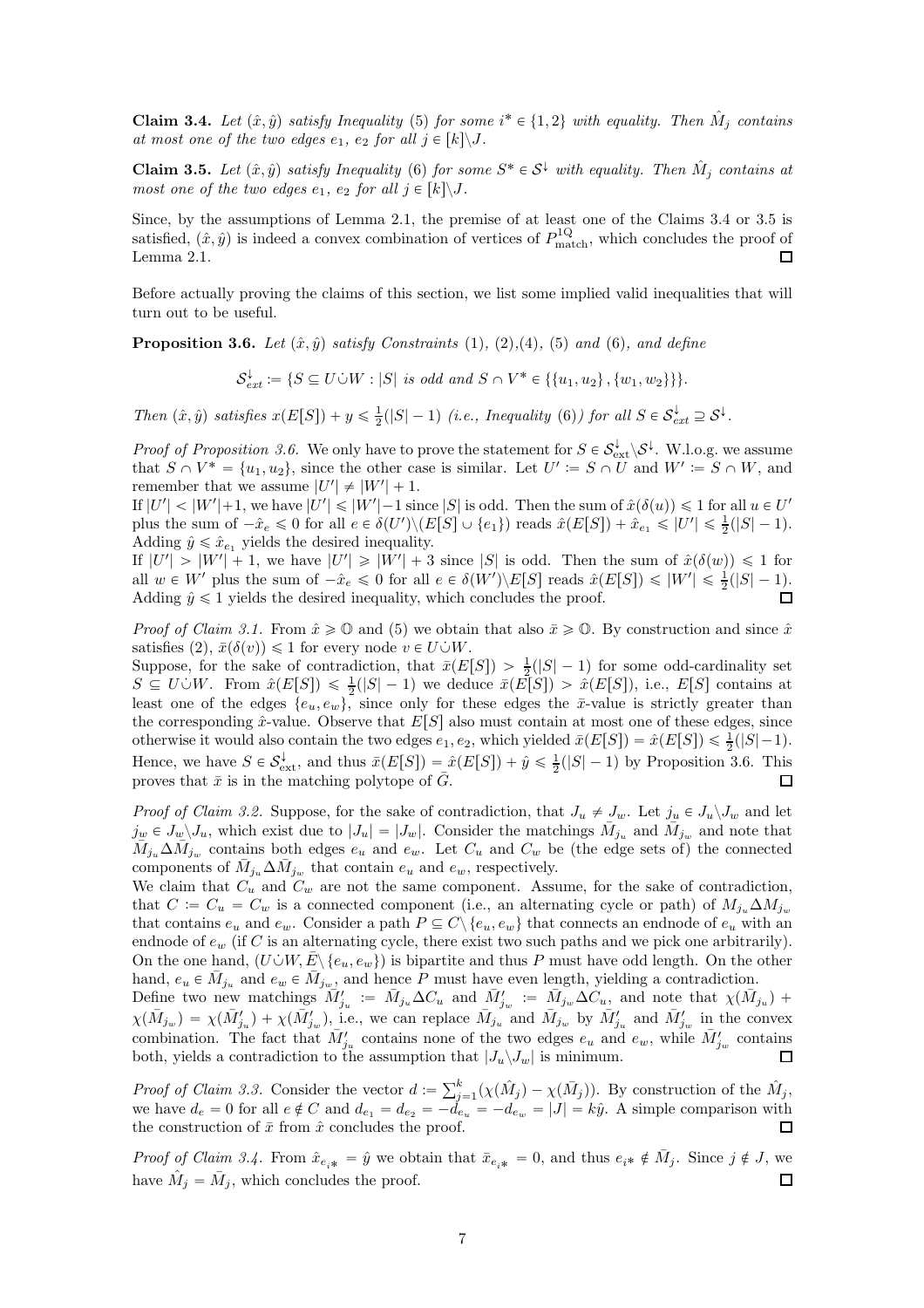Proof of Claim [3.5.](#page-6-1) From  $\hat{x}(E[S^*]) + \hat{y} = \frac{1}{2}(|S^*|-1)$  and the construction of  $\bar{x}$  we obtain  $\bar{x}(E[S^*]) = \frac{1}{2}(|S^*|-1)$ . But since  $x(E[S^*]) \leq \frac{1}{2}(|S^*|-1)$  is valid for all  $\chi(\bar{M}_j)$ , equality must hold for all  $\tilde{j} \in [k]$ . Thus,  $|\bar{M}_j \cap \{e_1, e_2\}| \leqslant |\bar{M}_j \cap \delta(S^*)| \leqslant 1$  for all j, which concludes the proof. □

## <span id="page-7-0"></span>3.2 Upward monotonization

This section contains the proof of Lemma [2.2.](#page-3-0) The setup is similar to that of the previous section, starting with the relevant objects.

Let  $(\hat{x}, \hat{y}) \in \mathbb{O}^E \times \mathbb{O}$  be as stated in the lemma, i.e., it satisfies Constraints [\(1\)](#page-0-1), [\(2\)](#page-0-0), [\(4\)](#page-1-0), and [\(7\)](#page-2-2), and it satisfies at least one of the Inequalities [\(7\)](#page-2-2) for a set  $S^* \in S^{\uparrow}$  with equality.

Let  $\bar{G} = (\bar{V}, \bar{E})$  be the graph  $K_{m,n}$  with two additional nodes a and b, i.e.,  $\bar{V} = U \dot{\cup} W \dot{\cup} \{a, b\}$ , and edge set  $\bar{E} := E \cup \{\{a, b\}, \{u_1, a\}, \{u_2, b\}, \{w_1, b\}, \{w_2, a\}\}\$ . Define two vectors  $\tilde{x}, \bar{x} \in \mathbb{R}^{\bar{E}}$  as follows (see Figure [4\)](#page-7-1):

- $\tilde{x}_e \coloneqq \hat{x}_e$  and  $\bar{x}_e \coloneqq \hat{x}_e$  for all  $e \in E \setminus \{e_1, e_2\}.$
- $\tilde{x}_{e_i} \coloneqq \hat{x}_{e_i}$  and  $\bar{x}_{e_i} \coloneqq \frac{1}{2}\hat{y}$  for  $i = 1, 2$ .
- $\tilde{x}_{\{a,b\}} \coloneqq 1$  and  $\bar{x}_{\{a,b\}} \coloneqq 1 \hat{x}_{e_1} \hat{x}_{e_2} + \hat{y}$ .
- $\tilde{x}_{\{u_1, a\}} \coloneqq \tilde{x}_{\{w_1, b\}} \coloneqq 0$  and  $\bar{x}_{\{u_1, a\}} \coloneqq \bar{x}_{\{w_1, b\}} \coloneqq \hat{x}_{e_1} \frac{1}{2} \hat{y}$ .
- $\tilde{x}_{\{u_2, b\}} \coloneqq \tilde{x}_{\{w_2, a\}} \coloneqq 0$  and  $\bar{x}_{\{u_2, b\}} \coloneqq \bar{x}_{\{w_2, a\}} \coloneqq \hat{x}_{e_2} \frac{1}{2} \hat{y}$ .

The vector  $\tilde{x}$  is essentially a trivial lifting of  $\hat{x}$  into  $\mathbb{R}^{\bar{E}}$  by setting the value for edge  $\{a, b\}$  to 1 and the values for the other new edges to 0. It is easy to see that  $\tilde{x}$  is in the matching polytope of  $\bar{G}$ . The vector  $\bar{x}$  is a modification of  $\tilde{x}$  on the edges of the following two cycles:

$$
C_1 := \{\{u_1, a\}, \{a, b\}, \{b, w_1\}, \{w_1, u_1\}\},
$$
  

$$
C_2 := \{\{u_2, b\}, \{b, a\}, \{a, w_2\}, \{w_2, u_2\}\}.
$$

The values on the two opposite (in  $C_1$ ) edges  $\{u_1, w_1\}$  and  $\{a, b\}$  are decreased by  $\hat{x}_{e_1} - \frac{1}{2}\hat{y}$ , and increased by the same value on the other two edges. Similarly, the values on the edges  $\{u_2, w_2\}$ and  $\{a, b\}$  are decreased by  $\hat{x}_{e_2} - \frac{1}{2}\hat{y}$ , while they are increased by the same value on the other two edges of  $C_2$ .

<span id="page-7-1"></span>

Figure 4: Graph  $\bar{G}$ , vector  $\bar{x}$  and cycles  $C_1$  and  $C_2$  in the proof of Lemma [2.2.](#page-3-0)

#### <span id="page-7-2"></span>**Claim 3.7.**  $\bar{x}$  is in the matching polytope of  $\bar{G}$ .

By Claim [3.7,](#page-7-2) and since  $\bar{x}$  is rational, it can be written as a convex combination of characteristic vectors of matchings using only rational multipliers. Multiplying with a sufficiently large integer  $k$ , we obtain  $k\bar{x} = \sum_{j=1}^{\bar{k}} \chi(\bar{M}_j)$  for matchings  $\bar{M}_1, \ldots, \bar{M}_k$  in  $\bar{G}$ , where matchings may occur multiple times. We define the index sets

$$
J_u := \{ j \in [k] : \{u_1, a\}, \{u_2, b\} \in \bar{M}_j \}, \quad J_w := \{ j \in [k] : \{w_1, b\}, \{w_2, a\} \in \bar{M}_j \},
$$
  
\n
$$
J_1 := \{ j \in [k] : \{u_1, a\}, \{w_1, b\} \in \bar{M}_j \}, \quad J_2 := \{ j \in [k] : \{u_2, b\}, \{w_2, a\} \in \bar{M}_j \},
$$
  
\n
$$
J'_1 := \{ j \in [k] : \{u_2, w_2\} \in \bar{M}_j \}, \quad J'_2 := \{ j \in [k] : \{u_1, w_1\} \in \bar{M}_j \} \text{ and }
$$
  
\n
$$
N := \{ j \in [k] : \{a, b\} \in \bar{M}_j \}.
$$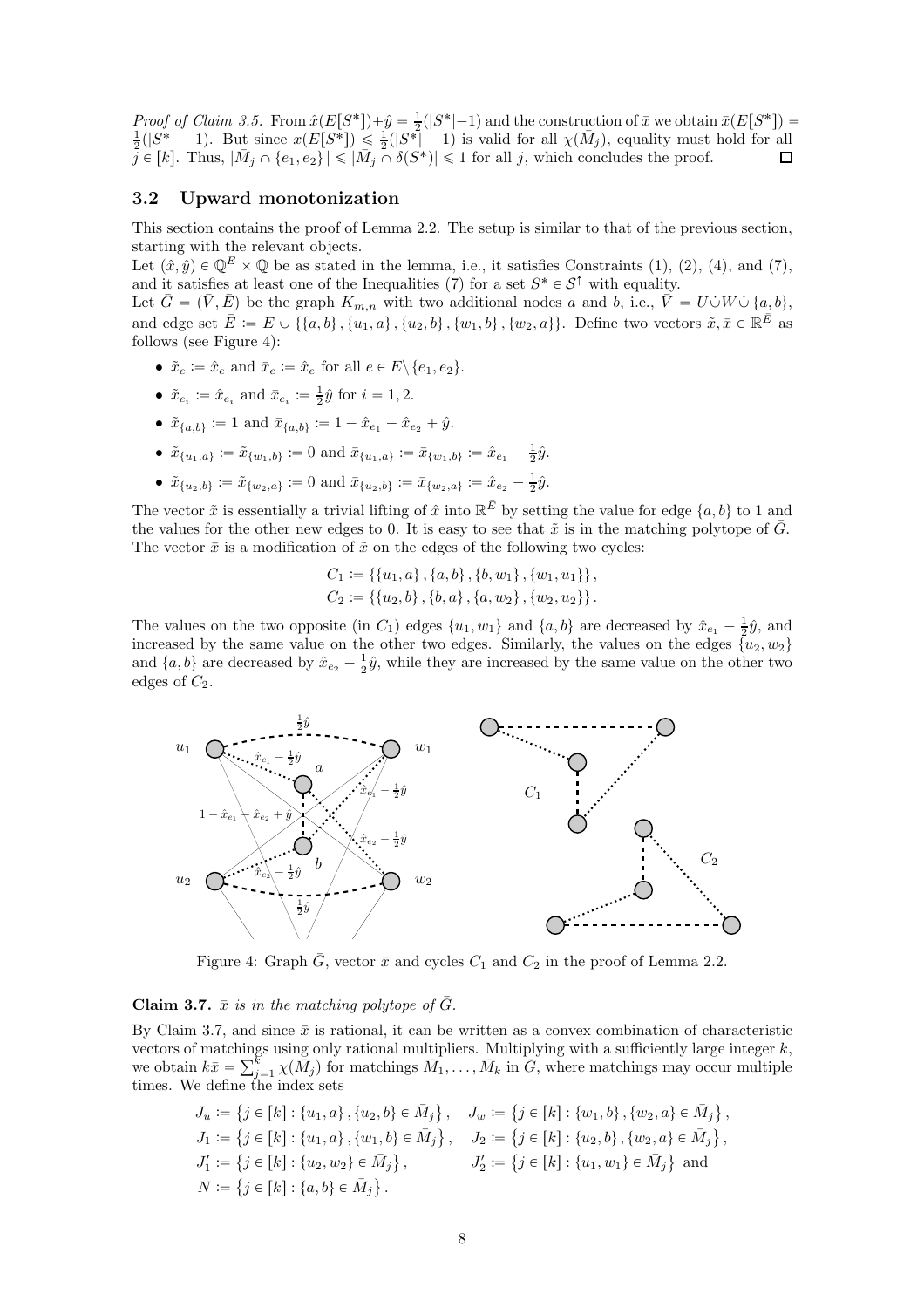We assume that the convex combination is chosen such that  $|J_u| + |J_w|$  is minimum. Using the assumption from the lemma, that  $(\hat{x}, \hat{y})$  satisfies Inequality [\(7\)](#page-2-2) for some set  $S^* \in S^{\uparrow}$ with equality, we can derive the following statement.

<span id="page-8-8"></span>**Claim 3.8.** For every  $j \in [k]$ , the matching  $\overline{M}_j$  contains at most one of the edges  $e_1, e_2,$  or  $\{a, b\}$ . It furthermore matches a and b (not necessarily to each other).

<span id="page-8-0"></span>**Claim 3.9.** The convex combination satisfies  $J_u = J_w = \emptyset$ , and  $J_1 \cup J_2 \cup N$  is a partitioning of  $[k]$ .

<span id="page-8-3"></span>**Claim 3.10.** We have  $J_i' \subseteq J_i$  for  $i = 1, 2$  and thus  $J_1'$  and  $J_2'$  are disjoint.

<span id="page-8-1"></span>**Claim 3.11.** We have  $|J'_1 \dot{\cup} J'_2| = \hat{y}k$ .

We construct matchings  $\tilde{M}_j$  and  $\hat{M}_j$  for  $j \in [k]$  that are related to the corresponding  $\bar{M}_j$ . Define  $\tilde{M}_j := \bar{M}_j \Delta C_1$  for all  $j \in J_1$ ,  $\tilde{M}_j := \bar{M}_j \Delta C_2$  for all  $j \in J_2$ . By Claim [3.9,](#page-8-0) all remaining indices are the  $j \in N$ , and for those we define  $\tilde{M}_j := \bar{M}_j$ . All  $\tilde{M}_j$  are matchings in  $\bar{G}$  since for all  $j \in J_i$  $(i = 1, 2)$  the cycle  $C_i$  is an  $\bar{M}_j$ -alternating cycle. We define  $\hat{M}_j \coloneqq \tilde{M}_j \setminus \{a, b\}$  for all  $j \in [k]$ , which are matchings in  $K_{m,n}$  since  $\{a, b\} \in \tilde{M}_j$  for all  $j \in [k]$ .

In the following claim we exploit this property and consider the vectors  $\chi(\tilde{M}_j)$  and  $\chi(\hat{M}_j)$  with entries indexed by edges in  $E$  and  $E$ , respectively.

<span id="page-8-2"></span>**Claim 3.12.** We have  $\tilde{x} = \frac{1}{k} \sum_{j=1}^{k} \chi(\tilde{M}_j)$  and  $\hat{x} = \frac{1}{k} \sum_{j=1}^{k} \chi(\hat{M}_j)$ .

Claims [3.11](#page-8-1) and [3.12](#page-8-2) yield

$$
(\hat{x}, \hat{y}) = \frac{1}{k} \left( \sum_{j \in J'_1} (\chi(\hat{M}_j), 1) + \sum_{j \in J'_2} (\chi(\hat{M}_j), 1) + \sum_{j \in [k] \setminus (J'_1 \circ J'_2)} (\chi(\hat{M}_j), 0) \right),
$$

and it remains to prove that all participating vectors are actually feasible for  $P_{\text{match}}^{\text{1Q}}$ .

To this end, let  $j \in J'_1$  and observe that  $\{u_2, w_2\} \in \bar{M}_j$  and, by Claim [3.10,](#page-8-3)  $\{u_1, a\}$ ,  $\{w_1, b\} \in$  $\bar{M}_j$ . Thus, the symmetric difference with  $C_1$  yields  $\{u_1, w_1\}$ ,  $\{u_2, w_2\} \in \hat{M}_j$ . Similarly, we have  $\{u_1, w_1\}$ ,  $\{u_2, w_2\} \in \hat{M}_j$  for all  $j \in J'_2$ . Let  $j \in [k] \setminus (J'_1 \dot{\cup} J'_2)$ . First,  $\overline{M}_j$  contains none of the edges  $\{u_1, w_1\}, \{u_2, w_2\}.$  Second, the construction of  $\hat{M}_j$  from  $\bar{M}_j$  adds at most one of the two edges  $\{u_1, w_1\}$ ,  $\{u_2, w_2\}$ , which proves that  $\hat{M}_j$  does not contain both of them. This concludes the proof.  $\Box$ 

Before actually proving the claims of this section, we list further valid inequalities.

<span id="page-8-4"></span>**Proposition 3.13.** Let  $(\hat{x}, \hat{y})$  satisfy Constraints [\(1\)](#page-0-1),[\(2\)](#page-0-0) and [\(4\)](#page-1-0) as well as Inequality [\(7\)](#page-2-2) for  $S = \{u_1, w_2\}$ . Define

 $\mathcal{S}_{ext}^{\uparrow} := \{ S \subseteq U \cup W : |S| \text{ is even and } S \cap V^* \in \{ \{u_1, w_2\}, \{u_2, w_1\} \} \}.$ 

<span id="page-8-6"></span>Then  $(\hat{x}, \hat{y})$  satisfies the following inequalities:

<span id="page-8-5"></span>(a)  $x_{e_1} + x_{e_2} - y \leq 1$ .

<span id="page-8-7"></span>(b)  $x(E[S]) + x_{e_i} - \frac{1}{2}y \le \frac{1}{2}|S|$  for  $i \in \{1, 2\}$ ,  $S \subseteq U \cup W$  with  $|S|$  even and  $e_i \in \delta(S)$ .

(c)  $x(E[S]) + x_{e_1} + x_{e_2} - y \le \frac{1}{2}|S|$  (i.e., Inequality [\(7\)](#page-2-2)) for all  $S \in \mathcal{S}^{\uparrow}_{ext} \supseteq \mathcal{S}^{\uparrow}$ 

If  $(\hat{x}, \hat{y})$  satisfies Inequality [\(7\)](#page-2-2) for some  $S^* \in S^{\uparrow}$  with equality or violates that equality, then the following inequalities hold as well:

(d)  $\hat{x}_{e_i} - \frac{1}{2}\hat{y} \geq 0$  for  $i = 1, 2$ .

Proof of Proposition [3.13.](#page-8-4) We prove validity for each inequality individually:

- (a) The inequality is the sum of Inequality [\(7\)](#page-2-2) for  $S = \{u_1, w_2\}$  and  $-\hat{x}_{\{u_1, w_2\}} \leq 0$ .
- (b) Since  $|S \cup e_i|$  is odd (and since  $K_{m,n}$  is bipartite), the Blossom Inequality  $\hat{x}(E[S \cup e_i]) \leq \frac{1}{2}|S|$ is implied by Constraints [\(1\)](#page-0-1) and [\(2\)](#page-0-0). Adding  $-\hat{x}_e \leq 0$  for all  $e \in E[S \cup e_1] \setminus (E[S] \cup \{e_1\})$  and  $-\frac{1}{2}\hat{y} \leq 0$  yields the desired inequality.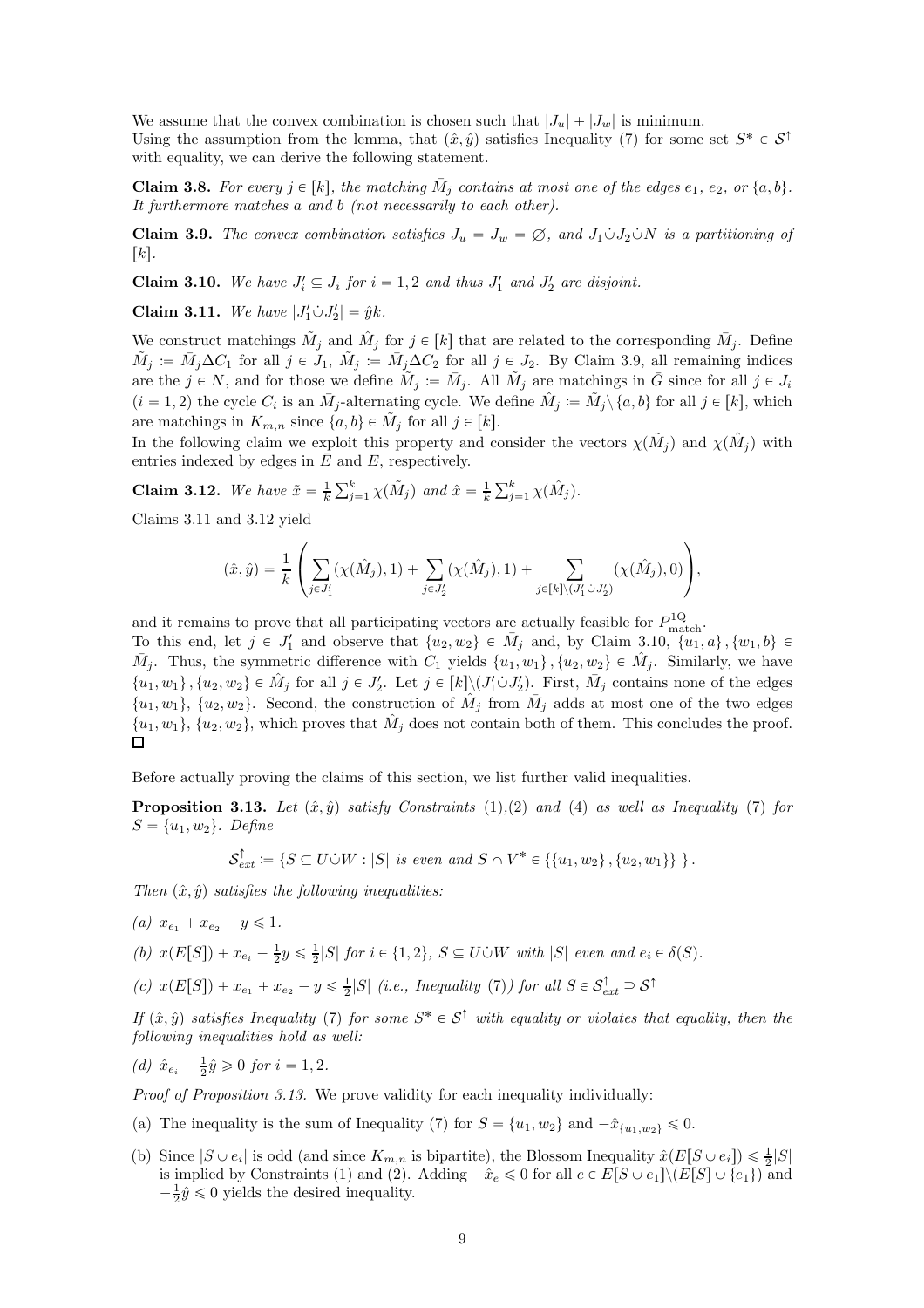- (c) We only have to prove the statement for  $S \in \mathcal{S}_{ext}^{\uparrow} \setminus \mathcal{S}^{\uparrow}$ . We can furthermore assume w.l.o.g.  $S \cap V^* = \{u_1, w_2\}$  and  $|S \cap U| < |S \cap W|$ , since the other cases are similar. Let  $U' \coloneqq S \cap U$ and  $W' := S \cap W$  and observe that  $|U'| \leq |W'| - 2$  because  $|S|$  is even. Then the sum of  $\hat{x}(\delta(u)) \leq 1$  for all  $u \in U'$  plus the sum of  $-\hat{x}_e \leq 0$  for all  $e \in \delta(U')\setminus (E[S] \cup \{e_1\})$  reads  $\hat{x}(E[S]) + x_{e_1} \le |U'| = \frac{1}{2}|S| - 1$ . Adding  $\hat{x}_{e_2} \le 1$  and  $-\hat{y} \le 0$  yields the desired inequality.
- (d) Let  $i \in \{1, 2\}$  and  $j := 3 i$ . Similar to the proof of [\(b\)](#page-8-5) we have that the Blossom inequality  $\hat{x}(E[S^*]) + \hat{x}_{e_j} \leq \frac{1}{2}|S^*|$  is implied by Constraints [\(1\)](#page-0-1) and [\(2\)](#page-0-0). Subtracting this from  $\hat{x}(E[S^*]) +$  $\hat{x}_{e_1} + \hat{x}_{e_2} - \hat{y} \ge \frac{1}{2} \overline{\left| S^* \right|}$  and adding  $\frac{1}{2} \hat{y} \ge 0$  we derive  $\hat{x}_{e_i} - \frac{1}{2} \hat{y} \ge 0$ .

This concludes the proof.

 $\Box$ 

In this section we are in the situation that Inequality [\(7\)](#page-2-2) is satisfied for all  $S \in \mathcal{S}^{\uparrow}$  (and not just for  $S = \{u_1, w_2\}$  and that it is satisfied with equality for  $S^*$ . In Section [5](#page-13-0) we will discuss separation algorithms, for which we need the refined conditions, i.e., we will exploit that the inequality only has to be satisfied for the single set S and that an inequality may be violated by the given point.

*Proof of Claim [3.7.](#page-7-2)* Since  $(\hat{x}, \hat{y}) \geq 0$ , Parts [\(a\)](#page-8-6) and (d) of Proposition [3.13](#page-8-4) yield  $\bar{x} \geq 0$ . The degree constraints are also satisfied, since  $\bar{x}(\delta(w)) = \hat{x}(\delta(w))$  for the nodes  $w \in V^*$  and since  $\bar{x}(\delta(a)) = \bar{x}(\delta(b)) = 1.$ 

Suppose, for the sake of contradiction, that  $\bar{x}(E[\bar{S}]) > \frac{1}{2}(\bar{S}|-1)$  for some odd-cardinality set  $\bar{S} \subseteq \bar{V}$ . Clearly,  $\tilde{x}(E[\bar{S}]) \leq \frac{1}{2}(|\bar{S}|-1)$ , i.e.,  $(\bar{x}-\tilde{x})(E[\tilde{S}]) > 0$ . This implies that  $E[\bar{S}]$  must intersect some  $C_i$   $(i = 1, 2)$  in such a way that the sum of the respective modifications (increase or decrease by  $\hat{x}_{e_i} - \frac{1}{2}\hat{y}$  is positive. Similar to the proof of Claim [3.1,](#page-5-2) we conclude that  $\bar{S}$  must touch one of the cycles in precisely two nodes, whose connecting edge e satisfies  $\bar{x}_e > \tilde{x}_e$ . Hence, (at least) one of the following four conditions must be satisfied:

$$
(1) \ \overline{S} \cap \{u_1, w_1, a, b\} = \{u_1, a\}, \qquad (2) \ \overline{S} \cap \{u_1, w_1, a, b\} = \{w_1, b\},(3) \ \overline{S} \cap \{u_2, w_2, a, b\} = \{u_2, b\}, \qquad (4) \ \overline{S} \cap \{u_2, w_2, a, b\} = \{w_2, a\}.
$$

We define  $\bar{V}^* := \{u_1, u_2, w_1, w_2, a, b\}$  and  $S := \bar{S} \setminus \{a, b\}$ . Note that we always have  $|S| = |\bar{S}| - 1$ since each of the four conditions implies that either a or b is contained in  $\overline{S}$ , and hence  $|S|$  is even. We now make a case distinction, based on  $\bar{S} \cap \bar{V}^*$ . All potential intersections  $\bar{S} \cap \bar{V}^*$  arise from those above by adding a subset of the missing two elements, e.g., in (1) we have to consider adding any subset of  $\{u_2, w_2\}$  to  $\{u_1, a\}$ . After elimination of two duplicates, this leads to 14 possible node sets, which we take care of in three cases. The cases arise by inspecting the modifications (from  $\hat{x}$ ) to  $\bar{x}$ ) that occur within  $E[\bar{S}]$ .

**Case 1:**  $\bar{S} \cap \bar{V}^*$  is equal to  $\{u_1, a\}$ ,  $\{u_1, a, u_2\}$ ,  $\{u_1, a, u_2, w_2\}$ ,  $\{w_1, b\}$ ,  $\{w_1, b, w_2\}$  or  $\{w_1, b, w_2, u_2\}$ . In this case  $\bar{x}(E[\bar{S}]) = \hat{x}(E[S]) + \hat{x}_{e_1} - \frac{1}{2}\hat{y} \leq \frac{1}{2}|S| = \frac{1}{2}(|\bar{S}|-1)$  by Proposition [3.13](#page-8-4) [\(b\)](#page-8-5), which yields a contradiction.

**Case 2:**  $\bar{S} \cap \bar{V}^*$  is equal to  $\{u_2, b\}$ ,  $\{u_2, b, u_1\}$ ,  $\{u_2, b, u_1, w_1\}$ ,  $\{w_2, a\}$ ,  $\{w_2, a, w_1\}$ ,  $\{w_2, a, w_1, u_1\}$ . In this case  $\bar{x}(E[\bar{S}]) = \hat{x}(E[S]) + \hat{x}_{e_2} - \frac{1}{2}\hat{y} \leq \frac{1}{2}|S| = \frac{1}{2}(\bar{S}|-1)$  by Proposition [3.13](#page-8-4) [\(b\)](#page-8-5), which yields a contradiction.

**Case 3:**  $\bar{S} \cap \bar{V}^*$  is equal to  $\{u_1, a, w_2\}$  or  $\{u_2, b, w_1\}$  and  $S \in \mathcal{S}_{ext}^{\uparrow}$ . In this case  $\bar{x}(E[\bar{S}]) = \hat{x}(E[S]) + \hat{x}_{e_1} + \hat{x}_{e_2} - \hat{y} \le \frac{1}{2}|S| = \frac{1}{2}(|\bar{S}|-1)$  by Proposition [3.13](#page-8-4) [\(c\)](#page-8-7), which yields a contradiction.  $\Box$ 

*Proof of Claim [3.8.](#page-8-8)* Let  $S^* \in S^{\uparrow}$  be such that  $(\hat{x}, \hat{y})$  satisfies Inequality [\(7\)](#page-2-2) with equality. If  $u_1, w_2 \in S^*$ , then we define  $\bar{S} := S^* \cup \{a\}$ , and otherwise  $\bar{S} := S^* \cup \{b\}$ . A simple calculation shows that  $\bar{x}(E[\bar{S}]) = \hat{x}(E[S^*]) + \hat{x}_{e_1} + \hat{x}_{e_2} - \hat{y} = \frac{1}{2}|S^*| = \frac{1}{2}(|\bar{S}|-1)$ , i.e.,  $\bar{x}$  satisfies the Blossom Inequality induced by  $\overline{S}$  with equality. Furthermore,  $\overline{x}$  satisfies the degree inequalities [\(2\)](#page-0-0) for nodes a and b with equality. This implies that, for all  $i \in [k]$ , the characteristic vector  $\chi(\bar{M}_j)$  satisfies these three inequalities with equality, i.e., we have  $|\bar{M}_j \cap E[\bar{S}]| = \frac{1}{2}(|\bar{S}|-1)$  and  $|\bar{M}_j \cap \delta(a)| = |\bar{M}_j \cap \delta(b)| = 1$ . From the first equation we derive  $|\bar{M}_j \cap \delta(\bar{S})| \leq 1$ . This, together with the second equation proves  $\Box$ the claimed properties.

*Proof of Claim [3.9.](#page-8-0)* First, the sets  $J_u$ ,  $J_w$ ,  $J_1$ ,  $J_2$  and N are disjoint since the indexed matchings all match nodes a and b in different ways. Second, their union is equal to  $[k]$  due to the second part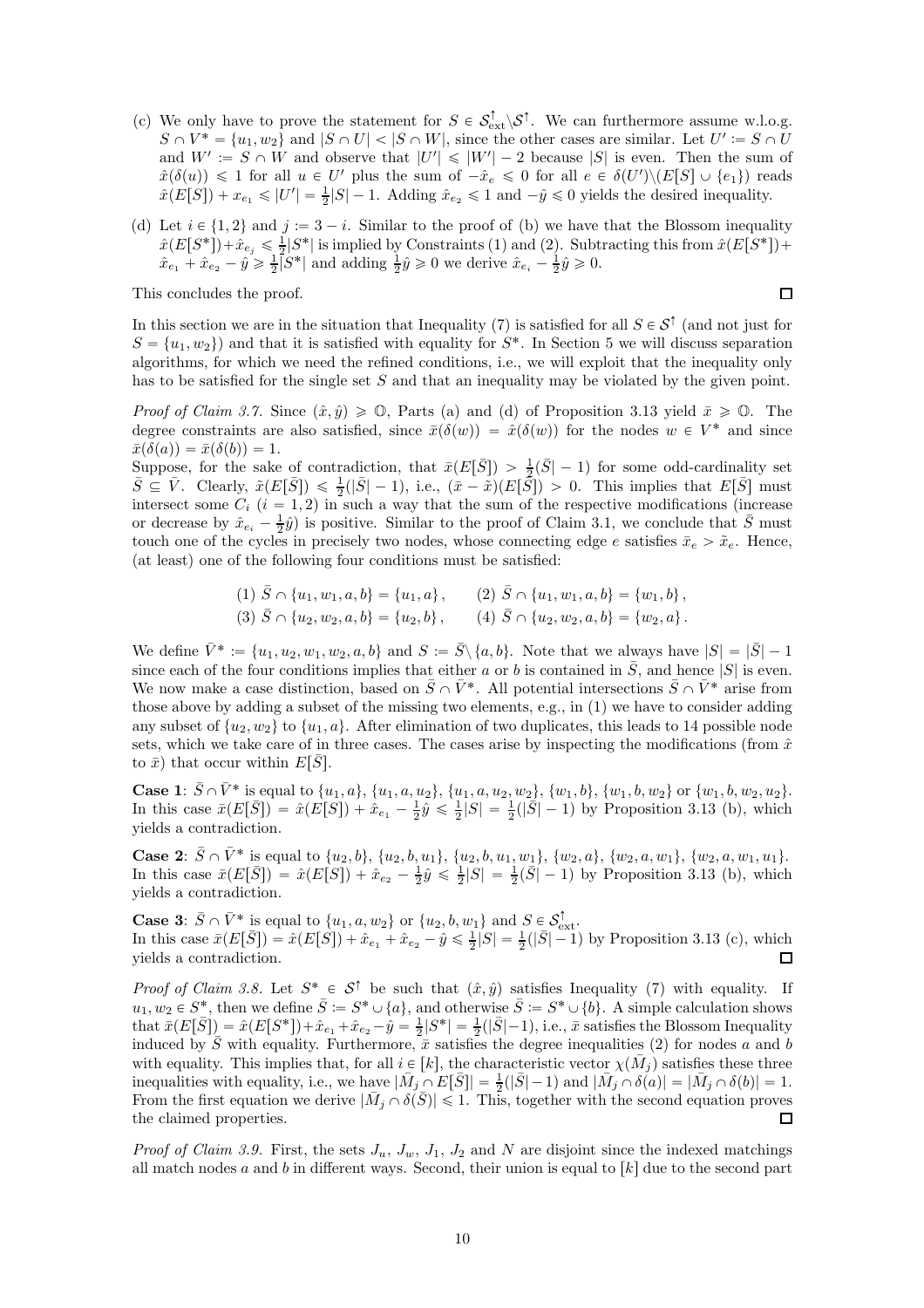of Claim [3.8.](#page-8-8) From this we obtain  $|J_u| + |J_1| = \bar{x}_{\{u_1, a\}} k = (\hat{x}_{e_1} - \frac{1}{2}y) k = \bar{x}_{\{w_1, b\}} k = |J_w| + |J_1|$ , and conclude that  $|J_u| = |J_w|$ .

Now suppose, for the sake of contradiction, that  $J_u \neq \emptyset$  (and thus  $|J_w| = |J_u| \geq 1$ ). Let  $j \in J_u$ and  $j' \in J_w$  and let C be the connected component (i.e., an alternating cycle or path) of  $\overline{M}_j \Delta \overline{M}_{j'}$ that contains  $\{u_2, b\}.$ 

We claim that  $\{u_1, a\} \notin C$ . Assuming the contrary, there must exist an odd-length (alternating) path in  $K_{m,n}$  that connects either  $u_1$  with  $u_2$  or  $w_1$  with  $w_2$  or there must exist an even-length (alternating) path in  $K_{m,n}$  that connects either  $u_1$  with  $w_1$  or  $u_2$  with  $w_2$ . Since  $K_{m,n}$  is bipartite, none of these paths exist, which proves  $\{u_1, a\} \notin C$ .

Define two new matchings  $\bar{M}'_j := \bar{M}_j \Delta C$  and  $\bar{M}'_{j'} := \bar{M}_{j'} \Delta C$ , and note that  $\chi(\bar{M}_j) + \chi(\bar{M}_{j'}) =$  $\chi(\bar{M}'_j) + \chi(\bar{M}'_{j'})$ , i.e., we can replace  $\bar{M}_j$  and  $\bar{M}_{j'}$  by  $\bar{M}'_j$  and  $\bar{M}'_{j'}$  in the convex combination. The fact that  $\overline{M}'_j$  contains the edges  $\{u_1, a\}$  and  $\{w_1, b\}$  and that  $\overline{M}'_{j'}$  contains the edges  $\{w_2, a\}$ and  $\{u_2, b\}$  contradicts the assumption that the convex combination was chosen with minimum  $|J_u| + |J_w|$ . Hence,  $J_u = J_w = \emptyset$ .  $\Box$ 

*Proof of Claim [3.10.](#page-8-3)* Let  $j \in J'_1$ . Using  $\{u_2, w_2\} \in \overline{M}_j$ , Claim [3.8](#page-8-8) shows that  $\{a, b\} \notin \overline{M}_j$ , and thus (since  $u_2$  and  $w_2$  are already matched to each other) that  $\overline{M}_j$  contains the two edges  $\{u_1, a\}$  and  $\{w_1, b\}$ , i.e.,  $j \in J_1$ . The proof of  $J'_2 \subseteq J_2$  is similar.

From Claim [3.9](#page-8-0) we have  $J_1 \cap J_2 = \emptyset$ , and hence  $J'_1 \cap J'_2 = \emptyset$  holds as well.  $\Box$ 

*Proof of Claim [3.11.](#page-8-1)* By Claim [3.10,](#page-8-3) we have  $J'_1 \cap J'_2 = \emptyset$ . Hence,  $|J'_1 \cup J'_2| = |J'_1| + |J'_2| =$  $k\bar{x}_{e_1} + k\bar{x}_{e_2} = k \cdot \frac{1}{2}\hat{y} + k \cdot \frac{1}{2}\hat{y} = k\hat{y}$ , which concludes the proof.

*Proof of Claim [3.12.](#page-8-2)* Similar to the proof of Claim [3.3,](#page-5-4) we consider the vector  $d := \sum_{j=1}^{k} (\chi(\tilde{M}_j) \chi(\bar{M}_j)$ ). By construction of the  $\tilde{M}_j$ , we have

- $d_e = 0$  for all  $e \notin C_1 \cup C_2$ ,
- $d_{e_1} = -d_{\{u_1, a\}} = -d_{\{w_1, b\}} = |J_1| = (\hat{x}_{e_1} \frac{1}{2}\hat{y})k,$
- $d_{e_2} = -d_{\{u_2, b\}} = -d_{\{w_2, a\}} = |J_2| = (\hat{x}_{e_2} \frac{1}{2}\hat{y})k$ , and
- $d_{\{a,b\}} = d_{e_1} + d_{e_2} = (\hat{x}_{e_1} + \hat{x}_{e_2} \hat{y})k.$

A simple comparison with the construction of  $\tilde{x}$  and  $\bar{x}$  from  $\hat{x}$  proves the first part. The construction of  $\hat{M}_j$  from  $\tilde{M}_j$  by removing edge  $\{a, b\}$  corresponds to the fact that  $\hat{x}$  is the orthogonal projection of  $\tilde{x}$  onto  $\mathbb{R}^E$ , which proves the second part. 口

## <span id="page-10-0"></span>4 Facet proofs

We start by establishing the dimensions of the three polytopes and then consider all inequality classes regarding whether they induce facets.

**Proposition 4.1.** The polytopes  $P_{match}^{1Q}$ ,  $P_{match}^{1Q\downarrow}$  and  $P_{match}^{1Q\uparrow}$  are full-dimensional.

*Proof.* The point  $(\chi(\emptyset), 0)$ , the points  $(\chi({e}), 0)$  for all  $e \in E$  and the point  $(\chi({e}_1, e_2), 1)$  are  $|E| + 2$  affinely independent points that are contained in all three polytopes. This proves the statement.  $\Box$ 

**Proposition 4.2.** Let  $e^* \in E$ . Then Inequality [\(1\)](#page-0-1) defines a facet for  $P_{match}^{1Q\uparrow}$ . Furthermore, it defines a facet for  $P_{match}^{1Q}$  (and thus for  $P_{match}^{1Q\downarrow}$ ) if and only if  $e^* \notin \{e_1, e_2\}$ .

*Proof.* If  $e^* \notin \{e_1, e_2\}$ , we consider the following set of  $|E| + 1$  points:

$$
(\chi(\emptyset),0), \quad (\chi({e_1,e_2}),1), \quad (\chi({e}),0)
$$
 for all  $e \in E \setminus {e^*}$ .

Since they are clearly affinely independent, satisfy  $x_{e^*} \geq 0$  with equality, and are contained in all three polytopes, we obtain that Inequality [\(1\)](#page-0-1) is facet-defining for each of them. Otherwise, consider  $e^* = e_i$  for some  $i \in \{1, 2\}$ . For  $P_{\text{match}}^{1Q\uparrow}$  we can replace  $(\chi(\{e_1, e_2\}), 1)$  by  $(\chi(\emptyset), 1)$  to obtain the same result. For the other two polytopes,  $x_{e^*} \ge 0$  is clearly implied by  $0 \le y$  and  $y \leq x_{e_i}$ , and hence not facet-defining.  $\Box$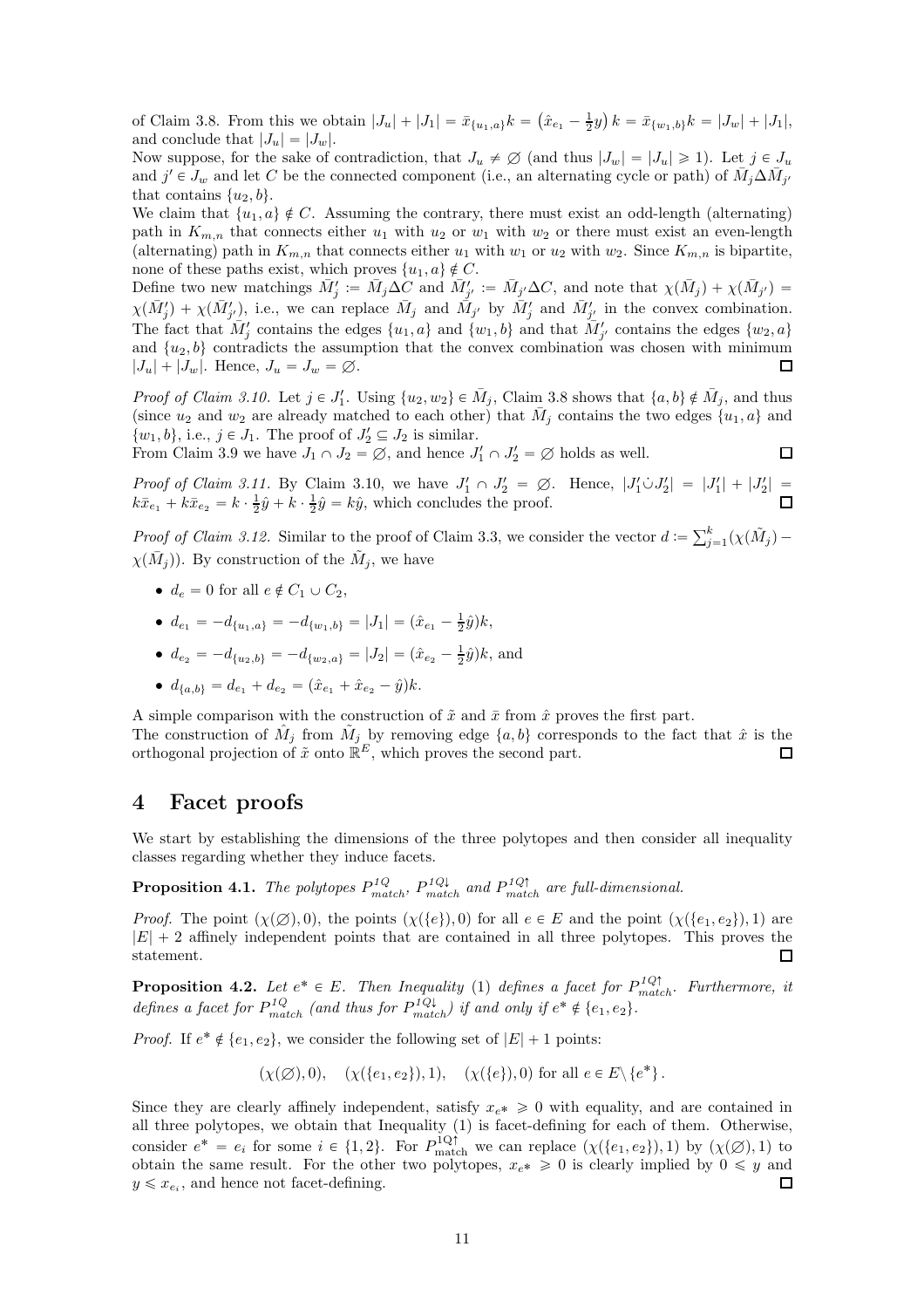**Proposition 4.3.** Let  $v^* \in U \cup W$  and let  $k := |\delta(v^*)|$ . Then Inequality [\(2\)](#page-0-0) is facet-defining for

- $P_{match}^{1Q\uparrow}$  in any case, for
- $P_{match}^{1Q\downarrow}$  if and only if  $k \geqslant 3$  or  $v^* \in V^*$ , and for
- $P_{match}^{1Q}$  if and only if  $k \geq 3$ .

*Proof.* First note that  $k = m$  or  $k = n$ , since we consider the complete bipartite graph, and thus  $k \geq 2$ . Now assume  $k \geq 3$  and consider the points

$$
(\chi({e}), 0)
$$
 for all  $e \in \delta(v^*).$ 

For each  $e \in E \setminus \delta(v^*)$ , let  $f_e \in \delta(v^*) \setminus \{e_1, e_2\}$  be an edge that is disjoint from e, which must exist since  $v^*$  has degree at least 3. Then consider the points

$$
(\chi({e, f_e}), 0)
$$
 for all  $e \in E \setminus \delta(v^*).$ 

Due to  $f_e \neq e_i$  for  $i = 1, 2$  we have that all points are feasible. If  $v^* \in V^*$ , then the two sets of points can be extended with  $(\chi({e_1, e_2}), 1)$  to a set of  $|E|+1$  affinely independent points in  $P_{\text{match}}^{1Q}$ that satisfy Inequality [\(2\)](#page-0-0) for  $v = v^*$  with equality.

Otherwise, i.e., if  $v^* \notin V^*$ , let  $\bar{e} \in \delta(v^*)$  be any edge disjoint from  $V^*$ . Then the two sets of points can be extended with  $(\chi(\{e_1, e_2, \bar{e}\}), 1)$  to a set of  $|E| + 1$  affinely independent points in  $P_{\text{match}}^{1Q}$ that satisfy Inequality [\(2\)](#page-0-0) for  $v = v^*$  with equality. This proves the theorem for  $k \geq 3$  for all three polytopes.

Consider the case of  $k = 2$  and  $v^* \notin V^*$ . By symmetry, we can assume w.l.o.g.  $v^* \in U$ . Then Inequality [\(2\)](#page-0-0) for  $v = v^*$  is the sum of Inequality [\(6\)](#page-2-1) for  $S = \{v^*, w_1, w_2\}$  and  $-y \le 0$ . Since both inequalities are valid for  $P_{\text{match}}^{\text{1Q}}$  and  $P_{\text{match}}^{\text{1Q}\downarrow}$ , Inequality [\(2\)](#page-0-0) does not define a facet for these polytopes. To see that it is facet-defining for  $P_{\text{match}}^{1Q\uparrow}$ , one can easily check that the points

$$
(\chi(\{\{v^*, w_1\}\}), 0), \quad (\chi(\{\{v^*, w_2\}\}), 0), \quad (\chi(\{\{v^*, w_1\}\}), 1), \text{ and } (\chi(\{\{v^*, w_i\}, e\}), 0) \text{ for all } e \in E \setminus \delta(v^*) \text{ and } i \in \{1, 2\} \text{ with } w_i \notin e
$$

are contained in  $P_{\text{match}}^{1Q\dagger}$ , are affinely independent and satisfy  $x(\delta(v^*))=1$ .

It remains to consider the case of  $k = 2$  and  $v^* \in V^*$ . Again by symmetry we can assume w.l.o.g.  $v^* = u_1$ . Then Inequality [\(2\)](#page-0-0) is the sum of Inequality [\(7\)](#page-2-2) for  $S = \{u_1, w_2\}$  and Inequality [\(5\)](#page-1-1) for  $i = 2$ . Both inequalities are valid for  $P_{\text{match}}^{1Q}$ , and hence Inequality [\(2\)](#page-0-0) for  $v = v^*$  cannot be facet-defining for this polytope. To see that it is facet-defining for the other two polytopes, we consider the points

$$
(\chi({e_1}), 0), \quad (\chi({\{u_1, w_2\}}), 0), \quad (\chi({e_1, e_2}), 1), \text{ and}
$$
  

$$
(\chi({\{a_1, w_i\}}, e), 0) \text{ for all } e \in E \setminus {e_1, e_2, \{u_1, w_2\}} \text{ and } i \in \{1, 2\} \text{ with } w_i \notin e
$$

in  $P_{\text{match}}^{1Q}$ . On the one hand, they can be extended with  $(\chi({e_1, e_2}), 0)$  to a set of  $|E| + 1$  affinely independent points in  $P_{\text{match}}^{1Q\downarrow}$  that satisfy Inequality [\(2\)](#page-0-0) for  $v = v^*$  with equality. On the other hand, they can be extended with  $(\chi({e_1}), 1)$  to a set of  $|E| + 1$  affinely independent points in  $P_{\text{match}}^{1Q\uparrow}$  that satisfy Inequality [\(2\)](#page-0-0) for  $v = v^*$  with equality. This concludes the proof.  $\Box$ 

<span id="page-11-0"></span>**Proposition 4.4.** The inequality  $y \ge 0$  is facet-defining for  $P_{match}^{1Q\dagger}$ ,  $P_{match}^{1Q\dagger}$  and  $P_{match}^{1Q}$ , while  $y \leq 1$  is facet-defining for  $P_{match}^{1Q\dagger}$ , but not for  $P_{match}^{1Q\dagger}$  and  $P_{match}^{1Q\dagger}$ .

*Proof.* For fixed value  $k \in \{0, 1\}$ , the point  $(\chi(\emptyset), k)$  and the points  $(\chi({e}), k)$  for all  $e \in E$  are  $|E|+1$  affinely independent points. For  $k = 0$ , they are contained in all three polytopes and satisfy  $y \ge 0$  with equality, which proves the first statement. For  $k = 1$ , they are contained in  $P_{\text{match}}^{1 \text{Q} \uparrow}$  and satisfy  $y \leq 1$  with equality, which proves one direction of the second statement. For the reverse direction, observe that  $y \leq 1$  is the sum of Inequality [\(5\)](#page-1-1) for  $i \in \{1, 2\}$  and  $x_{e_i} \leq 1$ , which concludes the proof. □

**Proposition 4.5.** For  $i^* = 1, 2$ , Inequalities [\(5\)](#page-1-1) define facets for  $P_{match}^{1Q}$  and  $P_{match}^{1Q}$ .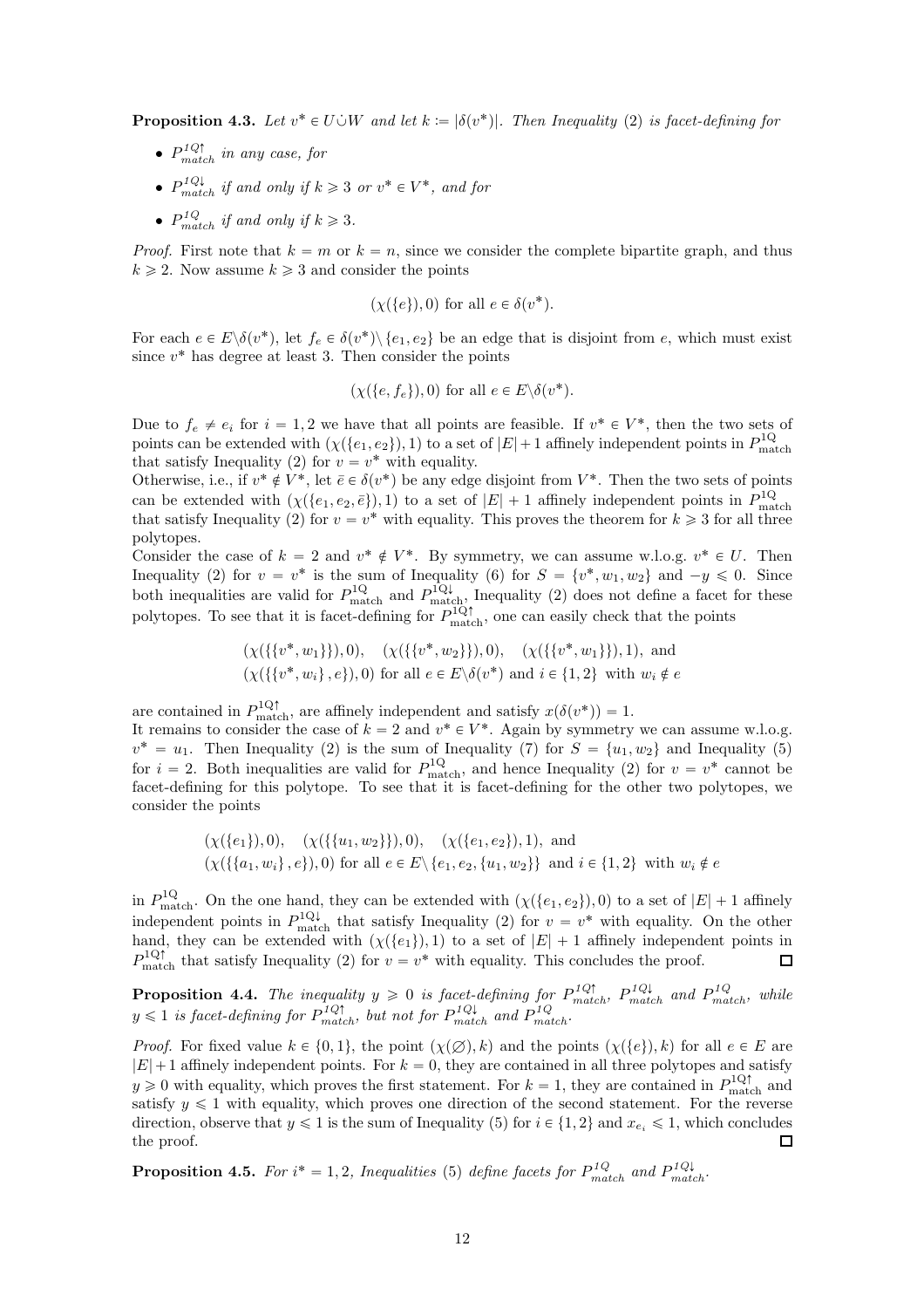*Proof.* Let  $i^* \in \{1, 2\}$ . The points  $(\chi(\emptyset), 0)$  and  $(\chi(\{e_1, e_2\}), 1)$  and the points  $(\chi(\{e\}), 0)$  for all  $e \in E \setminus \{e_{i*}\}\$ are  $|E|+1$  affinely independent points that are contained in both polytopes and satisfy  $x_i^* \leq y$  with equality, which proves the statement. П

For the remaining two proofs we will consider a set  $S^* \subseteq U \cup W$  of nodes and denote by  $U^* := S^* \cap U$ and  $W^* := S^* \cap W$  the induced sides of the bipartition. For a matching M in  $K_{m,n}$  we denote by  $y(M) \in \{0, 1\}$  its corresponding y-value, i.e.,  $y(M) = 1$  if and only if  $e_1, e_2 \in M$ . Note that this implies  $(\chi(M), y(M)) \in P_{\text{match}}^{1Q}$ . Another concept from matching theory also turns out to be useful: We say that a matching is *near-perfect* in a set of nodes if it matches all nodes but one of this set.

**Proposition 4.6.** For all  $S^* \in S^{\downarrow}$ , Inequalities [\(6\)](#page-2-1) define facets for  $P_{match}^{1Q}$  and  $P_{match}^{1Q\downarrow}$ .

*Proof.* Let  $S^* \in S^{\downarrow}$ . We will assume w.l.o.g. that  $|U^*| = |W^*| + 1$  (i.e.,  $u_1, u_2 \in S^*$ ), since the proof for  $|U^*| = |W^*| - 1$  is similar. Let M denote the set of matchings M in  $K_{m,n}$  that induce a near-perfect matching in  $E[S^*]$  or induce a near-perfect matching in  $E[S^* \setminus V^*]$  and contain edges  $e_1$  and  $e_2$ . In the first case we have  $|M \cap E[S^*]| = \frac{1}{2}(|S^*|-1)$  and  $y(M) = 0$ , and in the second case we have  $|M \cap E[S^*]| = \frac{1}{2}(|S^*| - 3)$  and  $y(M) = 1$ . Hence, for all  $M \in \mathcal{M}$ , the vector  $(\chi(M), y(M))$  satisfies Inequality [\(6\)](#page-2-1) with equality.

Let  $\langle c, x \rangle + \gamma y \le \delta$  dominate Inequality [\(6\)](#page-2-1) for  $S = S^*$ , i.e., it is valid for  $P_{\text{match}}^{1 \text{Q} \downarrow}$  and for all  $M \in \mathcal{M}$ we have  $\langle c, \chi(M) \rangle + \gamma y(M) = \delta$ . We now analyze the coefficients and the right-hand side of the inequality.

- (i) Let  $e \in E\backslash E[S^*]$ . If e intersects  $S^*$ , then let  $v \in e \cap S^*$  be its endnode in  $S^*$ , otherwise let  $v \in S^*$  be arbitrary. If  $v \in U^*$ , then let  $M_1$  be a perfect matching in  $E[S^* \setminus \{v\}]$  (which exists due to  $|U^*\setminus \{v\}| = |W^*|$ . Otherwise, let M' be a perfect matching in  $E[S^*\setminus \{v, u_1, u_2\}]$ (which exists due to  $|U^*\rangle \{u_1, u_2\}| = |W^*\rangle \{v\}|$ ), and extend it to the matching  $M_1 \coloneqq$  $M' \cup \{e_1, e_2\}$ . Then e does not intersect any edge of  $M_1$  and thus  $M_2 := M_1 \cup \{e\}$  is also a matching that satisfies  $y(M_1) = y(M_2)$ . By construction we have  $M_1, M_2 \in \mathcal{M}$ , and hence  $\langle c, \chi(M_1) \rangle + \gamma y(M_1) = \delta = \langle c, \chi(M_2) \rangle + \gamma y(M_2)$ . This proves  $c_e = 0$ .
- (ii) Let  $u \in U^*$  and let  $e = \{u, v\}$  and  $f = \{u, w\}$  be two incident edges with endnodes  $v, w \in W^*$ . Let  $M_1$  be a perfect matching in  $E[S^*\setminus \{v\}]$  that uses edge f. Then  $M_2 := (M_1 \setminus \{f\}) \cup \{e\}$ is perfect in  $E[S^*\setminus \{w\}]$ . Clearly,  $M_1, M_2 \in \mathcal{M}$  by construction, and we obtain  $\langle c, \chi(M_1) \rangle$  +  $\gamma y(M_1) = \delta = \langle c, \chi(M_2) \rangle + \gamma y(M_2),$  i.e.,  $c_f = c_e$ .
- (iii) If  $|W^*| \geq 2$ , then also  $|U^*| \geq 3$ . Let  $v, w \in W^*$  be two nodes, let  $u \in U^* \setminus \{u_1, u_2\}$ , and let  $e := \{u, v\}$  and  $f := \{u, w\}$ . Let M' be a perfect matching in  $E[S^* \setminus \{u_1, u_2, u, v, w\}]$  (which exists due to  $|U^*\setminus \{u_1, u_2, u\}| = |W^*\setminus \{v, w\}|$ . Define matchings  $M_1 := M' \cup \{e, e_1, e_2\}$  and  $M_2 := M' \cup \{f, e_1, e_2\}$  and observe that  $M_1, M_2 \in \mathcal{M}$  and  $y(M_1) = 1 = y(M_2)$ . Thus,  $\langle c, \chi(M_1) \rangle + \gamma y(M_1) = \delta = \langle c, \chi(M_2) \rangle + \gamma y(M_2),$  i.e.,  $c_e = c_f$ .
- (iv) Let  $M_1$  be a perfect matching in  $E[S^* \setminus \{u_1\}]$  and let  $e \in M_1$  be the edge that matches  $u_2$ . Define matching  $M_2 := (M_1 \setminus \{e\}) \cup \{e_1, e_2\}$ , and note that  $M_1, M_2 \in \mathcal{M}$ ,  $y(M_1) = 0$ and  $y(M_2) = 1$ . By (i), we have  $c_{e_1} = c_{e_2} = 0$ , and using  $\langle c, \chi(M_1) \rangle + \gamma y(M_1) = \delta$  $\langle c, \chi(M_2) \rangle + \gamma y(M_2)$ , we obtain  $c_e = \gamma$ .

The arguments above already fix  $(c, \gamma)$  up to multiplication with a scalar. Hence we can assume that  $\gamma = 1$ , which proves that  $(c, \gamma)$  is equal to the coefficient vector of Inequality [\(6\)](#page-2-1) for  $S = S^*$ . Since there always exists a near-perfect matching M in  $E[S^*]$ , and since such a matching has cardinality  $|M| = \frac{1}{2}(|S^*|-1)$ , we derive  $\delta = \frac{1}{2}(|S^*|-1)$ , which concludes the proof.  $\Box$ 

**Proposition 4.7.** For all  $S^* \in S^{\uparrow}$ , Inequalities [\(7\)](#page-2-2) define facets for  $P_{match}^{1Q}$  and  $P_{match}^{1Q\dagger}$ .

*Proof.* Let  $S^* \in S^{\uparrow}$ . We will assume w.l.o.g. that  $u_1, w_2 \in S^*$ , since the proof for  $u_2, w_1 \in S^*$ is similar. Let M denote the set of matchings M in  $K_{m,n}$  that either induce a perfect matching in  $E[S^*]$  or contain exactly one edge  $e \in \{e_1, e_2\}$  and induce a near-perfect matching in  $E[S^* \backslash e]$ or contain both,  $e_1$  and  $e_2$ , and induce a perfect matching in  $E[S^* \setminus \{u_1, w_2\}]$ . In the first two cases we have  $|M \cap (E[S^*] \cup \{e_1, e_2\})| = \frac{1}{2}|S^*|$  and  $y(M) = 0$ , and in the third case we have  $|M \cap (E[S^*]) \cup \{e_1, e_2\}\rangle| = \frac{1}{2}(|S^*|) + 1$  and  $y(M) = 1$ . Hence, for all  $M \in \mathcal{M}$ , the vector  $(\chi(M), y(M))$  satisfies Inequality [\(7\)](#page-2-2) with equality. Let  $\langle c, x \rangle + \gamma y \leq \delta$  dominate Inequality (7) for  $S = S^*$ , i.e., it is valid for  $P_{\text{match}}^{1Q\uparrow}$  and for all  $M \in \mathcal{M}$  we have  $\langle c, \chi(M) \rangle + \gamma y(M) = \delta$ . We now analyze the coefficients and the right-hand side of the inequality.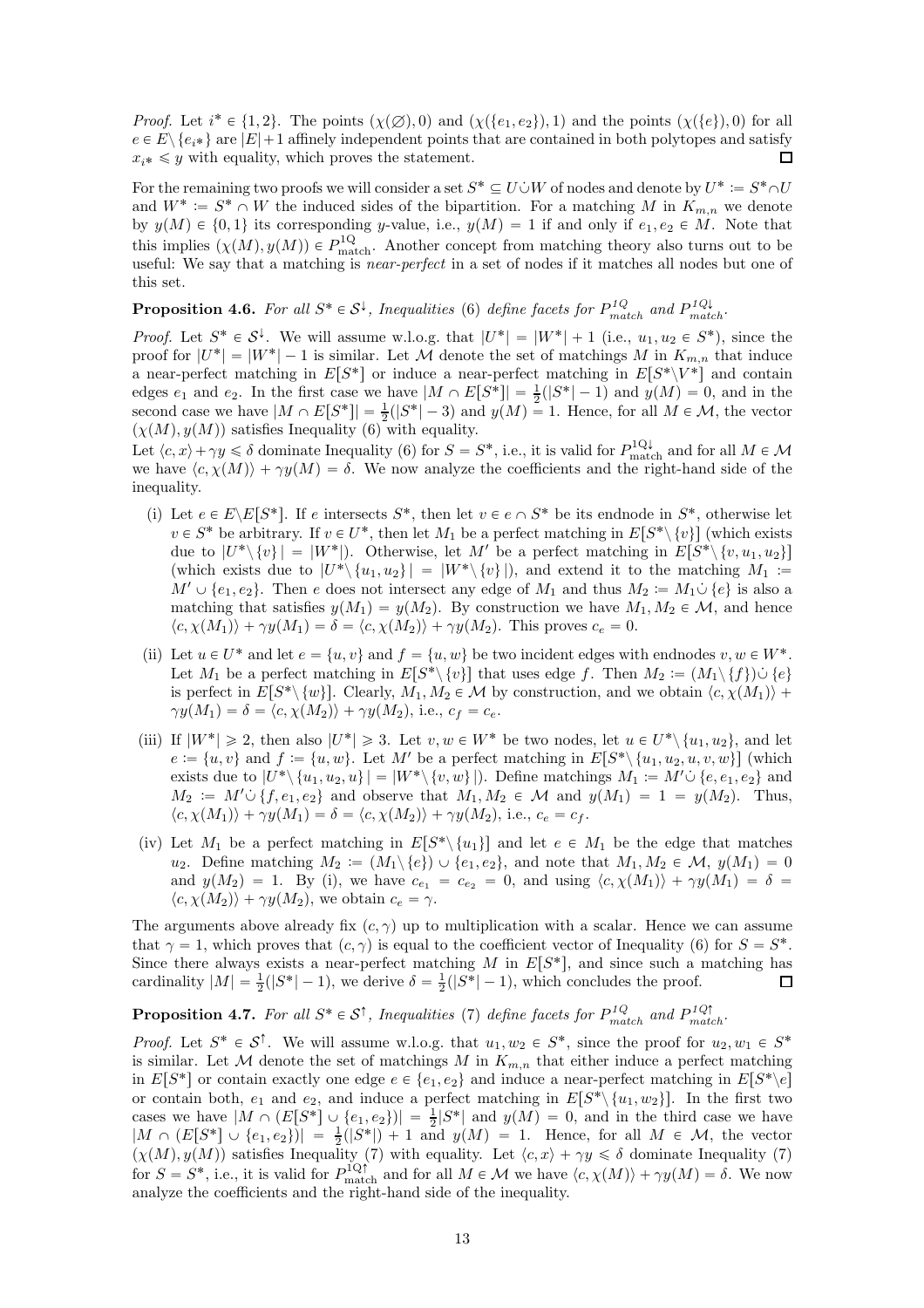- Let  $e \in E \setminus (E[S^*] \cup \{e_1, e_2\})$ . If e intersects  $S^*$ , then let  $v \in e \cap S^*$  be its endnode in  $S^*$ , otherwise let  $v \in S^*$  be arbitrary. If  $v \in U^*$ , then let M' be a perfect matching in  $E[S^* \setminus \{v, w_2\}]$  (which exists due to  $|U^* \setminus \{v\}| = |W^* \setminus \{w_2\}|$ ), and extend it to the matching  $M_1 := M' \cup \{e_2\}.$  Otherwise, let M' be a perfect matching in  $E[S^* \setminus \{v, u_1\}]$  (which exists due to  $|U^*\setminus \{u_1\}| = |W^*\setminus \{v\}|$ , and extend it to the matching  $M_1 \coloneqq M' \cup \{e_1\}$ . Then e does not intersect any edge of  $M_1$  and thus  $M_2 := M_1 \cup \{e\}$  is also a matching that satisfies  $y(M_1) = 0 = y(M_2)$ . By construction we have  $M_1, M_2 \in \mathcal{M}$ , and hence  $\langle c, \chi(M_1) \rangle + \gamma y(M_1) = 0$  $\delta = \langle c, \chi(M_2) \rangle + \gamma y(M_2)$ . This proves  $c_e = 0$ .
- Let  $u \in S^* \setminus \{u_1, w_2\}$  and let  $e = \{u, v\}$  and  $f = \{u, w\}$  be two incident edges with endnodes  $v, w \in S^*$ . W.l.o.g. we can assume  $u \in U^*$ , since the case of  $u \in W^*$  is similar. Let M' be a perfect matching in  $E[S^*\setminus \{u_1, u, v, w\}]$  (which exists due to  $|U^*\setminus \{u_1, u\}| = |W^*\setminus \{v, w\}|$ ). Define the two matchings  $M_1 := M' \cup \{e_1, e\}$  and  $M_2 := M' \cup \{e_1, f\}$ , and observe that  $M_1, M_2 \in \mathcal{M}$  and  $y(M_1) = 0 = y(M_2)$ . From  $\langle c, \chi(M_1) \rangle + \gamma y(M_1) = \delta = \langle c, \chi(M_2) \rangle + \gamma y(M_2)$ we obtain that  $c_e = c_f$ .
- Let M' be a perfect matching in  $E[S^*\setminus \{u_1, w_2\}]$ . Define the matchings  $M_1 := M' \cup \{\{u_1, w_2\}\}\$ ,  $M_2 := M' \cup \{e_1\}, M_3 := M' \cup \{e_2\}$  and  $M_4 := M' \cup \{e_1, e_2\}.$  By construction we have  $M_1, M_2, M_3, M_4 \in \mathcal{M}$ ,  $y(M_1) = y(M_2) = y(M_3) = 0$  and  $y(M_4) = 1$ . Thus,  $\langle c, \chi(M_i) \rangle +$  $\gamma y(M_i) = \delta$  for  $i = 1, 2, 3, 4$ , which proves  $c_{\{u_1, w_2\}} = c_{e_1} = c_{e_2} = c_{e_1} + c_{e_2} - \gamma$ .

The arguments above already fix  $(c, \gamma)$  up to multiplication with a scalar. Hence we can assume  $\gamma = 1$ , which proves that  $(c, \gamma)$  is equal to the coefficient vector of Inequality [\(7\)](#page-2-2) for  $S = S^*$ . Since there always exists a perfect matching M in  $E[S^*]$ , and since such a matching has cardinality  $|M| = \frac{1}{2}|S^*|$ , we derive  $\delta = \frac{1}{2}|S^*|$ . This concludes the proof.  $\Box$ 

# <span id="page-13-0"></span>5 Separation problems

By the polynomial-time equivalence of separation and optimization [\[11,](#page-26-9) [16,](#page-26-10) [19\]](#page-26-11), using the fact that we can optimize over the polytopes in polynomial time, it is evident that the separation problems for the three polytope families can be solved in polynomial time. Furthermore, Klein [\[17\]](#page-26-14) presents separation algorithms for Constraints [\(6\)](#page-2-1) and [\(7\)](#page-2-2) in the context of perfect matchings. A closer look into the proofs reveals that the correctness of these algorithms only requires the " $\leq$ "-part of Equations [\(3\)](#page-0-2), i.e., the algorithms work for arbitrary matchings as well. In fact, they require that, for each of the inequality classes, a separation algorithm (such as the famous Padberg-Rao algorithm [\[20\]](#page-26-16)) for the Blossom Inequalities has to be run in two (symmetric) auxiliary graphs. In view of this fact it is desirable to find separation algorithms that require only a single execution of such a separation routine per inequality class. Fortunately, it turns out that the constructions from Sections [3.1](#page-5-0) and [3.2](#page-7-0) are in fact reductions of the respective separation problems to the separation

property. In the remainder of this section we present the details of this observation.

**Proposition 5.1.** The separation problem for  $P_{match}^{1Q\downarrow}$  can be solved in polynomial time.

*Proof.* Let  $(\hat{x}, \hat{y}) \in \mathbb{R}^E \times \mathbb{R}$ . We first check directly whether one of the Constraints [\(1\)](#page-0-1), [\(2\)](#page-0-0), [\(4\)](#page-1-0) or [\(5\)](#page-1-1) is violated and return a violated inequality if one exists. It remains to find a violated Inequality [\(6\)](#page-2-1) if possible.

problem for Blossom Inequalities in the respective auxiliary graphs, and hence have this desirable

To this end, construct  $\bar{G}$  and  $\bar{x}$  as in Section [3.1.](#page-5-0) On the one hand, if  $(\hat{x}, \hat{y})$  violates Inequality [\(6\)](#page-2-1) for some  $S \in \mathcal{S}^{\downarrow}$ , then  $\bar{x}$  violates the corresponding Blossom Inequality in the auxiliary graph  $\tilde{G}$ (defined in Section [3.1\)](#page-5-0). On the other hand, if  $(\hat{x}, \hat{y}) \in P_{\text{match}}^{1Q\downarrow}$ , then  $\bar{x}$  is in  $\bar{G}$ 's matching polytope, as proved in Claim [3.1.](#page-5-2) Hence, in order to find a set  $S \in \mathcal{S}^{\downarrow}$  that induces a violated Inequality [\(6\)](#page-2-1) (if such a set exists) we just have to run the separation algorithm for the Blossom Inequalities in the graph  $\bar{G}$  from Section [3.1](#page-5-0) with respect to  $\bar{x}$ .  $\Box$ 

Note that the proof above implies that the matching polytope for  $\bar{G}$ , intersected with the hyperplane defined by  $x_{e_a} = x_{e_b}$ , is an extended formulation for  $P_{\text{match}}^{1Q\downarrow}$ . In fact, the two polytopes must even be affinely isomorphic for dimension reasons. This is also justified by the fact that for the proof of Lemma [2.1](#page-2-4) we only used the tightness of an Inequality [\(6\)](#page-2-1) to control our matchings, but not for the proof that  $\bar{x}$  is in  $\bar{G}$ 's matching polytope.

This is different for the upward monotonization, for which we were not able to identify a direct relation between  $P_{\text{match}}^{1Q\uparrow}$  and the matching polytope of the auxiliary graph.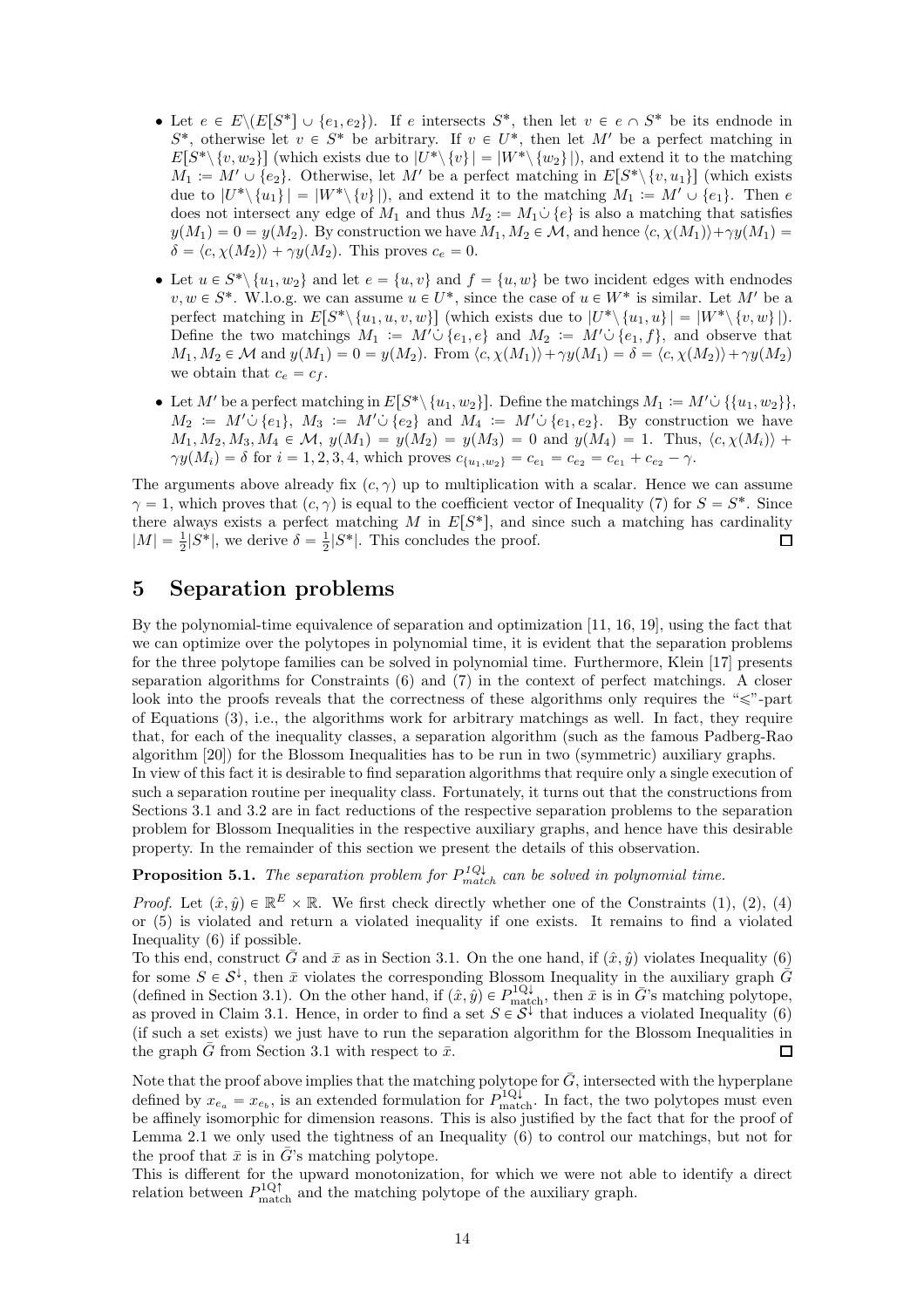**Proposition 5.2.** The separation problem for  $P_{match}^{1Q\uparrow}$  can be solved in polynomial time.

*Proof.* Let  $(\hat{x}, \hat{y}) \in \mathbb{R}^E \times \mathbb{R}$ . We first check directly whether one of the Constraints [\(1\)](#page-0-1), [\(2\)](#page-0-0), [\(4\)](#page-1-0) or [\(7\)](#page-2-2) for  $S = \{a_1, b_2\}$  is violated and return a violated inequality if one exists. It remains to find a violated Inequality [\(7\)](#page-2-2) (for  $S \neq \{a_1, b_2\}$ ) if possible.

To this end, construct  $\bar{x}$  as in Section [3.2.](#page-7-0) Since we checked the single Inequality [\(7\)](#page-2-2) beforehand, the requirements for Proposition [3.13](#page-8-4) are satisfied. If  $\bar{x}$  contains a negative entry, the contrapositive of Proposition [3.13](#page-8-4) (d) implies that all Inequalities [\(7\)](#page-2-2) must be satisfied. Otherwise, the proof of Claim [3.7](#page-7-2) immediately shows that  $\bar{x}$  is in the matching polytope of  $\bar{G}$  if and only if  $(\hat{x}, \hat{y})$  is in  $P_{\text{match}}^{1Q\uparrow}$ . Furthermore, Case 3 in the proof shows a one-to-one correspondence Inequalities [\(7\)](#page-2-2) for  $P_{\text{match}}^{1Q\uparrow}$  and the Blossom Inequalities for  $\bar{G}$ 's matching polytope. Hence, in order to find a set  $S \in \mathcal{S}^{\uparrow}$  that induces a violated Inequality [\(7\)](#page-2-2) (if such a set exists) we just have to run the separation algorithm for the Blossom Inequalities in the graph  $\bar{G}$  from Section [3.2](#page-7-0) with respect to  $\bar{x}$ .  $\Box$ 

## <span id="page-14-0"></span>6 Generalization to capacitated b-matchings

Consider again the complete bipartite graph  $K_{m,n}$  with node sets U and W, and edge set E. For a vector  $b \in \mathbb{Z}_+^{U \cup W}$ , a vector  $x \in \mathbb{Z}_+^E$  that satisfies  $x(\delta(v)) \leq b_v$  for each  $v \in U \cup W$  is called a b-matching. The goal of this section is to extend the polyhedral results of Section [2,](#page-2-3) first to uncapacitated b-matchings and then to capacitated b-matchings, i.e., b-matchings that satisfy a capacity constraint  $x_e \leq c_e$  for some vector  $c \in \mathbb{Z}_+^E$  for every edge.

A special case of this problem is the one with  $c = 1_E$  and  $b = 2 \cdot 1_V$ , where 1 denotes the all-ones vector. Here, feasible solutions correspond to sets of node-disjoint cycles. Thus, our results will yield a polyhedral description for the cycle cover problem with one linearized quadratic term for bipartite graphs. This may be used to model the quadratic cycle cover problem in which costs also depend on two subsequent edges (see [\[10\]](#page-26-17)). In fact, since Hamiltonian paths are cycles as well, it may also be used for the quadratic TSP problem [\[6,](#page-25-5) [8\]](#page-26-18), although bipartite graphs play no major role for this problem.

The overall proof strategy is common to both extensions, and hence we summarize it here. We will start by proving that a certain set of inequalities is valid. Then we will write the (integral) polytope P in question as a projection of another (integral) polytope  $Q$  of which we know the description in terms of inequalities. We then consider an arbitrary point  $x$  that satisfies the inequalities, and prove that there exists a pre-image (with respect to the projection map)  $\bar{x} \in Q$ . This suffices since then  $\bar{x}$  is a convex combination of vertices of Q, and thus x is a convex combination of the projected vertices, i.e.,  $x \in P$ .

## 6.1 Uncapacitated b-matchings

We start by generalizing the polyhedral results of Section [2](#page-2-3) to b-matchings. In order to linearize a product of two *binary* variables, we assume that  $b_v = 1$  holds for all nodes  $v \in V^*$ . Note that the variables are already binary if one endnode of every edge has this property, but we will be able to handle this more general case as soon as we introduce capacities. We consider the polytope

$$
P_{b\text{-match}}^{1Q} := \text{conv}\{(x, y) \in \mathbb{Z}_{+}^{E} \times \{0, 1\} : x(\delta(v)) \leq b_v \text{ for all } v \in U \dot{\cup} W
$$
  
and  $y = 1$  if and only if  $x_{e_1} = x_{e_2} = 1$  }.

Clearly, the variable bounds  $(1)$  and  $(4)$  as well as the inequalities

<span id="page-14-3"></span><span id="page-14-2"></span><span id="page-14-1"></span>
$$
y \leq x_{e_i} \qquad \text{for } i = 1, 2,
$$
\n<sup>(5)</sup>

and the generalized degree constraints

$$
x(\delta(v)) \leq b_v \qquad \text{for all } v \in U \dot{\cup} W \tag{8}
$$

are valid for  $P_{b\text{-match}}^{1Q}$ . Using the notation  $S := \{S \subseteq U \cup W : e_1, e_2 \in \delta(S)\}\)$ , we can state the generalizations of Constraints [\(6\)](#page-2-1) and [\(7\)](#page-2-2) as

$$
x(E[S]) + y \le \left\lfloor \frac{1}{2}b(S) \right\rfloor
$$
  
for all  $S \in \mathcal{S}$  with  $b(S)$  odd, and (9)

$$
x(E[S]) + x_{e_1} + x_{e_2} - y \le \left[\frac{1}{2}(b(S) + 1)\right]
$$
  
for all  $S \in \mathcal{S}$  with  $b(S)$  even. (10)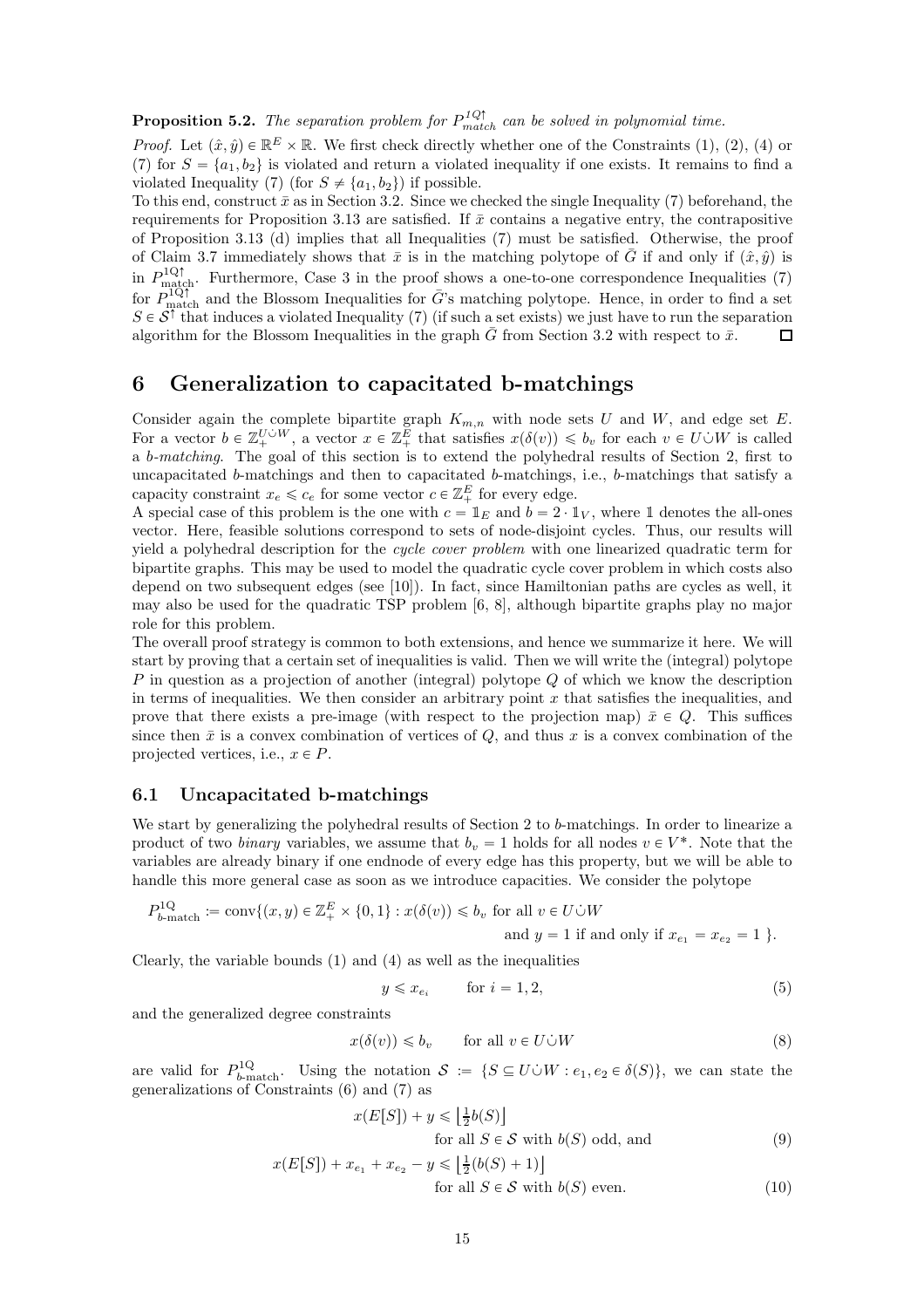Note that due to the parity conditions on  $b(S)$  we could make the right-hand sides more explicitly, e.g., by replacing  $\left[\frac{1}{2}(b(S) + 1)\right]$  by  $\frac{1}{2}b(S)$ . We still prefer the slightly more complicated form since we will soon observe that the inequalities (the way they are stated) remain valid if the parity of  $b(S)$  is different.

Our main result for b-matchings is then the following:

<span id="page-15-1"></span>**Theorem 6.1.** For  $b \in \mathbb{Z}_+^V$  with  $b_v = 1$  for all  $v \in V^*$ ,  $P_{b-match}^{1Q}$  is equal to the set of  $(x, y) \in \mathbb{R}^E \times \mathbb{R}$ that satisfy Constraints  $(1)$ ,  $(4)$ ,  $(5)$ ,  $(8)$ ,  $(9)$ , and  $(10)$ .

Our completeness proof is a modification of a completeness proof for the b-matching polytope on non-bipartite graphs, as presented in Schrijver's book (see Theorem 31.2 in [\[25\]](#page-26-1)), which in turn is based on a construction by Tutte [\[26\]](#page-26-19).

Proof. The proof is structured as follows. We first show validity of the inequalities and describe the construction of an extended formulation based on an auxiliary graph. To establish the completeness of our proposed inequality description of  $P_{b\text{-match}}^{1Q}$  we will then show that any point that satisfies the proposed inequalities can be lifted to a point in the extended formulation.

<span id="page-15-0"></span>**Claim 6.2.** Inequalities [\(9\)](#page-14-2) and [\(10\)](#page-14-3) are valid for  $P_{b-match}^{1Q}$  for arbitrary sets  $S \subseteq U \cup W$  with  $e_1, e_2 \in \delta(S)$ , regardless of the parity of  $b(S)$ .

*Proof of Claim [6.2.](#page-15-0)* Consider an integer vector  $(x, y) \in P_{b-\text{match}}^{1Q}$ . We have

$$
x(E[S]) + y \leq \frac{1}{2}(2x(E[S]) + x_{e_1} + x_{e_2}) \leq \frac{1}{2} \sum_{v \in S} x(\delta(v)) \leq \frac{1}{2}b(S),
$$

where the second inequality holds since every edge whose x-variable appears once (resp. twice) has one (resp. both) endnode(s) in S, and the third inequality by the definition of b-matchings. Inequality [\(9\)](#page-14-2) now follows, since the left-hand side of the formula is integral, allowing us to round the right-hand side down. The fact that we added several valid inequalities shows that the inequality is redundant for S with even  $b(S)$ , since rounding has no effect in this case. Similarly, we obtain

$$
x(E[S]) + x_{e_1} + x_{e_2} - y = \frac{1}{2}(2x(E[S]) + x_{e_1} + x_{e_2}) + \frac{1}{2}(x_{e_1} + x_{e_2} - y) - \frac{1}{2}y
$$
  
\n
$$
\leq \frac{1}{2} \sum_{v \in S} x(\delta(v)) + \frac{1}{2}(x_{e_1} + x_{e_2} - y) - \frac{1}{2}y
$$
  
\n
$$
\leq \frac{1}{2} \sum_{v \in S} x(\delta(v)) + \frac{1}{2} - \frac{1}{2}y \leq \frac{1}{2}(b(S) + 1) - \frac{1}{2}y \leq \frac{1}{2}(b(S) + 1),
$$

where the first inequality holds since every edge whose x-variable appears in the first summand once (resp. twice) has one (resp. both) endnode(s) in S, the second due to  $x_{e_1} \cdot x_{e_2} = y$ , and the third by the definition of b-matchings. Inequality [\(10\)](#page-14-3) now follows, since the left-hand side of the formula is integral, allowing us to round the right-hand side down. Again, the fact that we added several valid inequalities shows that the inequality is redundant for S with odd  $b(S)$ , since rounding has no effect in this case. This concludes the proof of the claim.  $\Box$ 

We now continue with the completeness of the formulation. The theorem holds for  $b = \mathbb{1}$  by Theorem [2.5,](#page-3-3) since Constraints [\(9\)](#page-14-2) and [\(10\)](#page-14-3) imply Constraints [\(6\)](#page-2-1) and [\(7\)](#page-2-2) in this case.

**Extended formulation and auxiliary graph.** Consider the graph  $\bar{G} = (\bar{U} \cup \bar{W}, \bar{E})$  obtained from  $K_{m,n}$  by splitting each node  $v \in U\dot{\cup}W$  in  $b_v$  copies (denoted by the set  $B_v \subseteq \bar{U}\dot{\cup}\bar{W}$ ). By the assumption  $b_v = 1$  for all  $v \in V^*$ , the nodes  $u_1, u_2, w_1$  and  $w_2$  are not split, and we call their representatives  $\bar{u}_1, \bar{u}_2, \bar{w}_1$  and  $\bar{w}_2$ , respectively. Similarly, we denote by  $\bar{e}_i := \{\bar{u}_i, \bar{w}_i\}$  for  $i = 1, 2$ the representatives of the edges  $e_1$  and  $e_2$ . We will now consider the polytope  $Q := P_{\text{match}}^{1Q}(\bar{G}, \bar{e}_1, \bar{e}_2)$ and the projection map  $\pi \colon \mathbb{R}^{\bar{E}} \times \mathbb{R} \to \mathbb{R}^E \times \mathbb{R}$  defined via

$$
\pi((\bar{x},\bar{y})) := (x,\bar{y}) \text{ with } x_{\{u,w\}} := \sum_{\bar{u}\in B_u} \sum_{\bar{w}\in B_w} \bar{x}_{\{\bar{u},\bar{w}\}} \text{ for all } \{u,w\} \in E.
$$

It is easy to see that  $\pi(Q) = P_{b\text{-match}}^{1Q}$ .

Note that in Section [2](#page-2-3) we provide a complete description for  $P_{\text{match}}^{1Q}$  only for complete graphs, but  $P_{\text{match}}^{\text{1Q}}$  for any subgraph is obtained by fixing variables to 0, i.e., it is a face.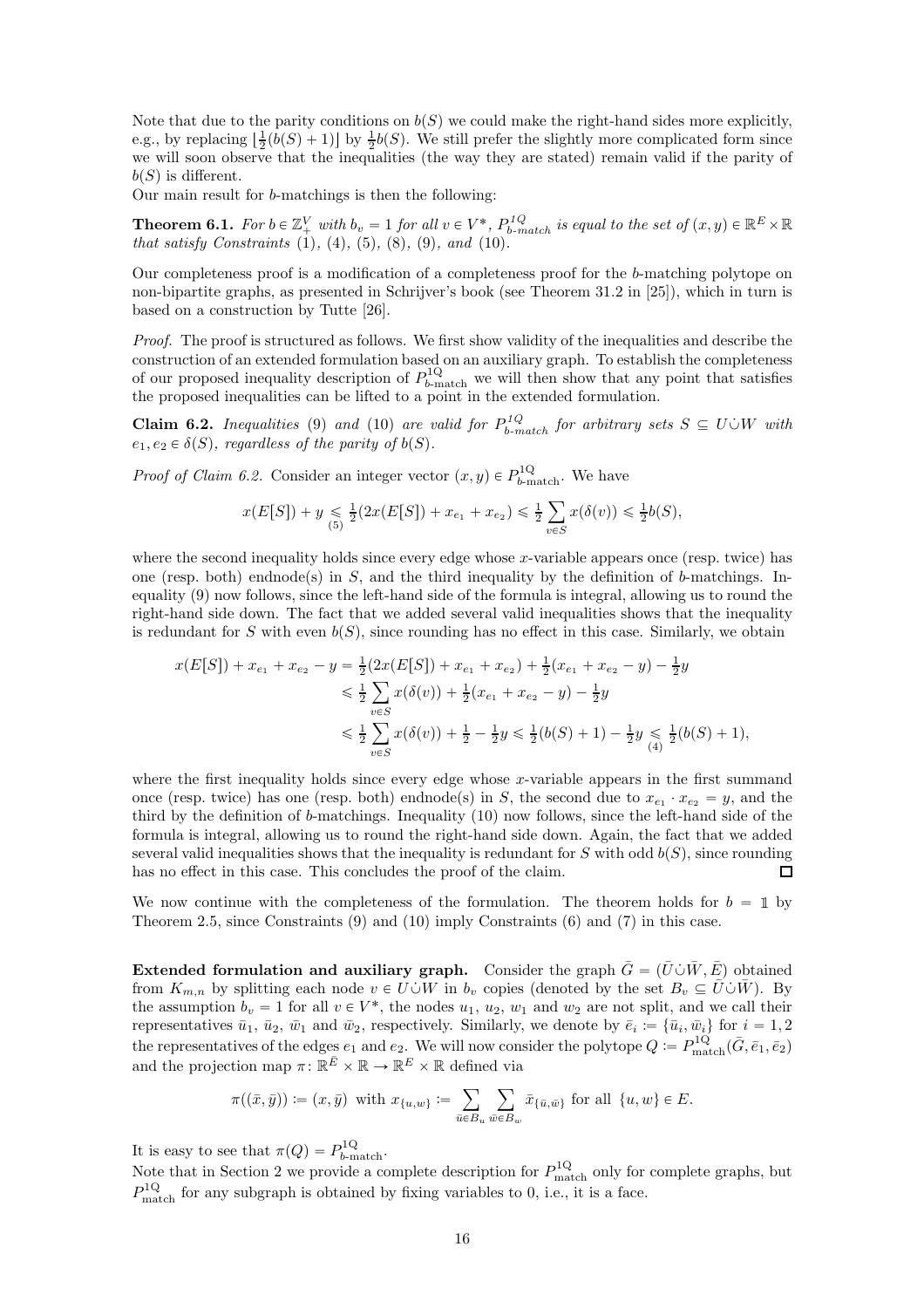Let  $(x, y) \in \mathbb{R}_+^E \times [0, 1]$  satisfy all constraints from the theorem. For each edge  $\bar{e} = {\bar{u}, \bar{w}} \in \bar{E}$  with  $\bar{u}$  and  $\bar{w}$  copies of  $u \in U$  and  $w \in W$ , define  $\bar{x}_{\bar{e}} := x_e/(b_u \cdot b_w)$ , where  $e := \{u, w\} \in E$ . By letting  $\bar{y} := y$ , it is evident that  $\pi((\bar{x}, \bar{y})) = (x, y)$ , and it remains to show  $(\bar{x}, \bar{y}) \in \hat{Q}$ .

By construction, using the fact that  $b_v = 1$  for all  $v \in V^*$ , we have that  $(\bar{x}, \bar{y})$  satisfies Constraints  $(1)$ ,  $(4)$  and  $(5)$ . Inequalities  $(8)$ ,  $(9)$  and  $(10)$  are discussed in subsequent claims.

<span id="page-16-0"></span>**Claim 6.3.** The vector  $(\bar{x}, \bar{y})$  satisfies Constraint [\(8\)](#page-14-1) for  $\bar{G}$  with respect to  $\bar{b} := 1_{\bar{U} \cup \bar{W}}$ .

*Proof of Claim [6.3.](#page-16-0)* Let  $\bar{v} \in B_v$  for some  $v \in U \dot{\cup} W$ . Then

$$
\bar{x}(\delta_{\bar{G}}(\bar{v})) = \sum_{\{v,v'\} \in \delta(v)} \sum_{\bar{v}' \in B_{v'}} \bar{x}_{\{\bar{v},\bar{v}'\}} = \sum_{\{v,v'\} \in \delta(v)} \sum_{\bar{v}' \in B_{v'}} x_{\{v,v'\}}/(b_v \cdot b_{v'}) = \sum_{\{v,v'\} \in \delta(v)} x_{\{v,v'\}}/b_v \le 1
$$
\n(11)

holds by Inequality  $(8)$  for node v, which concludes the proof of the claim.

<span id="page-16-1"></span>**Claim 6.4.** The vector  $(\bar{x}, \bar{y})$  satisfies Constraint [\(9\)](#page-14-2) for  $\bar{G}$  with respect to  $\bar{b} := 1_{\bar{U} \cup \bar{W}}$ .

*Proof of Claim [6.4.](#page-16-1)* For the sake of contradiction, consider some  $\bar{S} \subseteq \bar{U} \cup \bar{W}$  with  $\bar{e}_1, \bar{e}_2 \in \delta(\bar{S})$  such that  $\bar{x}(\bar{E}[\bar{S}]) + \bar{y} > \lfloor \frac{1}{2} |S| \rfloor$  and, among all such sets, with the minimum number of nodes  $v \in U \cup W$ for which  $0 < |\bar{S} \cap B_v| < b_v$  holds.

This number must be positive, since otherwise Constraint [\(9\)](#page-14-2) for  $S = \{v \in U \cup W : B_v \subseteq \overline{S}\}\$  yields the contradiction

$$
\bar{x}(\bar{E}[\bar{S}]) + \bar{y} = x(E[S]) + y \underset{(9)}{\leq} \left\lfloor \frac{1}{2}b(S) \right\rfloor = \left\lfloor \frac{1}{2}|\bar{S}| \right\rfloor < \bar{x}(\bar{E}[\bar{S}]) + \bar{y},
$$

where the last equation holds due to  $\bar{S} = \bigcup_{v \in S} B_v$ .

Hence, there exists a node  $v \in U \dot{\cup} W$  with  $0 < |\bar{S} \cap B_v| < b_v$ . Let  $\bar{S}_1 := \bar{S} \setminus B_v$  and  $\bar{S}_2 := \bar{S} \cup B_v$ . Note that we have  $v \notin V^*$ , which implies  $\bar{e}_1, \bar{e}_2 \in \delta(\bar{S}_i)$  for  $i = 1, 2$ . Since v does not satisfy  $0 < |\bar{S}_i \cap B_v| < b_v$  for  $i = 1, 2$ , the choice of  $\bar{S}$  implies that Constraint [\(9\)](#page-14-2) is satisfied for  $\bar{S}_1$  and for  $\bar{S}_2$ , i.e.,

<span id="page-16-4"></span>
$$
\bar{x}(\bar{E}[\bar{S}_1]) + \bar{y} \leq \left\lfloor \frac{1}{2} |\bar{S}_1| \right\rfloor \text{ and } \bar{x}(\bar{E}[\bar{S}_2]) + \bar{y} \leq \left\lfloor \frac{1}{2} |\bar{S}_2| \right\rfloor. \tag{12}
$$

<span id="page-16-6"></span><span id="page-16-5"></span><span id="page-16-2"></span> $\Box$ 

Moreover, we have

$$
\bar{x}(\bar{E}[\bar{S}_1]) + \bar{x}(\bar{E}[\bar{S}_2]) + 2\bar{y} \leq \bar{x}(\bar{E}[\bar{S}_1]) + \bar{x}(\bar{E}[\bar{S}_2]) + \bar{x}_{\bar{e}_1} + \bar{x}_{\bar{e}_2} \leq \sum_{\bar{v}\in\bar{S}_1} \bar{x}(\delta_{\bar{G}}(\bar{v})) \leq |\bar{S}_1|, \quad (13)
$$

where the second inequality holds since every edge whose  $\bar{x}$ -variable appears once (resp. twice) has at least one (resp. both) endnode(s) in  $\bar{S}_1$ . We will exploit this relation below.

Now the multipliers  $\lambda := |B_v \cap \overline{S}|/b_v$  and  $\mu := |B_v \backslash \overline{S}|/b_v$  are nonnegative and satisfy  $\lambda + \mu = 1$ . Moreover,  $\bar{E}[\bar{S}_1] \subseteq \bar{E}[\bar{S}_2], \bar{E}[\bar{S}_2] \backslash \bar{E}[\bar{S}_1] \subseteq \delta_{\bar{G}}(B_v)$  and the fact that  $\bar{x}$  is constant over all edges whose endnodes are copies of the same pair of original nodes<sup>[1](#page-16-3)</sup> imply

$$
\lambda \bar{x}(\bar{E}[\bar{S}_2]) + \mu \bar{x}(\bar{E}[\bar{S}_1]) = (\underbrace{\lambda + \mu}_{=1}) \bar{x}(\bar{E}[\bar{S}_1]) + \underbrace{\lambda \bar{x}(\bar{E}[\bar{S}_2] \backslash \bar{E}[\bar{S}_1])}_{= \bar{x}(\bar{E}[\bar{S}] \backslash \bar{E}[\bar{S}_1])} = \bar{x}(\bar{E}[\bar{S}]). \tag{14}
$$

If  $\mu - \lambda \geqslant 0$ , we obtain

$$
\bar{x}(\bar{E}[\bar{S}]) + \bar{y} = \mu \bar{x}(\bar{E}[S_1]) + \lambda \bar{x}(\bar{E}[S_2]) + \bar{y} = (\mu - \lambda)(\bar{x}(\bar{E}[\bar{S}_1]) + \bar{y}) + \lambda(\bar{x}(\bar{E}[\bar{S}_1]) + \bar{x}(\bar{E}[\bar{S}_2]) + 2\bar{y})
$$
  

$$
\leq \frac{1}{2}(\mu - \lambda)|\bar{S}_1| + \lambda|\bar{S}_1| = \frac{1}{2}|\bar{S}_1| \leq |\frac{1}{2}|\bar{S}||,
$$

where the second equation holds due to  $(\mu - \lambda) + 2\lambda = 1$ , the first inequality by [\(12\)](#page-16-5) together with  $\mu - \lambda \geq 0$  and [\(13\)](#page-16-6) together with  $\lambda \geq 0$ , the third equation by  $\mu + \lambda = 1$ , and the last inequality by  $\bar{S}_1 \subsetneq \bar{S}$ .

<span id="page-16-3"></span><sup>&</sup>lt;sup>1</sup> formally,  $\bar{x}_{\bar{v}, \bar{v}'} = \bar{x}_{\bar{v}, \bar{v}''}$  for all  $\bar{v}', \bar{v}'' \in B_v$  for some  $v \in V$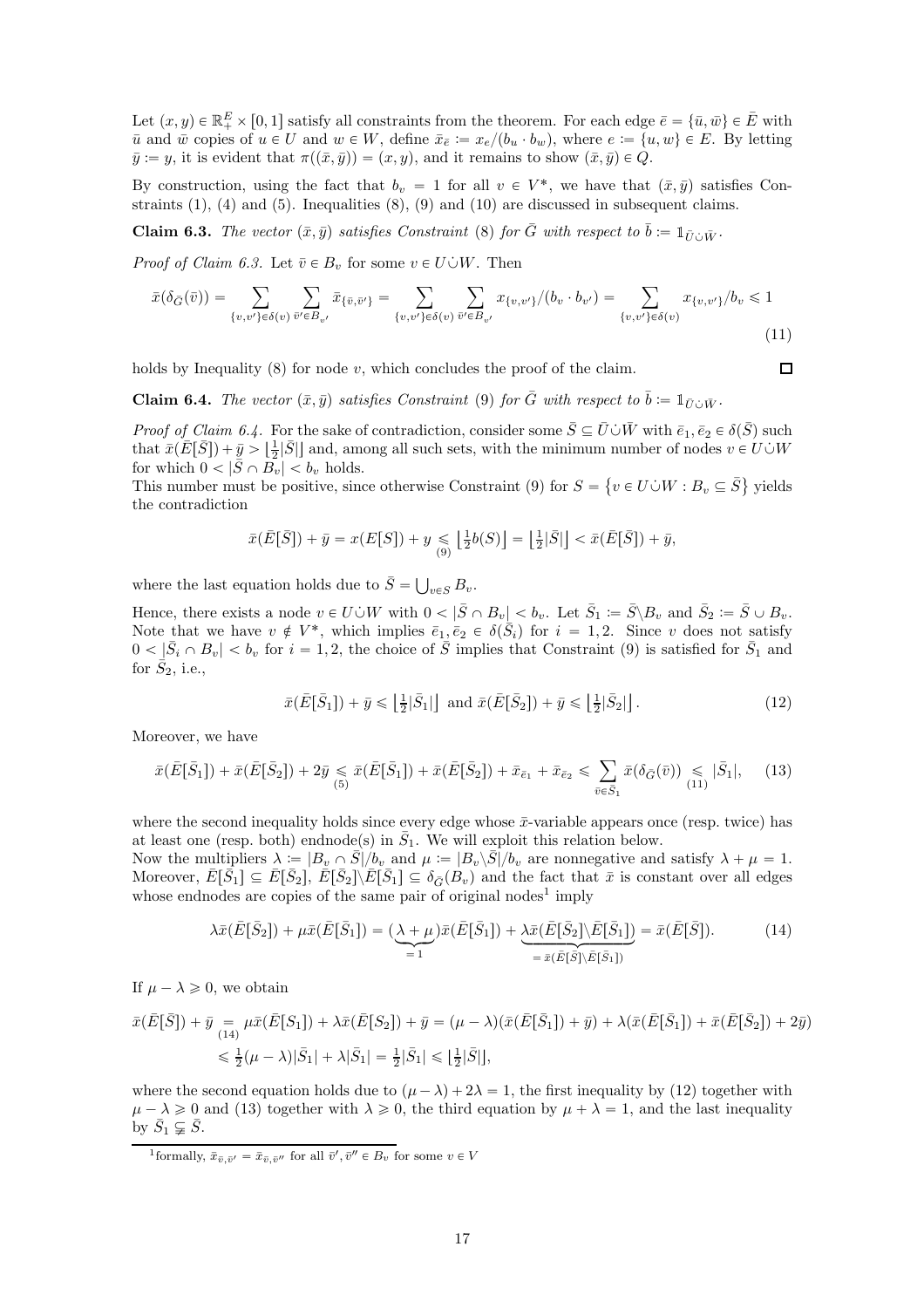Otherwise, i.e., if  $\lambda - \mu \geqslant 0$ , we obtain

$$
\bar{x}(\bar{E}[\bar{S}]) + \bar{y} = \lambda \bar{x}(\bar{E}[S_2]) + \mu \bar{x}(\bar{E}[S_1]) + \bar{y} = (\lambda - \mu)(\bar{x}(\bar{E}[\bar{S}_2]) + \bar{y}) + \mu(\bar{x}(\bar{E}[\bar{S}_1]) + \bar{x}(\bar{E}[\bar{S}_2]) + 2\bar{y})
$$
\n
$$
\leq \frac{1}{2}(\lambda - \mu)|\bar{S}_2| + \mu|\bar{S}_1| = \frac{1}{2}|\bar{S}_1| + \frac{1}{2}(\lambda - \mu)|\bar{S}_2\backslash\bar{S}_1| = \frac{1}{2}|\bar{S}_1| + \frac{1}{2}(\lambda - \mu)b_v
$$
\n
$$
= \frac{1}{2}|\bar{S}_1| + \frac{1}{2}(|B_v \cap \bar{S}| - |B_v \backslash\bar{S}|) \leq \frac{1}{2}|\bar{S}_1| + \frac{1}{2}(|B_v \cap \bar{S}| - 1) \leq \left\lfloor \frac{1}{2}|\bar{S}|\right\rfloor,
$$

where the second equation holds due to  $(\lambda - \mu) + 2\mu = 1$ , the first inequality by [\(12\)](#page-16-5) together with  $\lambda - \mu \geq 0$  and [\(13\)](#page-16-6) together with  $\mu \geq 0$ , the third equation by  $\mu + \lambda = 1$  and  $\overline{S}_2 \supseteq \overline{S}_1$ , the fourth equation by  $\overline{S_2} \backslash \overline{S_1} = B_v$ , the fifth by  $\lambda b_v = |B_v \cap \overline{S}|$  and  $\mu b_v = |B_v \backslash \overline{S}|$ , the second inequality by  $B_v\backslash \bar{S} \neq \emptyset$  and the last inequality by  $\bar{S}_1 \cup (B_v \cap \bar{S}) = \bar{S}$ . Hence, both cases contradict the assumption that the inequality for  $\bar{S}$  was violated, which concludes the proof of the claim.  $\Box$ 

<span id="page-17-0"></span>**Claim 6.5.** The vector  $(\bar{x}, \bar{y})$  satisfies Constraint [\(10\)](#page-14-3) for  $\bar{G}$  with respect to  $\bar{b} = \mathbb{1}_{\bar{U}\cup\bar{W}}$ .

*Proof of Claim [6.5.](#page-17-0)* For the sake of contradiction, consider some  $\bar{S} \subseteq \bar{U} \cup \bar{W}$  with  $\bar{e}_1, \bar{e}_2 \in \delta(\bar{S})$  such that  $\bar{x}(\bar{E}[\bar{S}]) + \bar{x}_{\bar{e}_1} + \bar{x}_{\bar{e}_2} - \bar{y} > \left[\frac{1}{2}(\bar{S}+1)\right]$  and, among all such sets, with the minimum number of nodes  $v \in U \cup W$  for which  $0 < |\bar{S} \cap B_v| < b_v$  holds.

This number must be positive, since otherwise Constraint [\(10\)](#page-14-3) for  $S = \{v \in U \cup W : B_v \subseteq \overline{S}\}\$  yields the contradiction

$$
\bar{x}(\bar{E}[\bar{S}]) + \bar{x}_{\bar{e}_1} + \bar{x}_{\bar{e}_2} - \bar{y} = x(E[S]) + x_{e_1} + x_{e_2} - y \leq \left[\frac{1}{2}(b(S) + 1)\right] = \left[\frac{1}{2}(|\bar{S}| + 1)\right] \n< \bar{x}(\bar{E}[\bar{S}]) + \bar{x}_{\bar{e}_1} + \bar{x}_{\bar{e}_2} - \bar{y},
$$

where the last equation holds due to  $\bar{S} = \bigcup_{v \in S} B_v$ .

Hence, there exists a node  $v \in U \cup W$  with  $0 < |\bar{S} \cap B_v| < b_v$ . Let  $\bar{S}_1 := \bar{S} \setminus B_v$  and  $\bar{S}_2 := \bar{S} \cup B_v$ . Note that we have  $v \notin V^*$ , which implies  $\bar{e}_1, \bar{e}_2 \in \delta(\bar{S}_i)$  for  $i = 1, 2$ . Since v does not satisfy  $0 < |\bar{S}_i \cap B_v| < b_v$  for  $i = 1, 2$ , the choice of  $\bar{S}$  implies that Constraint [\(10\)](#page-14-3) is satisfied for  $\bar{S}_1$  and for  $\dot{S}_2$ , i.e.,

$$
\bar{x}(\bar{E}[\bar{S}_1]) + \bar{x}_{\bar{e}_1} + \bar{x}_{\bar{e}_2} - \bar{y} \leq \left\lfloor \frac{1}{2}(|\bar{S}_1| + 1) \right\rfloor \text{ and } \bar{x}(\bar{E}[\bar{S}_2]) + \bar{x}_{\bar{e}_1} + \bar{x}_{\bar{e}_2} - \bar{y} \leq \left\lfloor \frac{1}{2}(|\bar{S}_2| + 1) \right\rfloor. \tag{15}
$$

First, we have

$$
\bar{x}(\bar{E}[\bar{S}_1]) + \bar{x}(\bar{E}[\bar{S}_2]) + \bar{x}_{\bar{e}_1} + \bar{x}_{\bar{e}_2} \leq \sum_{\bar{v}\in\bar{S}_1} \bar{x}(\delta_{\bar{G}}(\bar{v})) \leq |\bar{S}_1|,
$$

where the first inequality holds since every edge whose  $\bar{x}$ -variable appears once (resp. twice) has at least one (resp. both) endnode(s) in  $\overline{S}_1$ . Second,

<span id="page-17-2"></span><span id="page-17-1"></span> $\bar{x}_{\bar{e}_1} + \bar{x}_{\bar{e}_2} - \bar{y} = x_{e_1} + x_{e_2} - y \leq 1$ 

holds, where the inequality corresponds to [\(10\)](#page-14-3) for  $S = \{u_1, u_2\}$ , which satisfies  $b(S) = 2$ . The sum of both inequalities and  $-\bar{u} \leq 0$  yields

$$
\bar{x}(\bar{E}[\bar{S}_1]) + \bar{x}(\bar{E}[\bar{S}_2]) + 2\bar{x}_{\bar{e}_1} + 2\bar{x}_{\bar{e}_2} - 2\bar{y} \le |\bar{S}_1| + 1, \tag{16}
$$

a relation we exploit below.

Again,  $\lambda := |B_v \cap \overline{S}|/b_v$  and  $\mu := |B_v \backslash \overline{S}|/b_v$  are nonnegative and satisfy  $\lambda + \mu = 1$ , and  $\overline{x}$  satisfies Equation [\(14\)](#page-16-4).

If  $\mu - \lambda \geq 0$ , we obtain

$$
\bar{x}(\bar{E}[\bar{S}]) + \bar{x}_{\bar{e}_1} + \bar{x}_{\bar{e}_2} - \bar{y} = \mu \bar{x}(\bar{E}[S_1]) + \lambda \bar{x}(\bar{E}[S_2]) + \bar{x}_{\bar{e}_1} + \bar{x}_{\bar{e}_2} - \bar{y}
$$
\n
$$
= (\mu - \lambda)(\bar{x}(\bar{E}[\bar{S}_1]) + \bar{x}_{\bar{e}_1} + \bar{x}_{\bar{e}_2} - \bar{y}) + \lambda(\bar{x}(\bar{E}[\bar{S}_1]) + \bar{x}(\bar{E}[\bar{S}_2]) + 2\bar{x}_{\bar{e}_1} + 2\bar{x}_{\bar{e}_2} - 2\bar{y})
$$
\n
$$
\leq \frac{1}{2}(\mu - \lambda)(|\bar{S}_1| + 1) + \lambda(|\bar{S}_1| + 1) = \frac{1}{2}(|\bar{S}_1| + 1) \leq |\frac{1}{2}(|\bar{S}| + 1)],
$$

where the second equation holds due to  $(\mu - \lambda) + 2\lambda = 1$ , the first inequality by [\(15\)](#page-17-1) together with  $\mu - \lambda \geq 0$  and [\(16\)](#page-17-2) together with  $\lambda \geq 0$ , the third equation by  $\mu + \lambda = 1$ , and the last inequality by  $\bar{S}_1 \subsetneq \bar{S}$ .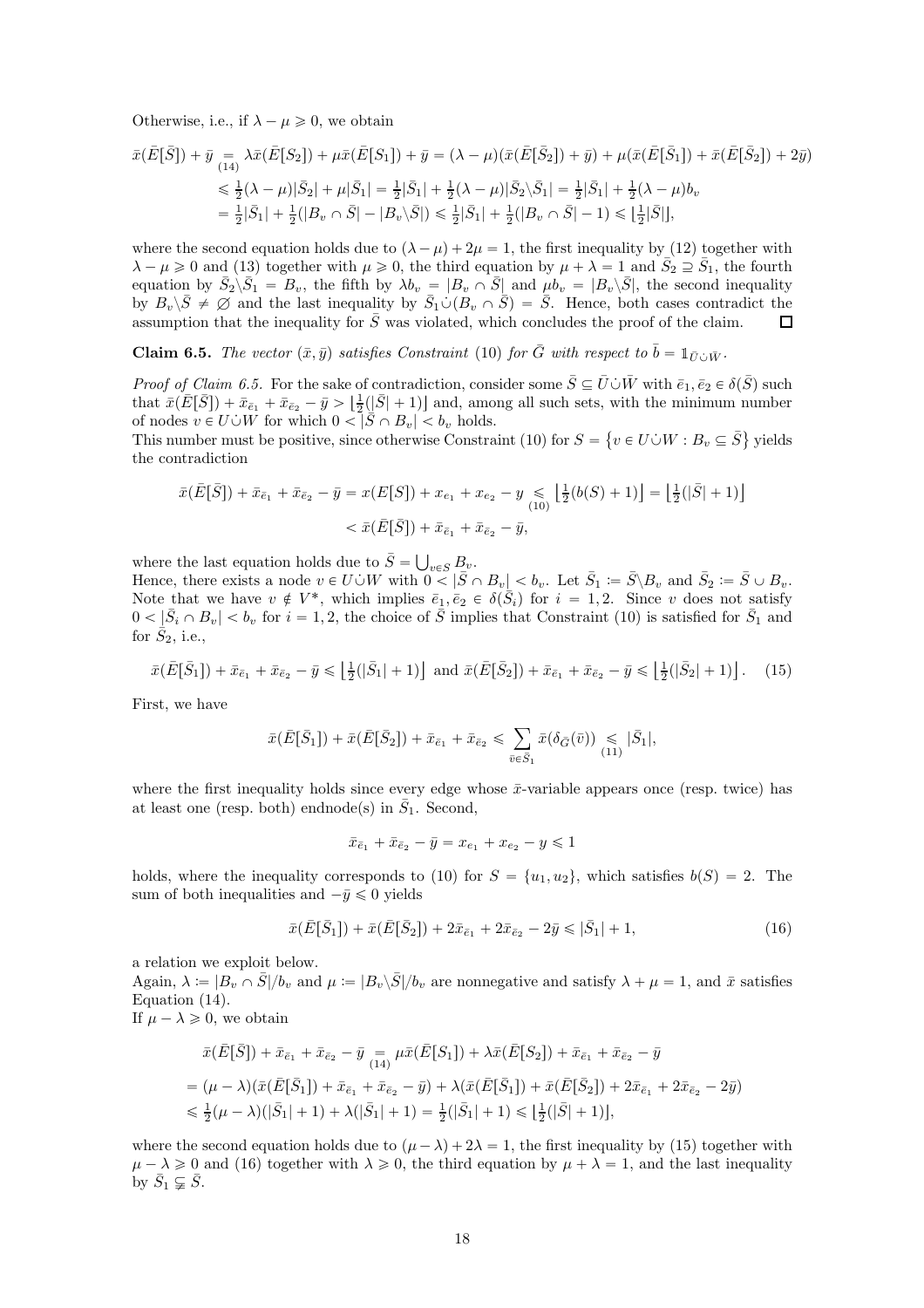Otherwise, i.e., if  $\lambda - \mu \geqslant 0$ , we obtain

$$
\begin{split}\n\bar{x}(\bar{E}[\bar{S}]) + \bar{x}_{\bar{e}_{1}} + \bar{x}_{\bar{e}_{2}} - \bar{y} &= \mu \bar{x}(\bar{E}[S_{1}]) + \lambda \bar{x}(\bar{E}[S_{2}]) + \bar{x}_{\bar{e}_{1}} + \bar{x}_{\bar{e}_{2}} - \bar{y} \\
&= (\lambda - \mu)(\bar{x}(\bar{E}[\bar{S}_{2}]) + \bar{x}_{\bar{e}_{1}} + \bar{x}_{\bar{e}_{2}} - \bar{y}) + \mu(\bar{x}(\bar{E}[\bar{S}_{1}]) + \bar{x}(\bar{E}[\bar{S}_{2}]) + 2\bar{x}_{\bar{e}_{1}} + 2\bar{x}_{\bar{e}_{2}} - 2\bar{y}) \\
&\leq \frac{1}{2}(\lambda - \mu)(|\bar{S}_{2}| + 1) + \mu(|\bar{S}_{1}| + 1) = \frac{1}{2}(|\bar{S}_{1}| + 1) + \frac{1}{2}(\lambda - \mu)|\bar{S}_{2}\backslash\bar{S}_{1}| \\
&= \frac{1}{2}(|\bar{S}_{1}| + 1) + \frac{1}{2}(\lambda - \mu)b_{v} = \frac{1}{2}(|\bar{S}_{1}| + 1) + \frac{1}{2}(|B_{v} \cap \bar{S}| - |B_{v}\backslash\bar{S}|) \\
&\leq \frac{1}{2}(|\bar{S}_{1}| + 1) + \frac{1}{2}(|B_{v} \cap \bar{S}| - 1) \leq \left[\frac{1}{2}(|\bar{S}| + 1)\right],\n\end{split}
$$

where the second equation holds due to  $(\lambda - \mu) + 2\mu = 1$ , the first inequality by [\(15\)](#page-17-1) together with  $\lambda - \mu \geq 0$  and [\(16\)](#page-17-2) together with  $\mu \geq 0$ , the third equation by  $\mu + \lambda = 1$  and  $\overline{S}_2 \supseteq \overline{S}_1$ , the fourth by  $\overline{S_2} \setminus \overline{S_1} = B_v$ , the fifth by  $\lambda b_v = |B_v \cap \overline{S}|$  and  $\mu b_v = |B_v \setminus \overline{S}|$ , the second inequality by  $B_v \setminus \overline{S} \neq \emptyset$ and the last inequality by  $\bar{S}_1 \cup (B_v \cap \bar{S}) = \bar{S}$ . Hence, both cases contradict the assumption that the inequality for  $\bar{S}$  was violated, which concludes the proof of the claim.

We showed that  $(\bar{x}, \bar{y}) \in Q$ , which concludes the proof of the theorem.

<span id="page-18-2"></span><span id="page-18-1"></span><span id="page-18-0"></span> $\Box$ 

## 6.2 Capacitated b-matchings

We will now generalize the polyhedral results even more, by considering *capacitated b*-matchings, i.e., b-matchings  $x \in \mathbb{Z}_+^E$  that satisfy

$$
x_e \leq c_e \qquad \text{for all } e \in E \tag{17}
$$

for a given capacity vector  $c \in \mathbb{Z}_+^E$ . We can relax the requirement  $b_v = 1$  for all  $v \in V^*$  (from the uncapacitated case) to  $c_{e_1} = c_{e_2} = 1$ , which already suffices to ensure that  $x_{e_1}$  and  $x_{e_2}$  are binary. The generalizations of Constraints [\(9\)](#page-14-2) and [\(10\)](#page-14-3) read

$$
x(E[S]) + x(F) + y \le \left\lfloor \frac{1}{2} (b(S) + c(F)) \right\rfloor
$$
  
for all  $S \in \mathcal{S}$  and  $F \subseteq \delta(S) \setminus \{e_1, e_2\}$  with  $b(S) + c(F)$  odd, and  
(18)

$$
x(E[S]) + x(F) + x_{e_1} + x_{e_2} - y \le \left\lfloor \frac{1}{2} (b(S) + c(F) + 1) \right\rfloor
$$
  
for all  $S \in \mathcal{S}$  and  $F \subseteq \delta(S) \setminus \{e_1, e_2\}$  with  $b(S) + c(F)$  even. (19)

Note again that, due to the parity conditions on  $b(S) + c(F)$  we could make the right-hand sides more explicitly, e.g., by replacing  $\left[\frac{1}{2}(b(S) + c(F) + 1)\right]$  by  $\frac{1}{2}(b(S) + c(F))$ . We still prefer the slightly more complicated form since we will soon observe that the inequalities (the way they are stated) remain valid if the parity of  $b(S) + c(F)$  is different.

For matchings and b-matchings (satisfying  $b_v = 1$  for all  $v \in V^*$ ), the inequality

<span id="page-18-3"></span>
$$
x_{e_1} + x_{e_2} - y \leq 1,\tag{20}
$$

which is part of the standard linearization of the product, was implied by some other set of constraints. This is not always true for capacitated b-matchings, and hence we have to consider it explicitly.

We can now state our main result for capacitated b-matchings.

<span id="page-18-4"></span>**Theorem 6.6.** The convex hull of all vectors  $(x, y) \in \mathbb{Z}_+^E \times \{0, 1\}$  with  $x \leq c$  and  $x(\delta(v)) \leq b_v$  for all  $v \in U \cup W$  that satisfy  $y = 1$  if and only if  $x_{e_1} = x_{e_2} = 1$  is equal to the set of  $(x, y) \in \mathbb{R}^E \times \mathbb{R}$ that satisfy Constraints  $(1)$ ,  $(4)$ ,  $(5)$ ,  $(8)$ ,  $(17)$ ,  $(18)$ ,  $(19)$  and  $(20)$ .

Using the same proof strategy as in the proof of Theorem [6.1,](#page-15-1) our completeness proof is a modification of a completeness proof for the capacitated b-matching polytope on non-bipartite graphs, as presented in Schrijver's book (see Theorem 32.2 in [\[25\]](#page-26-1)), again based on a construction by Tutte [\[26\]](#page-26-19).

*Proof.* Let  $P := \{(x, y) \in P_{b\text{-match}}^{1Q}(G, e_1, e_2) : x \leqslant c\}$ . The proof is structured as follows. We first show validity of the inequalities and describe the construction of an extended formulation based on an auxiliary graph. To establish the completeness of our proposed inequality description of P we will then show that any point that satisfies the proposed inequalities can be lifted to a point in the extended formulation.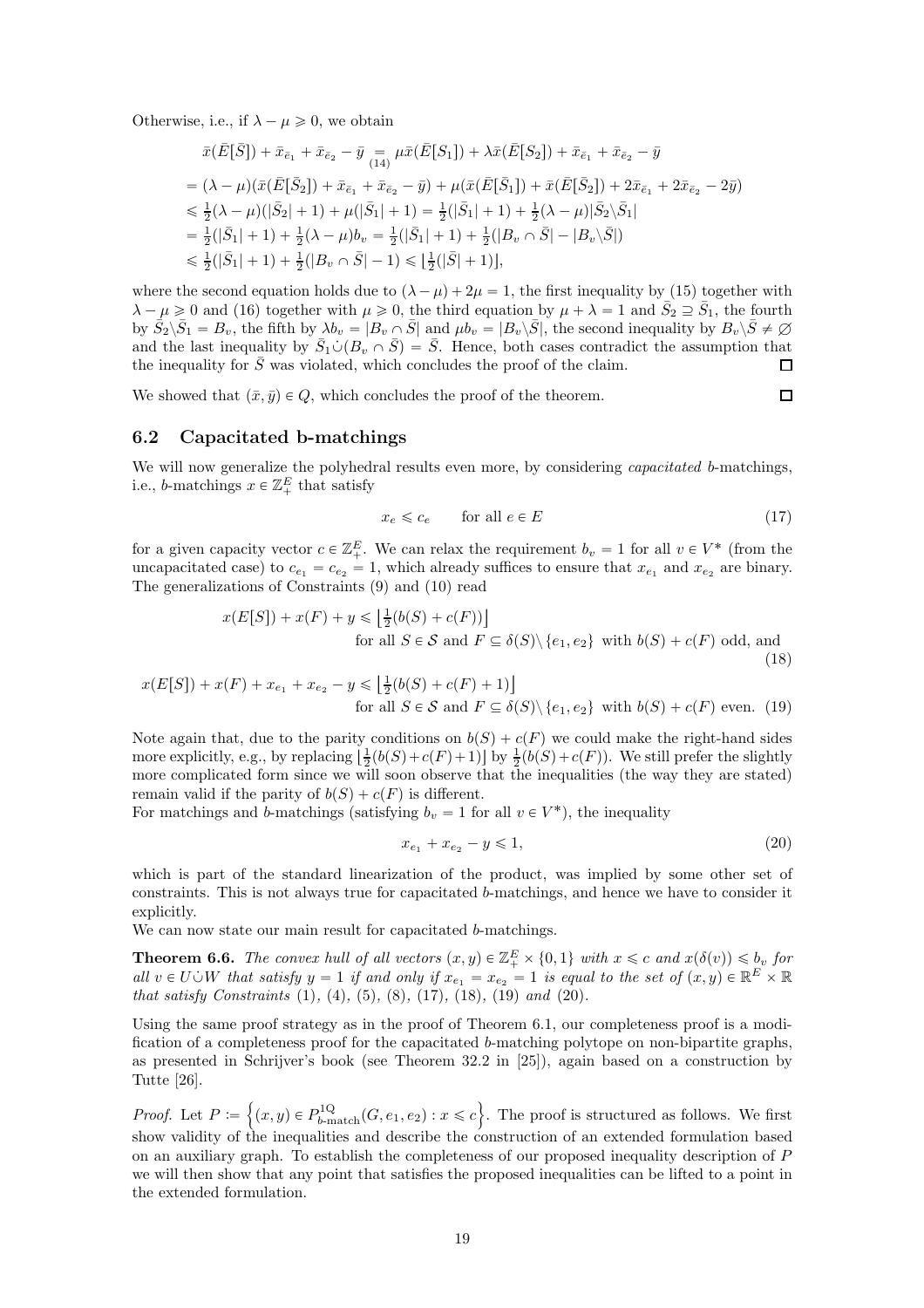<span id="page-19-0"></span>**Claim 6.7.** Inequalities [\(18\)](#page-18-1) and [\(19\)](#page-18-2) are valid for P for arbitrary sets  $S \in \mathcal{S}$  and  $F \subseteq \delta(S) \setminus \{e_1, e_2\}$ , regardless of the parity of  $b(S) + c(F)$ .

*Proof of Claim [6.7.](#page-19-0)* Consider an integer vector  $(x, y) \in P_{b-\text{match}}^{1Q}$  satisfying [\(17\)](#page-18-0). We have

$$
x(E[S]) + x(F) + y \leq \frac{1}{5}(2x(E[S]) + x(F) + x_{e_1} + x_{e_2}) + \frac{1}{2}x(F)
$$
  

$$
\leq \frac{1}{2} \sum_{v \in S} x(\delta(v)) + \frac{1}{2}x(F) \leq \frac{1}{2}b(S) + \frac{1}{2}x(F) \leq \frac{1}{2}b(S) + \frac{1}{2}c(F),
$$

where the second inequality holds since every edge whose x-variable aappears once (resp. twice) has one (resp. both) endnode(s) in S, and the third by the definition of b-matchings. Inequality [\(18\)](#page-18-1) now follows, since the left-hand side of the formula is integral, allowing us to round the right-hand side down. The fact that we added several valid inequalities shows that the inequality is redundant for sets S for which  $b(S) + c(F)$  is even, since rounding has no effect in this case. Similarly, we obtain

$$
x(E[S]) + x(F) + x_{e_1} + x_{e_2} - y
$$
  
=  $\frac{1}{2}(2x(E[S]) + x(F) + x_{e_1} + x_{e_2}) + \frac{1}{2}x(F) + \frac{1}{2}(x_{e_1} + x_{e_2} - y) - \frac{1}{2}y$   
 $\leq \frac{1}{2}\sum_{v \in S} x(\delta(v)) + \frac{1}{2}x(F) + \frac{1}{2}(x_{e_1} + x_{e_2} - y) - \frac{1}{2}y \leq \frac{1}{2}\sum_{v \in S} x(\delta(v)) + \frac{1}{2}x(F) + \frac{1}{2} - \frac{1}{2}y$   
 $\leq \frac{1}{2}b(S) + \frac{1}{2}x(F) + \frac{1}{2} - \frac{1}{2}y \leq \frac{1}{2}b(S) + \frac{1}{2}c(F) + \frac{1}{2} - \frac{1}{2}y \leq \frac{1}{2}b(S) + \frac{1}{2}c(F) + \frac{1}{2},$ 

where the first inequality holds since every edge whose  $x$ -variable appears in the first summand once (resp. twice) has one (resp. both) endnode(s) in S, the second due to  $x_{e_1} \cdot x_{e_2} = y$ , and the third by the definition of b-matchings. Validity of Inequality [\(19\)](#page-18-2) for P now follows, since the left-hand side of the formula is integral, allowing us to round the right-hand side down.

Again, the fact that we added several valid inequalities shows that the inequality is redundant for sets S for which  $b(S) + c(F)$  is odd, since rounding has no effect in this case. This concludes the proof of the claim.  $\Box$ 

We now continue with the completeness of the formulation.

#### **Extended formulation and auxiliary graph.** Consider the graph  $\bar{G} = (\bar{V}, \bar{E})$  with

<span id="page-19-3"></span>
$$
\bar{V} = U \dot{\cup} W \dot{\cup} R,
$$
  
\n
$$
R := \{ (v, e) : v \in e \in E \} \text{ and}
$$
  
\n
$$
\bar{E} := \bigcup_{e = \{u, w\} \in E} \{ \{u, (u, e) \}, \{(u, e), (w, e) \}, \{(w, e), w \} \},
$$

i.e., every edge  $e = \{u, w\}$  is replaced by a 3-path  $u-(u, e)-(w, e)-w$ . The induced bipartition of  $\overline{G}$ is given by  $\overline{U} := U \cup \{ (w, e) : w \in e \in E \text{ and } w \in W \}$  and  $\overline{W} := W \cup (R \setminus \overline{U})$ . We furthermore assign node values  $\bar{b}$  via

<span id="page-19-2"></span>
$$
\bar{b}_v := b_v \text{ for all } v \in U \dot{\cup} W \quad \text{and} \quad \bar{b}_{(v,e)} := c_e \text{ for all } v \in e \in E. \tag{21}
$$

Our special edges in  $\bar{G}$  are  $\bar{e}_i := \{(u_i, e_i), (w_i, e_i)\}\$ for  $i = 1, 2$ . We will now consider the  $\bar{b}$ -matching polytope for  $\bar{G}$ . Observe that the equation

$$
x_{\{v,(v,e)\}} + x_{\{(v,e),(v',e)\}} = x(\delta_{\bar{G}}((v,e))) = \bar{b}_{(v,e)} = c_e \text{ for all } v \in e \in E \text{ with } e = \{v,v'\} \tag{22}
$$

defines a face Q of  $P_{\bar{b}\text{-match}}^{1Q}(\bar{G}, \bar{e}_1, \bar{e}_2)$ . Next, consider the projection map  $\pi \colon \mathbb{R}^{\bar{E}} \times \mathbb{R} \to \mathbb{R}^E \times \mathbb{R}$ defined via

$$
\pi((\bar{x}, \bar{y})) := (x, \bar{y} - \bar{x}_{\bar{e}_1} - \bar{x}_{\bar{e}_2} + 1) \text{ with } x_e := c_e - \bar{x}_{\{(u,e),(w,e)\}} \text{ for all } e = \{u,w\} \in E
$$

Note that  $\bar{b}_{(v,\bar{e}_i)} = 1$  for  $i = 1, 2$  and, since Q is a face of the  $\bar{b}$ -matching polytope of  $\bar{G}$ , Theorem [6.1](#page-15-1) yields a complete description. We now verify that  $Q$  is indeed an extended formulation for  $P$ .

<span id="page-19-1"></span>Claim 6.8.  $\pi(Q) = P$ .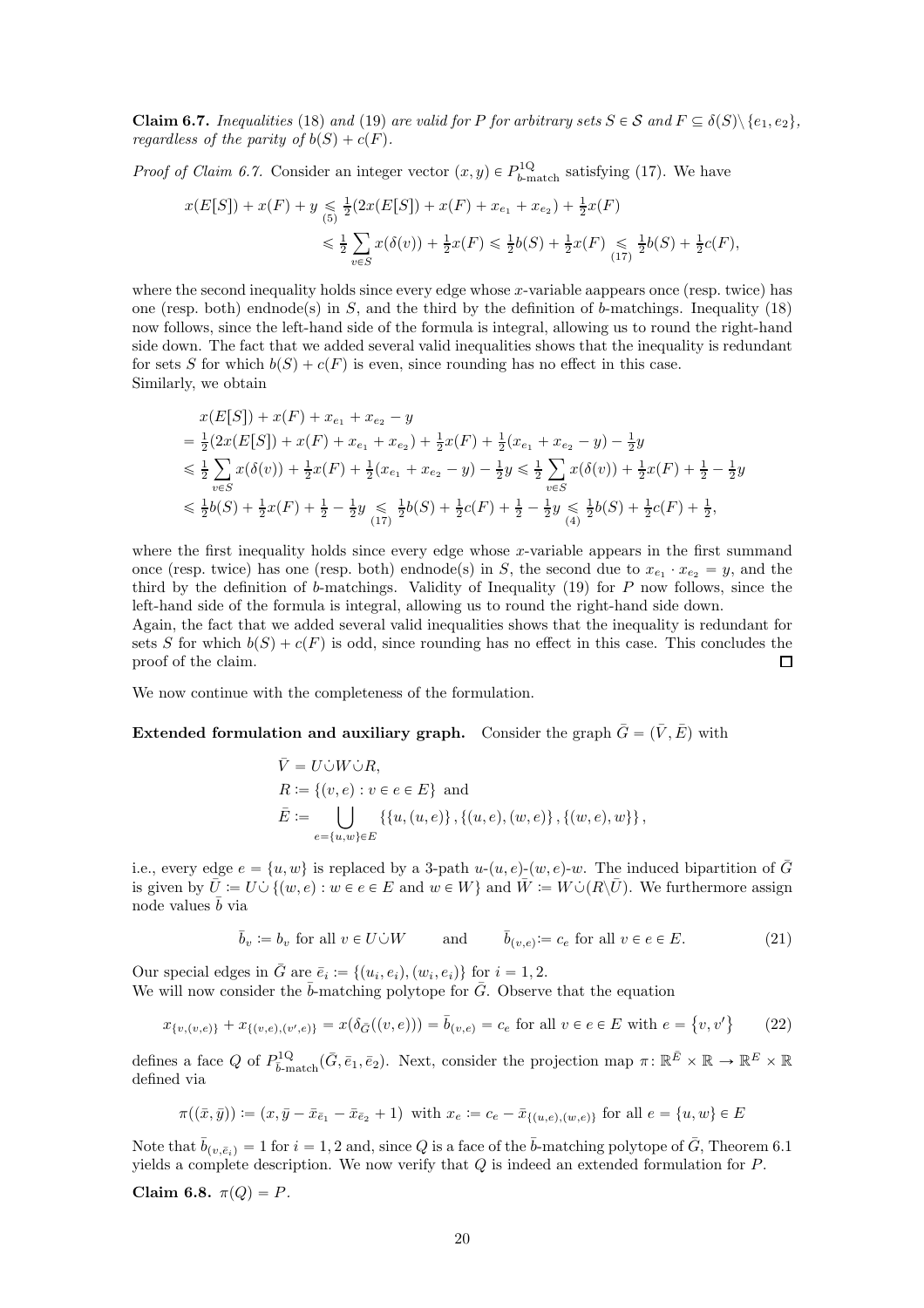Proof of Claim [6.8.](#page-19-1) To see  $\pi(Q) \subseteq P$ , let  $(\bar{x}, \bar{y}) \in Q$  be a vertex and let  $(x, y) = \pi((\bar{x}, \bar{y}))$ . In particular, we have  $\bar{x} \in \mathbb{Z}^{\bar{E}}$  and  $\bar{y} \in \{0, 1\}$ . From  $\bar{x}_{\{(u,e),(w,e)\}} \geq 0$  for all  $e = \{u, w\} \in \bar{E}$  we derive  $x \leq c$ . For every node  $v \in V$ , we have

$$
x(\delta_G(v)) = \sum_{\substack{e \in \delta_G(v) \\ e = \{v, v'\}}} (c_e - \bar{x}_{\{(v, e), (v', e)\}}) = \bar{x}(\delta_{\bar{G}}(v))
$$
\n(23)

<span id="page-20-3"></span><span id="page-20-0"></span> $\Box$ 

<span id="page-20-4"></span> $\Box$ 

where the first equation holds by the definition of  $\pi$ . Thus,  $x(\delta_G(v)) \leq \overline{b}_v = b_v$ , i.e., x is a c-capacitated b-matching in G. Moreover, since  $\bar{x}_{\bar{e}_1}$ ,  $\bar{x}_{\bar{e}_2}$  and  $\bar{y}$  are binary, we have

$$
y = \bar{y} - \bar{x}_{\bar{e}_1} - \bar{x}_{\bar{e}_2} + 1 = \bar{x}_{\bar{e}_1} \cdot \bar{x}_{\bar{e}_2} - \bar{x}_{\bar{e}_1} - \bar{x}_{\bar{e}_2} + 1 = (1 - \bar{x}_{\bar{e}_1}) \cdot (1 - \bar{x}_{\bar{e}_2}) = x_{e_1} \cdot x_{e_2},
$$

which proves  $\pi(Q) \subseteq P$  since Q is integral.

For the reverse direction we consider a vertex  $(x, y)$  of P, which is integral by the definition of P. We claim that there exists a unique pre-image  $(\bar{x}, \bar{y})$  of  $(x, y)$  in Q. For every edge  $e = \{u, w\} \in E$  it must satisfy  $\bar{x}_{\{(u,e),(w,e)\}} = c_e - x_e$ . Then, [\(22\)](#page-19-2) implies that also  $\bar{x}_{\{u,(u,e)\}} = x_e = \bar{x}_{\{(w,e),w\}}$  holds, which also proves that the degree constraints are satisfied for all nodes in R. For nodes  $v \in U \cup W$ , [\(23\)](#page-20-0) is again satisfied, and hence  $\bar{x}(\delta_{\bar{G}}(v)) \leq b_v = \bar{b}_v$ . This proves that  $\bar{x}$  is a  $\bar{b}$ -matching. Since  $x_{e_1}, x_{e_2}$  and y are binary, we obtain

$$
\bar{y} = y + \bar{x}_{\bar{e}_1} + \bar{x}_{\bar{e}_2} - 1 = x_{e_1} \cdot x_{e_2} + \bar{x}_{\bar{e}_1} + \bar{x}_{\bar{e}_2} - 1 = (1 - \bar{x}_{\bar{e}_1}) \cdot (1 - \bar{x}_{\bar{e}_2}) + \bar{x}_{\bar{e}_1} + \bar{x}_{\bar{e}_2} - 1 = \bar{x}_{\bar{e}_1} \cdot \bar{x}_{\bar{e}_2},
$$

which establishes  $P \subseteq \pi(Q)$  and concludes the proof of the claim.

Note that Theorem 6.1 only provides a complete description for 
$$
P_{\overline{b}
$$
-match for complete graphs, but  $P_{\overline{b}-\text{match}}^{1Q}$  for any subgraph (in particular for  $\overline{G}$ ) is obtained by fixing variables to 0, i.e., it is a face.  
Let  $(x, y) \in \mathbb{R}_+^E \times [0, 1]$  satisfy all constraints from the theorem. For each edge  $e = \{u, w\} \in E$  (with  $u \in U$  and  $w \in W$ ), define

$$
\bar{x}_{\{u,(u,e)\}} := x_e, \, \bar{x}_{\{(u,e),(w,e)\}} := c_e - x_e, \, \bar{x}_{\{w,(w,e)\}} := x_e \text{ and } \bar{y} := y - x_{e_1} - x_{e_2} + 1. \tag{24}
$$

Since  $\pi((\bar{x}, \bar{y})) = (x, y)$ , it remains to show  $(\bar{x}, \bar{y}) \in Q$ .

Since x satisfies Constraints [\(1\)](#page-0-1) and [\(17\)](#page-18-0) we have  $\bar{x} \ge 0$ , i.e.,  $\bar{x}$  satisfies Constraint (1). From  $y - x_{e_1} \leq 0$  and  $x_{e_2} \geq 0$  we obtain  $\bar{y} \leq 1$ , whereas  $\bar{y} \geq 0$  follows directly from [\(20\)](#page-18-3). Hence, Constraint [\(4\)](#page-1-0) is satisfied. For  $i = 1, 2$ , Constraint [\(5\)](#page-1-1) reads  $\bar{x}_{\bar{e}_i} \geq \bar{y}$ , which is equivalent to  $c_{e_i} - x_{e_i} \geq y - x_{e_1} - x_{e_2} + 1$ , which is satisfied since  $x_{e_j} \geq y$  for  $j = 3 - i$ . Inequalities [\(8\)](#page-14-1), [\(9\)](#page-14-2) and [\(10\)](#page-14-3) are discussed in subsequent claims.

<span id="page-20-1"></span>**Claim 6.9.** The vector  $\bar{x}$  satisfies Constraint [\(8\)](#page-14-1) for  $\bar{G}$  with respect to  $\bar{b}$ .

*Proof of Claim [6.9.](#page-20-1)* For all  $v \in U \cup W$ ,  $\bar{x}(\delta_{\bar{G}}(v)) \leq \bar{b}_v$  is implied by  $x(\delta(v)) \leq b_v$  due to [\(23\)](#page-20-0). The same inequality holds for all nodes in  $R$ , since

$$
\bar{x}(\delta((v,e))) = \bar{x}_{\{v,(v,e)\}} + \bar{x}_{\{(v,e),(v',e)\}} = x_e + (c_e - x_e) = c_e = \bar{b}_{(v,e)},
$$

where  $e = \{v, v'\}$ , i.e., v' is the other endnode of e. This concludes the proof of the claim.

Note that the claim implies (see Theorem 21.2 in [\[25\]](#page-26-1)) that  $\bar{x}$  is in the  $\bar{b}$ -matching polytope of  $\bar{G}$ . In particular,  $\bar{x}$  satisfies

$$
x(E[\bar{S}]) \leq \left\lfloor \frac{1}{2}\bar{b}(\bar{S}) \right\rfloor \text{ for all } \bar{S} \subseteq \bar{V},\tag{25}
$$

although these inequalities are redundant since  $\overline{G}$  is bipartite.

Although the proofs for the two remaining inequality classes are independent, we combine them since we will carry out the same case analysis.

<span id="page-20-2"></span>**Claim 6.10.** The vector  $(\bar{x}, \bar{y})$  satisfies Constraints [\(9\)](#page-14-2) and [\(10\)](#page-14-3) for  $\bar{G}$  with respect to  $\bar{b}$ .

*Proof of Claim [6.10.](#page-20-2)* Assume, for the sake of contradiction, that  $(\bar{x}, \bar{y})$  violates one of the constraints for  $\bar{G}$ . Let  $\bar{S} \subseteq \bar{V}$  be the node set that induces the violated constraint (which was called S in [\(9\)](#page-14-2) and [\(10\)](#page-14-3)). This means that  $\bar{e}_1, \bar{e}_2 \in \delta(\bar{S})$  holds. We will distinguish several cases that correspond to different ways of how  $\overline{S}$  intersects a 3-path, and whether the 3-path corresponds to one of the two special edges (see Figure [5\)](#page-21-0). To this end, let  $k(\bar{S})$  denote the number of edges  $e = \{u, w\} \in E$  that satisfy at least one of the following conditions: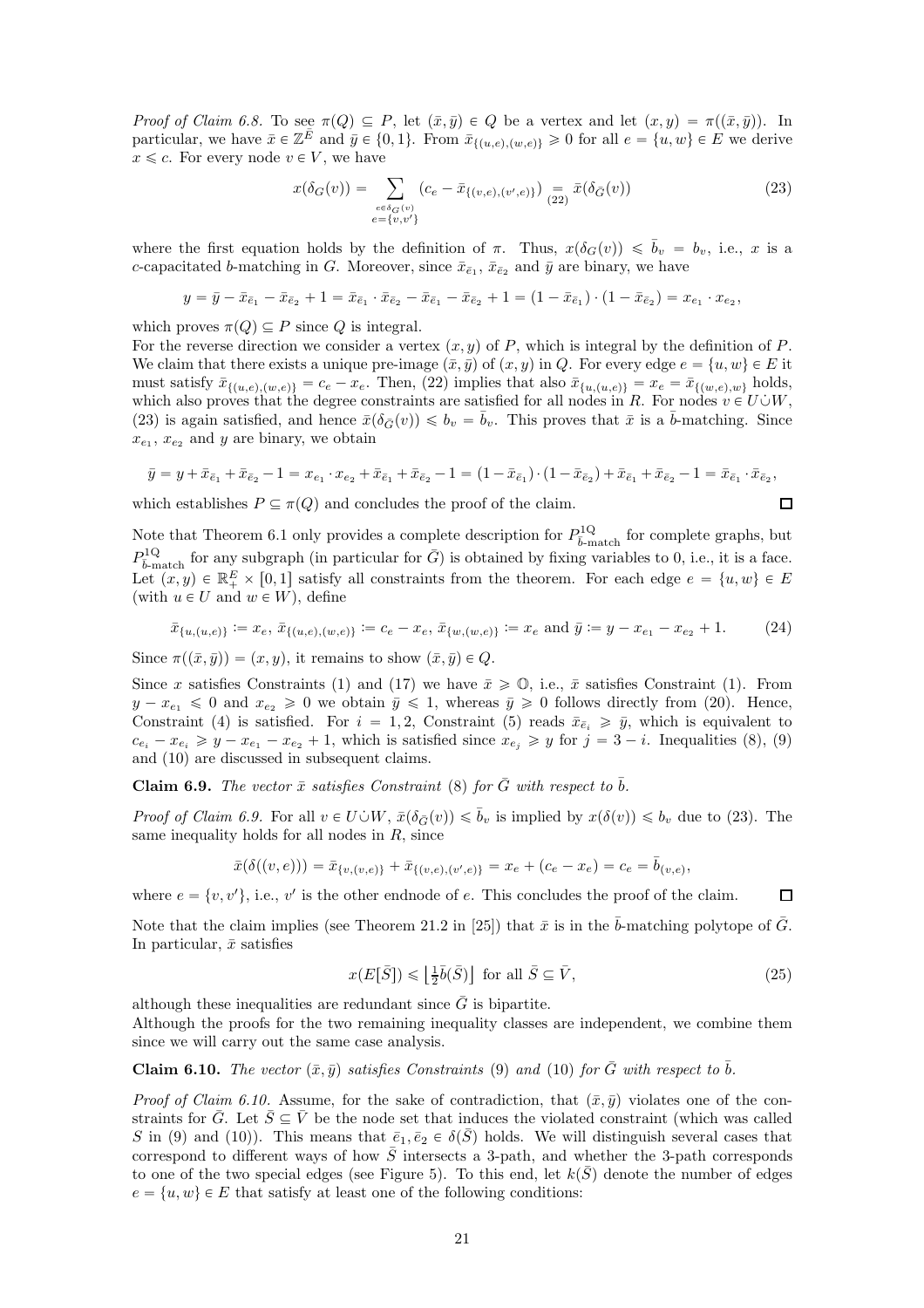<span id="page-21-0"></span>





(A) Both endnodes, no middle node.



(B) Both endnodes and a middle node.



(C) Both endnodes and a middle node;  $e \in \{e_1, e_2\}.$ 



(D) Only a middle node.











(G) An endnode and a nonadjacent middle node.



(J) All nodes.

(H) Only a middle node;  $e \in$  ${e_1, e_2}.$ 

(I) An endnode and a nonadjacent middle node;  $e \in \{e_1, e_2\}.$ 

 $(u, e)$   $(w, e)$ 

|--∙O

 $\overline{\bigcirc}$ 

 $\bigcirc$  -

 $\bigcirc$ 

w



(K) No nodes.







u

(M) An endnode and its adjacent middle node.

(N) An endnode and its adjacent middle node;  $e \in \{e_1, e_2\}.$ 

Figure 5: All different ways of how  $\overline{S}$  (highlighted in gray) intersects the node set of the 3-path corresponding to an edge  $e = \{u, w\}$  (up to symmetry). Dashed edges are the edges  $\bar{e}_1$  and  $\bar{e}_2$ .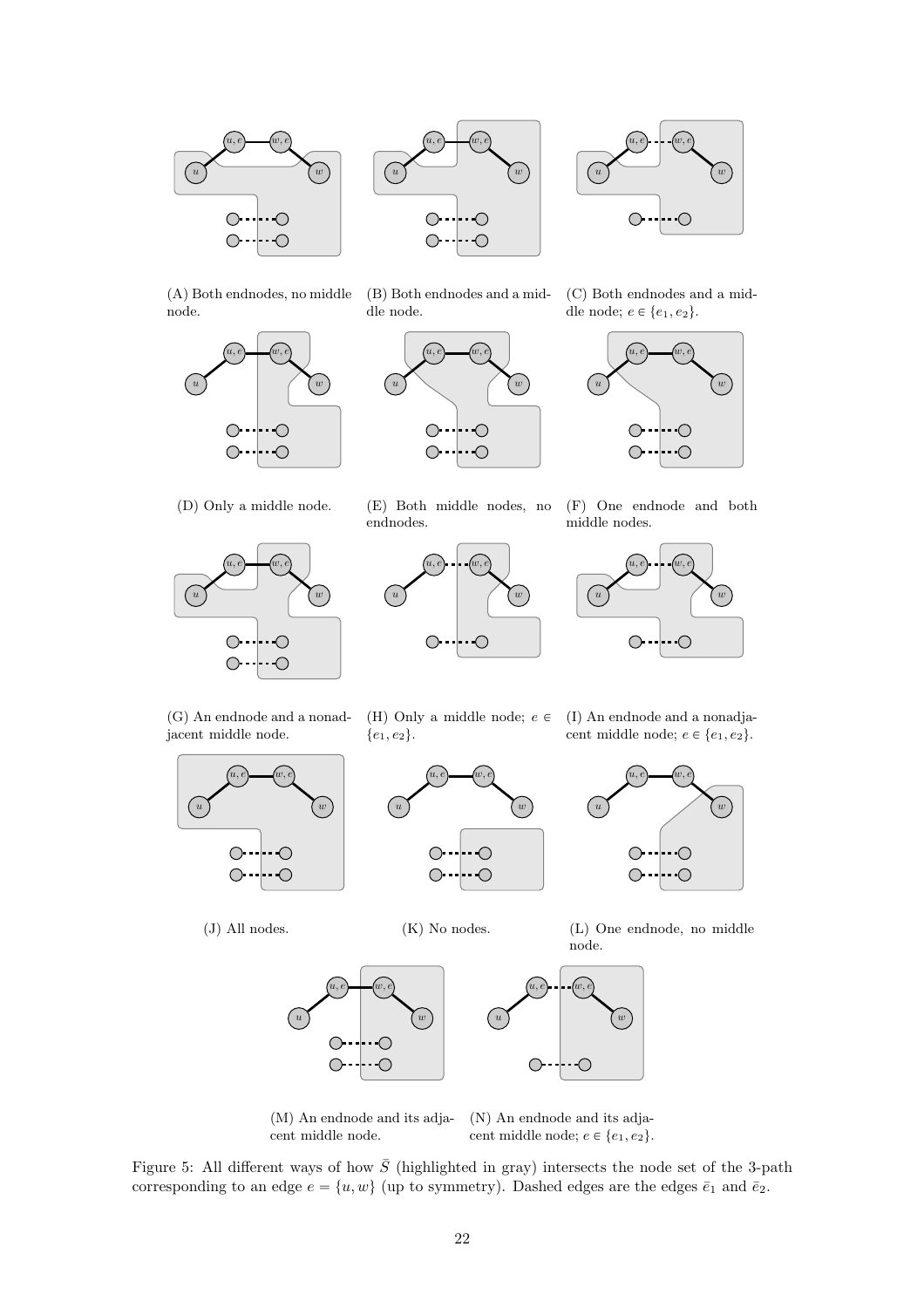- $u, w \in \overline{S}$  and at least one node  $v \in e$  satisfies  $(v, e) \notin \overline{S}$  (see Figure [5,](#page-21-0) Cases [\(A\), \(B\)](#page-21-0) and [\(C\)\)](#page-21-0).
- at least one node  $v \in e$  satisfies  $(v, e) \in \overline{S}$  and  $v \notin \overline{S}$  (see Figure [5,](#page-21-0) Cases [\(D\), \(E\), \(F\), \(G\),](#page-21-0)  $(H)$  and  $(I)$ ).

We furthermore assume that  $\overline{S}$  is chosen among all sets that induce a violated facet-defining constraint (of either constraint type) such that  $k(\bar{S})$  is minimum.

Suppose  $k(\bar{S}) = 0$ , i.e., Cases [\(J\), \(K\), \(L\), \(M\)](#page-21-0) or [\(N\)](#page-21-0) of Figure [5](#page-21-0) apply to all edges. Let  $F \coloneqq \{e \in \delta(S) \setminus \{e_1, e_2\} : \exists v \in e : v \in \overline{S} \text{ and } (v, e) \in \overline{S} \}.$  We obtain

$$
\bar{x}(\bar{E}[\bar{S}]) + \bar{y} = 2x(E[S]) + (c - x)(E[S]) + x(F) + x_{e_1} + x_{e_2} + \bar{y}
$$
\n
$$
= x(E[S]) + c(E[S]) + x(F) + y + 1 \leq \left[\frac{1}{2}(b(S) + c(F))\right] + c(E[S]) + 1
$$
\n
$$
= \left[\frac{1}{2}(b(S) + c(F) + 2c(E[S]) + c_{e_1} + c_{e_2})\right] = \left[\frac{1}{2}\bar{b}(\bar{S})\right] \text{ and}
$$
\n
$$
\bar{x}(\bar{E}[\bar{S}]) + \bar{x}_{\bar{e}_1} + \bar{x}_{\bar{e}_2} - \bar{y} = 2x(E[S]) + (c - x)(E[S]) + x(F) + c_{e_1} + c_{e_2} - \bar{y}
$$
\n
$$
= x(E[S]) + c(E[S]) + x(F) + x_{e_1} + x_{e_2} - y + 1
$$
\n
$$
\leq \left[\frac{1}{2}(b(S) + c(F) + 1)\right] + c(E[S]) + 1
$$
\n
$$
= \left[\frac{1}{2}(b(S) + c(F) + 2c(E[S]) + c_{e_1} + c_{e_2} + 1)\right] = \left[\frac{1}{2}(\bar{b}(\bar{S}) + 1)\right].
$$

This contradicts the assumption that one of the Inequalities [\(9\)](#page-14-2) and [\(10\)](#page-14-3) for  $\bar{S}$  is violated.

Suppose  $k(\bar{S}) \geq 1$  and consider an edge  $e = \{u, w\} \in E$  satisfying one of the conditions in the definition of  $k(\bar{S})$ . We will distinguish all relevant cases from Figure [5.](#page-21-0) In every case, we will construct a set  $\bar{S}'$  related to  $\bar{S}$ , and use the notation  $(\bar{S}')$  in formulas to refer to its (case-specific) definition. For brevity we will omit the conclusion that the derived inequalities contradict the assumption that one of the Inequalities [\(9\)](#page-14-2) or [\(10\)](#page-14-3) for  $\overline{S}$  is violated, since it can be drawn in every case.

**Case [\(A\):](#page-21-0)**  $u, w \in \overline{S}$ ,  $(u, e), (w, e) \notin \overline{S}$  and  $e \notin \{e_1, e_2\}.$ 

Let  $\bar{S}' \coloneqq \bar{S} \cup \{(u, e), (w, e)\}\$  and observe that  $\bar{e}_1, \bar{e}_2 \in \delta(\bar{S}')$ . Notice that  $k(\bar{S}') < k(\bar{S})$ , and that we can assume that (by the minimality assumption on  $k(\vec{S})$ ) Inequalities [\(9\)](#page-14-2) and [\(10\)](#page-14-3) for  $\vec{S}'$  are satisfied. We obtain

$$
\bar{x}(\bar{E}[\bar{S}]) + \bar{y} = \bar{x}(\bar{E}[\bar{S}']) - x_e - (c_e - x_e) - x_e + \bar{y} \leq \frac{1}{2}\bar{b}(\bar{S}') - x_e - c_e
$$
\n
$$
= \frac{1}{2}(\bar{b}(\bar{S}) + 2c_e)\Big] - x_e - c_e \leq \frac{1}{2}(\bar{b}(\bar{S})\Big) \text{ and}
$$
\n
$$
\bar{x}(\bar{E}[\bar{S}]) + \bar{x}_{\bar{e}_1} + \bar{x}_{\bar{e}_2} - \bar{y} = \bar{x}(\bar{E}[\bar{S}']) - x_e - (c_e - x_e) - x_e + \bar{x}_{\bar{e}_1} + \bar{x}_{\bar{e}_2} - \bar{y}
$$
\n
$$
\leq \frac{1}{2}(\bar{b}(\bar{S}') + 1)\Big] - x_e - c_e \quad (s')_{(21)} \Big[\frac{1}{2}(\bar{b}(\bar{S}) + 2c_e + 1)\Big] - x_e - c_e
$$
\n
$$
\leq \Big[\frac{1}{2}(\bar{b}(\bar{S}) + 1)\Big].
$$

**Case [\(B\):](#page-21-0)**  $u, (w, e), w \in \overline{S}$ ,  $(u, e) \notin \overline{S}$  and  $e \notin \{e_1, e_2\}.$ 

Let  $\bar{S}' \coloneqq \bar{S} \cup \{(u, e)\}\$  and observe that  $\bar{e}_1, \bar{e}_2 \in \delta(\bar{S}')$ . Notice that  $k(\bar{S}') < k(\bar{S})$ , and we can again assume that Inequalities [\(9\)](#page-14-2) and [\(10\)](#page-14-3) for  $\bar{S}'$  are satisfied. We obtain

$$
\bar{x}(\bar{E}[\bar{S}]) + \bar{y} = \bar{x}(\bar{E}[\bar{S}']) - x_e - (c_e - x_e) + \bar{y} \leq \frac{1}{2}\bar{b}(\bar{S}') \Big] - c_e
$$
\n
$$
= \frac{1}{2}(\bar{b}(\bar{S}) + 2c_e) \Big] - c_e = \Big[\frac{1}{2}\bar{b}(\bar{S})\Big] \text{ and}
$$
\n
$$
\bar{x}(\bar{E}[\bar{S}]) + \bar{x}_{\bar{e}_1} + \bar{x}_{\bar{e}_2} - \bar{y} = \frac{1}{2}(\bar{b}(\bar{S}') - x_e - (c_e - x_e) + \bar{x}_{\bar{e}_1} + \bar{x}_{\bar{e}_2} - \bar{y}
$$
\n
$$
\leq \Big[\frac{1}{2}(\bar{b}(\bar{S}') + 1)\Big] - c_e
$$
\n
$$
= \Big[\frac{1}{2}(\bar{b}(\bar{S}) + 2c_e + 1)\Big] - c_e = \Big[\frac{1}{2}(\bar{b}(\bar{S}) + 1)\Big].
$$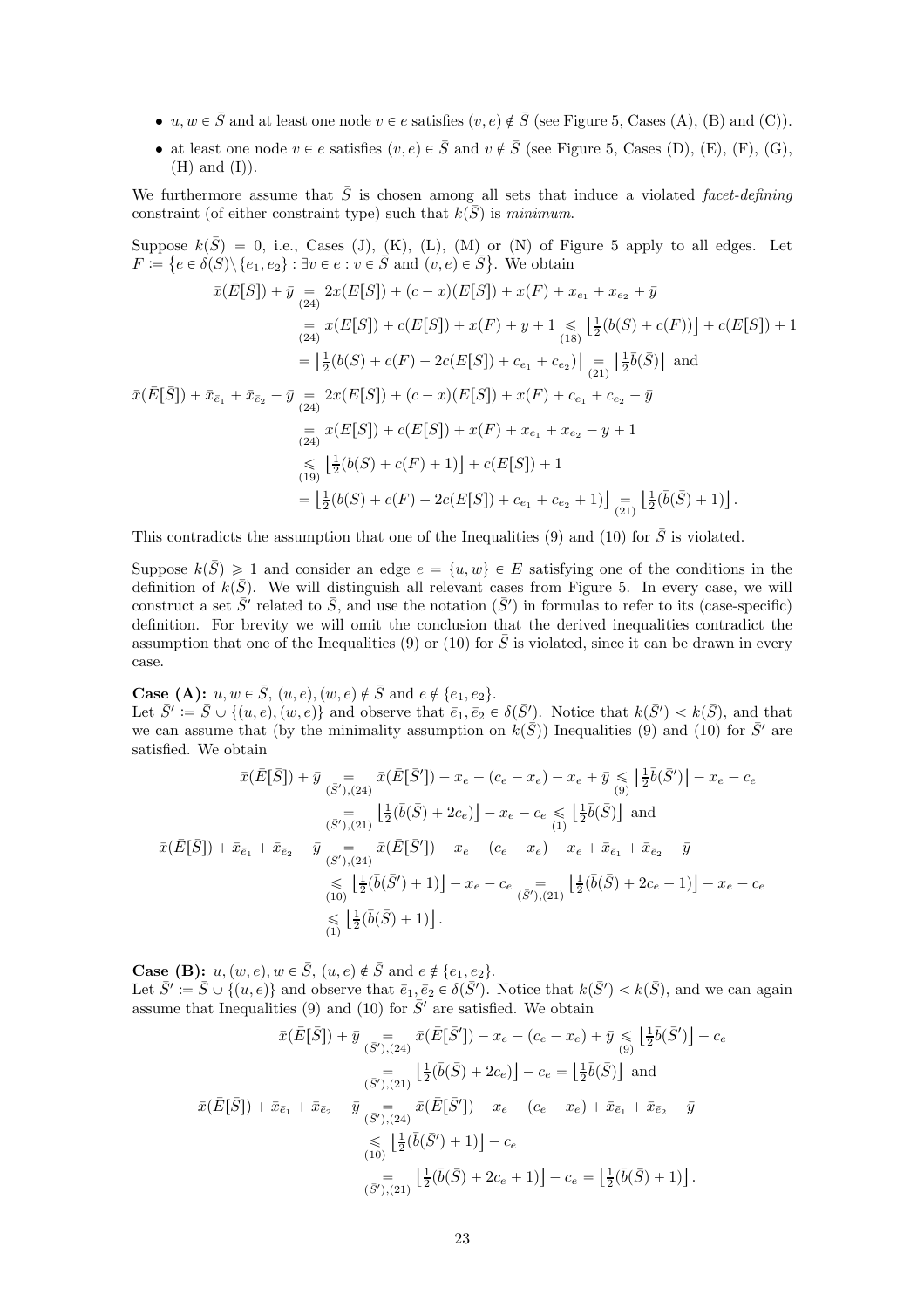**Case [\(C\):](#page-21-0)**  $u, (w, e), w \in \overline{S}$ ,  $(u, e) \notin \overline{S}$ , w.l.o.g.  $e = e_1$ . Let  $\bar{S}' := \bar{S} \cup \{(u, e)\}\$ and observe that  $\bar{e}_1 \notin \delta(\bar{S}')$  and  $\bar{e}_2 \in \delta(\bar{S}')$ . We obtain

$$
\bar{x}(\bar{E}[\bar{S}]) + \bar{y} = \bar{x}(\bar{E}[\bar{S}']) - x_{e_1} - (c_{e_1} - x_{e_1}) + \bar{y} \leq \bar{x}(\bar{E}[\bar{S}']) + \bar{x}_{\bar{e}_2} - 1
$$
  
\n
$$
\leq \left[\frac{1}{2}\bar{b}(\bar{S}' \cup \bar{e}_2)\right] - 1 = \left[\frac{1}{2}\bar{b}(\bar{S})\right] \text{ and}
$$
  
\n
$$
\bar{x}(\bar{E}[\bar{S}]) + \bar{x}_{\bar{e}_1} + \bar{x}_{\bar{e}_2} - \bar{y} = \bar{x}(\bar{E}[\bar{S}']) - x_{e_1} - (c_{e_1} - x_{e_1}) + \bar{x}_{\bar{e}_1} + \bar{x}_{\bar{e}_2} - \bar{y}
$$
  
\n
$$
= \bar{x}(\bar{E}[\bar{S}']) - c_{e_1} + (c_{e_1} - x_{e_1}) + (c_{e_2} - x_{e_2}) + (x_{e_1} + x_{e_2} - y - 1)
$$
  
\n
$$
= \bar{x}(\bar{E}[\bar{S}']) - y \leq \bar{x}(\bar{E}[\bar{S}']) \leq \left[\frac{1}{2}\bar{b}(\bar{S}')\right] \leq \bar{b}(\bar{S}') \leq \left[\frac{1}{2}(\bar{b}(\bar{S}) + 1)\right].
$$

**Cases [\(D\)](#page-21-0) and [\(G\):](#page-21-0)**  $(w, e) \in \overline{S}$ ,  $(u, e), w \notin \overline{S}$  and  $e \notin \{e_1, e_2\}.$ Let  $\bar{S}' \coloneqq \bar{S} \setminus \{(w, e)\}\$  and observe that  $\bar{e}_1, \bar{e}_2 \in \delta(\bar{S}')$ . Notice that  $k(\bar{S}') < k(\bar{S})$ , and we can again assume that Inequalities [\(9\)](#page-14-2) and [\(10\)](#page-14-3) for  $\bar{S}'$  are satisfied. We obtain

$$
\bar{x}(\bar{E}[\bar{S}]) + \bar{y} = \bar{x}(\bar{E}[\bar{S}']) + \bar{y} \leq \frac{1}{2}\bar{b}(\bar{S}')] \n= \frac{1}{(\bar{S}'),(21)} \left[\frac{1}{2}(\bar{b}(\bar{S}) - c_e)\right] \leq \frac{1}{2}\bar{b}(\bar{S}) \quad \text{and} \n\bar{x}(\bar{E}[\bar{S}]) + \bar{x}_{\bar{e}_1} + \bar{x}_{\bar{e}_2} - \bar{y} \quad \bar{x}(\bar{E}[\bar{S}']) + \bar{x}_{\bar{e}_1} + \bar{x}_{\bar{e}_2} - \bar{y} \n\leq \frac{1}{2}(\bar{b}(\bar{S}') + 1) \n= \frac{1}{(\bar{S}'),(21)} \left[\frac{1}{2}(\bar{b}(\bar{S}) - c_e + 1)\right] \leq \frac{1}{2}(\bar{b}(\bar{S}) + 1) \quad \text{or} \quad \text{and} \n= \frac{1}{(\bar{S}'),(21)} \left[\frac{1}{2}(\bar{b}(\bar{S}) - c_e + 1)\right] \leq \frac{1}{2}(\bar{b}(\bar{S}) + 1) \quad \text{or} \quad \text{and} \n= \frac{1}{(\bar{S}'),(21)} \left[\frac{1}{2}(\bar{b}(\bar{S}) - c_e + 1)\right] \leq \frac{1}{2}(\bar{b}(\bar{S}) + 1) \quad \text{or} \quad \text{and} \n= \frac{1}{(\bar{S}'),(21)} \left[\frac{1}{2}(\bar{b}(\bar{S}) - c_e + 1)\right] \leq \frac{1}{(\bar{S},\bar{S}')},
$$

**Case [\(E\):](#page-21-0)**  $(u, e), (w, e) \in \overline{S}, u, w \notin \overline{S}$  and  $e \notin \{e_1, e_2\}.$ 

Let  $\bar{S}' \coloneqq \bar{S} \setminus \{(u, e), (w, e)\}\$ and observe that  $\bar{e}_1, \bar{e}_2 \in \delta(\bar{S}')$ . Notice that  $k(\bar{S}') < k(\bar{S})$ , and we can again assume that Inequalities [\(9\)](#page-14-2) and [\(10\)](#page-14-3) for  $\bar{S}'$  are satisfied. We obtain

$$
\bar{x}(\bar{E}[\bar{S}]) + \bar{y} = \bar{x}(\bar{E}[\bar{S}']) + (c_e - x_e) + \bar{y} \leqslant \lfloor \frac{1}{2}\bar{b}(\bar{S}') \rfloor + c_e - x_e
$$
\n
$$
= \lfloor \frac{1}{2}(\bar{b}(\bar{S}) - 2c_e) \rfloor + c_e - x_e \leqslant \lfloor \frac{1}{2}\bar{b}(\bar{S}) \rfloor \text{ and}
$$
\n
$$
\bar{x}(\bar{E}[\bar{S}]) + \bar{x}_{\bar{e}_1} + \bar{x}_{\bar{e}_2} - \bar{y} = \bar{x}(\bar{E}[\bar{S}']) + (c_e - x_e) + \bar{x}_{\bar{e}_1} + \bar{x}_{\bar{e}_2} - \bar{y} \leqslant \lfloor \frac{1}{2}(\bar{b}(\bar{S}') + 1) \rfloor + c_e - x_e
$$
\n
$$
= \lfloor \frac{1}{2}(\bar{b}(\bar{S}) - 2c_e + 1) \rfloor + c_e - x_e \leqslant \lfloor \frac{1}{2}(\bar{b}(\bar{S}) + 1) \rfloor.
$$
\n
$$
\frac{1}{(\bar{S}'),(21)} \lfloor \frac{1}{2}(\bar{b}(\bar{S}) - 2c_e + 1) \rfloor + c_e - x_e \leqslant \lfloor \frac{1}{2}(\bar{b}(\bar{S}) + 1) \rfloor.
$$

**Case [\(F\):](#page-21-0)**  $(u, e), (w, e), w \in \overline{S}, u \notin \overline{S}$  and  $e \notin \{e_1, e_2\}.$ 

Let  $\bar{S}' := \bar{S} \setminus \{(u, e), (w, e)\}\$  and observe that  $\bar{e}_1, \bar{e}_2 \in \delta(\bar{S}')$ . Notice that  $k(\bar{S}') < k(\bar{S})$ , and we can again assume that Inequalities [\(9\)](#page-14-2) and [\(10\)](#page-14-3) for  $\bar{S}'$  are satisfied. We obtain

$$
\bar{x}(\bar{E}[\bar{S}]) + \bar{y} = \bar{x}(\bar{E}[\bar{S}']) + (c_e - x_e) + x_e + \bar{y} \leq \left[\frac{1}{2}\bar{b}(\bar{S}')\right] + c_e
$$
\n
$$
= \left[\frac{1}{2}(\bar{b}(\bar{S}) - 2c_e)\right] + c_e = \left[\frac{1}{2}\bar{b}(\bar{S})\right] \text{ and}
$$
\n
$$
\bar{x}(\bar{E}[\bar{S}]) + \bar{x}_{\bar{e}_1} + \bar{x}_{\bar{e}_2} - \bar{y} = \bar{x}(\bar{E}[\bar{S}']) + (c_e - x_e) + x_e + \bar{x}_{\bar{e}_1} + \bar{x}_{\bar{e}_2} - \bar{y} \leq \left[\frac{1}{2}(\bar{b}(\bar{S}') + 1)\right] + c_e
$$
\n
$$
= \left[\frac{1}{2}(\bar{b}(\bar{S}) - 2c_e + 1)\right] + c_e = \left[\frac{1}{2}(\bar{b}(\bar{S}) + 1)\right].
$$
\n
$$
\bar{s}(\bar{S}'),(21)
$$

**Cases [\(H\)](#page-21-0) and [\(I\):](#page-21-0)**  $(w, e) \in \overline{S}$ ,  $(u, e), w \notin \overline{S}$  and w.l.o.g.  $e = e_1$ .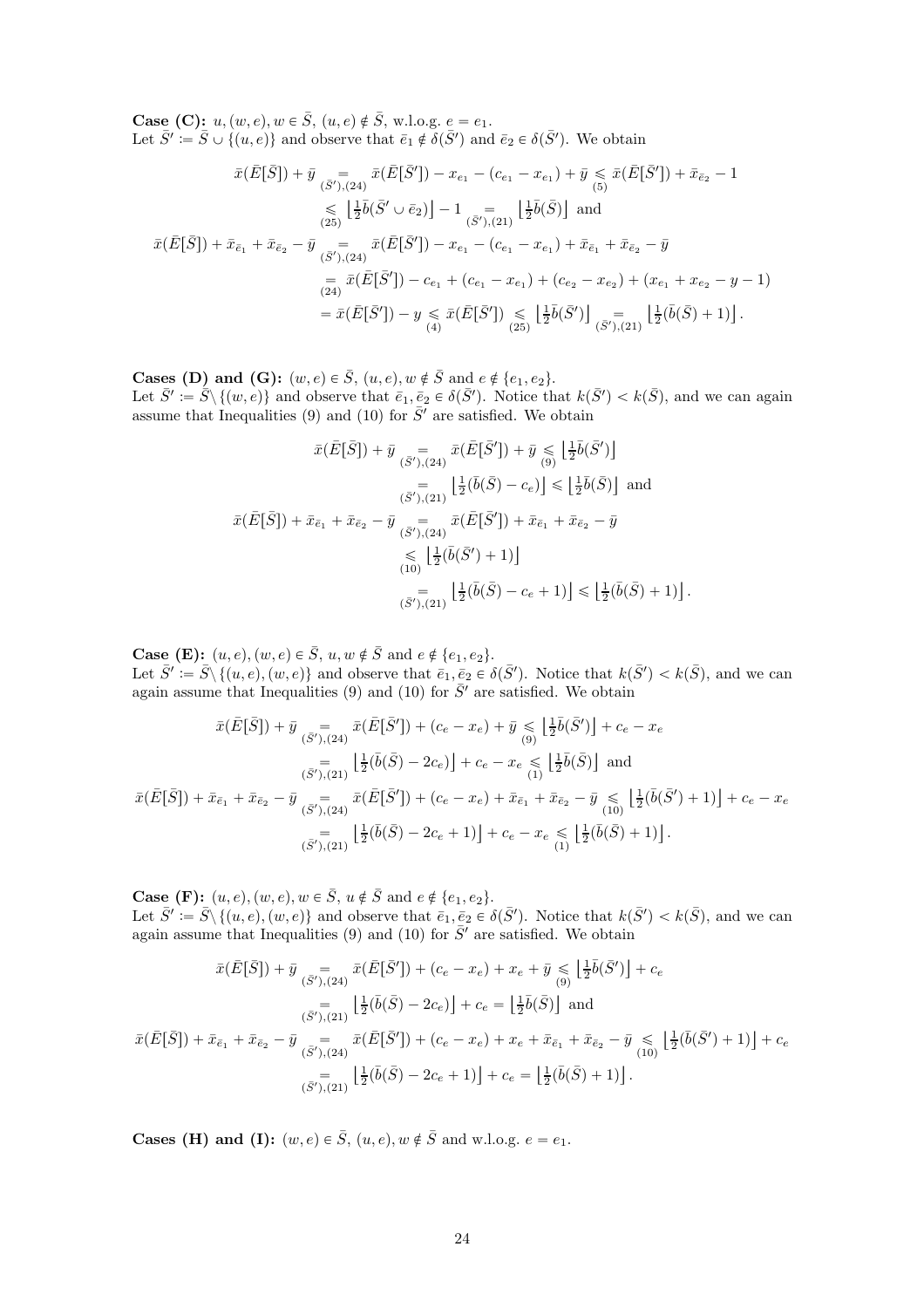Let  $\bar{S}' \coloneqq \bar{S} \setminus \{(w, e)\}\$  and observe that  $\bar{e}_1 \notin \delta(\bar{S}')$  and  $\bar{e}_2 \in \delta(\bar{S}')$ . We obtain

$$
\bar{x}(\bar{E}[\bar{S}]) + \bar{y} = \bar{x}(\bar{E}[\bar{S}']) + \bar{y} \leq \bar{x}(\bar{E}[\bar{S}']) + \bar{x}_{\bar{e}_2} \leq \frac{1}{2}\bar{b}(\bar{S}' \cup \bar{e}_2)
$$
\n
$$
= \left[\frac{1}{2}(\bar{b}(\bar{S}') + 1)\right] = \left[\frac{1}{2}\bar{b}(\bar{S})\right] \text{ and}
$$
\n
$$
\bar{x}(\bar{E}[\bar{S}]) + \bar{x}_{\bar{e}_1} + \bar{x}_{\bar{e}_2} - \bar{y} = \bar{x}(\bar{E}[\bar{S}']) + \bar{x}_{\bar{e}_1} + \bar{x}_{\bar{e}_2} - \bar{y}
$$
\n
$$
= \bar{x}(\bar{E}[\bar{S}']) + (c_{e_1} - x_{e_1}) + (c_{e_2} - x_{e_2}) + (x_{e_1} + x_{e_2} - y - 1)
$$
\n
$$
= \bar{x}(\bar{E}[\bar{S}']) - y + 1 \leq \bar{x}(\bar{E}[\bar{S}']) + 1 \leq \frac{1}{2}\bar{b}(\bar{S}') + 1 \leq \frac{1}{2}(\bar{b}(\bar{S}') + 1) \leq \frac{1}{2}(\bar{b}(\bar{S}) + 1).
$$

By Theorem [6.1,](#page-15-1) Inequality [\(10\)](#page-14-3) is only facet-defining for sets  $\bar{S}$  with  $\bar{b}(\bar{S})$  even. Hence, for this inequality,  $\bar{b}_{(w,e)} = 1$  implies that  $\bar{b}(\bar{S}')$  is odd, which proves ( $\star$ ).

We now argue that the case distinction is complete. For every edge  $e = \{u, w\} \in E \setminus \{e_1, e_2\}$ , the four nodes u,  $(u, e)$ ,  $(w, e)$  and w can (independently) be contained in  $\overline{S}$  or not, which yields 16 cases in total. The 6 cases  $(B)$ ,  $(D)$ ,  $(F)$ ,  $(G)$ ,  $(L)$  and  $(M)$  each represent two such possibilities by exchanging u and w, while the 4 cases [\(A\), \(E\), \(J\)](#page-21-0) and [\(K\)](#page-21-0) are symmetric. Since  $2 \cdot 6 + 4 = 16$ and since no possibility is considered in more than one of the mentioned cases, all possibilities are considered. The additional cases  $(C)$ ,  $(H)$ ,  $(I)$  and  $(N)$  arise from the previous ones by selecting those for which  $e \in \delta(\bar{S})$ , which is required for  $e \in \{e_1, e_2\}.$ 

The inequalities derived in all cases contradict the assumption that one of the Inequalities [\(9\)](#page-14-2) or [\(10\)](#page-14-3) for  $\overline{S}$  is violated, which concludes the proof of the claim.  $\Box$ 

This establishes that  $(\bar{x}, \bar{y}) \in Q$ , which concludes the proof of the theorem.

7 Discussion

The observation  $P_{\text{match}}^{1Q} = P_{\text{match}}^{1Q\downarrow} \cap P_{\text{match}}^{1Q\uparrow}$  from Section [2](#page-2-3) is not specific to matching polytopes. In fact, this is a property of convex sets, as shown in the following proposition. By  $e_i$  we denote the  $i$ 'th unit vector.

<span id="page-24-0"></span>**Proposition 7.1.** Let  $C \subseteq \mathbb{R}^n$  be a convex set and let  $C^{\uparrow} := \{x + \lambda e_1 : x \in C, \lambda \geq 0\}$  and  $C^{\downarrow} :=$  $\{x - \lambda e_1 : x \in C, \lambda \geq 0\}$  be its respective up- and downward monotonization of the first variable. Then  $C = C^{\uparrow} \cap C^{\downarrow}$ .

*Proof.* Clearly,  $C \subseteq C^{\dagger}, C^{\downarrow}$  and thus  $C \subseteq C^{\dagger} \cap C^{\downarrow}$ . In order to prove the reverse direction, let  $x \in C^{\uparrow} \cap C^{\downarrow}$ . By definition, there exist  $x^{(1)}, x^{(2)} \in C$  and  $\lambda_1, \lambda_2 \geq 0$  such that  $x^{(1)} + \lambda_1 e_1 = x =$  $x^{(2)} - \lambda_2$  e<sub>1</sub>. If  $\lambda_1 = 0$ , then  $x = x^{(1)} \in C$ , and we are done. Otherwise, the equation

$$
\frac{\lambda_2}{\lambda_1 + \lambda_2} x^{(1)} + \frac{\lambda_1}{\lambda_1 + \lambda_2} x^{(2)} = \frac{\lambda_2 (x - \lambda_1 \mathbf{e}_1) + \lambda_1 (x + \lambda_2 \mathbf{e}_1)}{\lambda_1 + \lambda_2} = x
$$

proves that x is a convex combination of two points in C, i.e.,  $x \in C$ , which concludes the proof.  $\Box$ 

In the case of matching polytopes we intersect the up- and downward monotonizations with the  $0/1$ -cube, but this does not interfere with the arguments provided above. Note that Proposition [7.1](#page-24-0) does not generalize to the simultaneous monotonization of several variables. To see this, consider  $P = \text{conv } \{(0,0)^\intercal, (1,1)^\intercal\}.$  Its upward-monotonization w.r.t. two both variables is  $P + \mathbb{R}^2_+ = \mathbb{R}^2_+$ , its downward-monotonization is  $P - \mathbb{R}^2_+ = (1, 1)^\intercal + \mathbb{R}^2_-$ , but their intersection is equal to  $[0, 1]^2 \neq P$ . Hence, this is a purely one-dimensional phenomenon.

Descriptions of monotonizations. A second property is specific, at least to polytopes arising from one-term linearizations: we can obtain the complete description for  $P_{\text{match}}^{\text{1Q}\downarrow}$  from the one for  $P_{\text{match}}^{1Q}$  by omitting the  $\leq$ -inequalities that have a negative y-coefficient. Similarly, we obtain the complete description for  $P_{\text{match}}^{1Q}$  from the one for  $P_{\text{match}}^{1Q}$  by omitting the  $\leq$ -inequalities that have a positive y-coefficient and adding  $y \le 1$  (which is not facet-defining for  $P_{\text{match}}^{1Q}$ , see Proposition [4.4\)](#page-11-0).

 $\Box$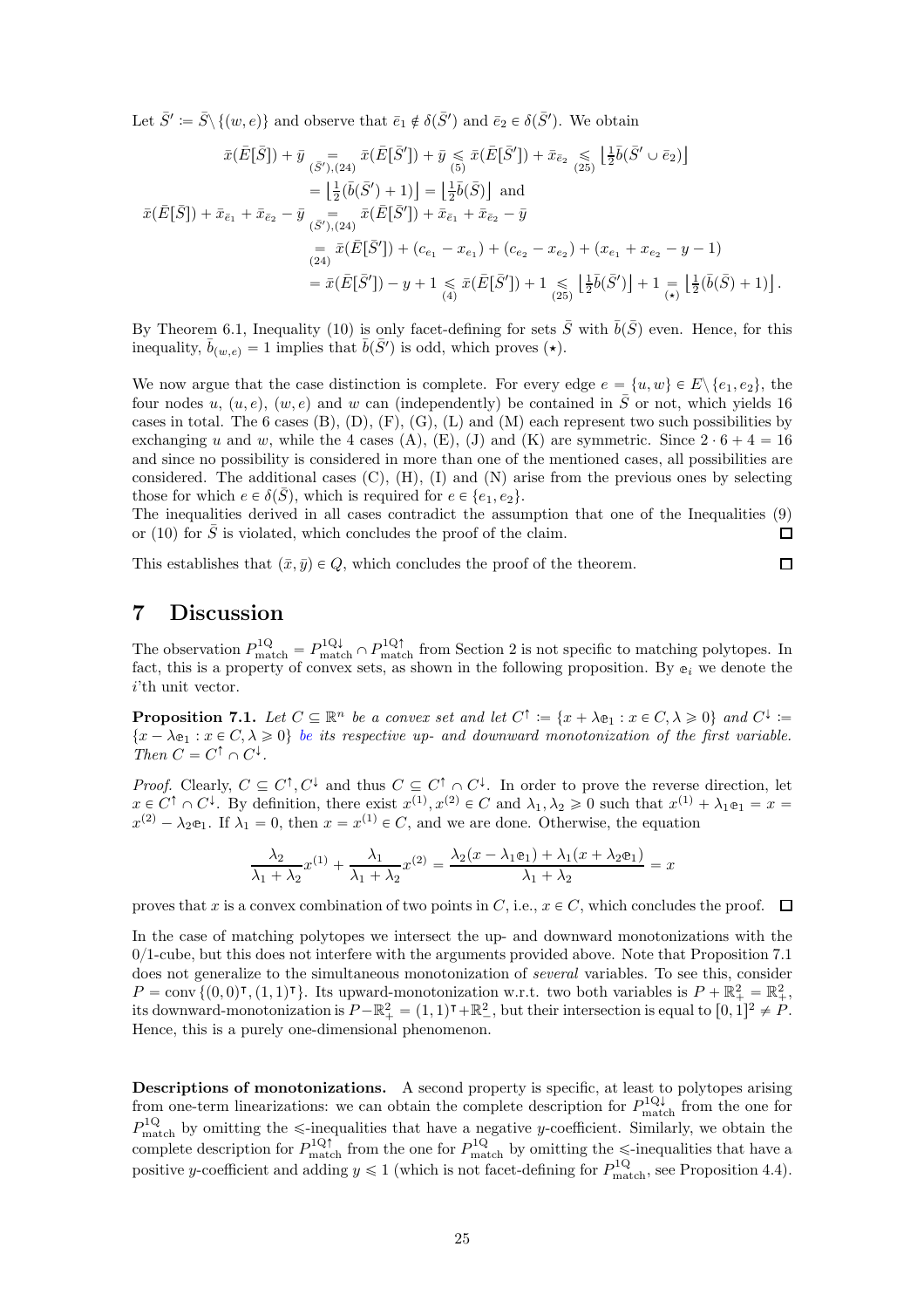The reason turns out to be that all facets of the projection of  $P_{\text{match}}^{1Q}$  onto the x-variables are projections of facets of  $P_{\text{match}}^{1Q}$ . The arguments for the upward-monotonization are as follows: Let  $P \subseteq \mathbb{R}^{n+1}$  be a polytope. After normalizing, we can write its outer description as

$$
P = \{(x, y) \in \mathbb{R}^n \times \mathbb{R} : Ax \le b, Bx + \mathbb{1}y \le c, Cx - \mathbb{1}y \le d\}.
$$

We assume that P's projection onto the x-variables is the polytope defined by  $Ax \leq b$  only. P's upward-monotonization can be obtained by projecting the extended formulation

$$
\{(x, y, y') \in \mathbb{R}^n \times \mathbb{R} \times \mathbb{R} : (x, y) \in P, y - y' \leq 0\}
$$

onto the  $(x, y')$ -variables. Fourier-Motzkin elimination yields that this projection is described by  $Ax \leq b$ ,  $Cx - \mathbb{1}y' \leq d$  and inequalities that are the sum of an inequality from  $Bx + \mathbb{1}y \leq c$  and an inequality from  $Cx - \mathbb{1}y \leq d$ . Since the resulting inequalities are already valid for P's projection onto the x-variables, these are already present in  $Ax \leq b$ .

Proof technique. The technique we described and applied in Section [3](#page-4-2) is quite special and does not work for arbitrary polytopes. In fact it heavily depends on the fact that  $P$  is highly related to  $Q$ , e.g., a subpolytope. Clearly, the more complicated the modifications are, the more involved the proof will probably be. Thus, on the one hand we believe that the applicability of the technique is quite limited. On the other hand, it does not require LP duality, and hence it could be useful when duality-based methods become unattractive because of many inequality classes. In such a case, a duality-based approach would involve several sets of dual multipliers, which may complicate formulas. In contrast to this, the proposed technique may only have to consider each class of inequalities separately. This may have the advantage of being simpler and the disadvantage of producing longer proofs.

Future directions. There are several directions into which future research may lead. On the modeling level, a generalization of Theorem [2.5](#page-3-3) (or even Theorem [6.6\)](#page-18-4) to more than one quadratic term or to a single cubic term is conceivable. Such results were obtained for matroids, see [\[9\]](#page-26-13). On the problem level, since bipartite matching is a special case of matroid intersection, one may address the question of a complete description of the corresponding polytope for the intersection of two arbitrary matroids (together with a quadratic term).

Acknowledgements. The author is grateful to Mirjam Friesen and Volker Kaibel for valueable discussions, and to the referee whose comments lead to investigation of b-matchings and to significant improvements in the presentation of the material.

## <span id="page-25-0"></span>References

- [1] Garrett Birkhoff. Tres observaciones sobre el algebra lineal. Revista Facultad de Ciencias Exactas, Puras y Aplicadas Universidad Nacional de Tucuman, Serie A (Matematicas y Fisica Teorica), 5:147–151, 1946.
- <span id="page-25-3"></span>[2] Christoph Buchheim and Laura Klein. The Spanning Tree Problem with One Quadratic Term. In Kamiel Cornelissen, Ruben Hoeksma, Johann Hurink, and Bodo Manthey, editors, 12th Cologne-Twente Workshop on Graphs and Combinatorial Optimization–CTW 2013, pages 31–34, 2013.
- <span id="page-25-4"></span>[3] Christoph Buchheim and Laura Klein. Combinatorial optimization with one quadratic term: Spanning trees and forests. Discrete Applied Mathematics, 177(0):34–52, 2014.
- <span id="page-25-1"></span>[4] Jack Edmonds. Maximum Matching and a Polyhedron with 0,1-Vertices. Journal of Research of the National Bureau of Standards B, 69:125–130, 1965.
- <span id="page-25-5"></span><span id="page-25-2"></span>[5] Jack Edmonds. Paths, trees, and flowers. Canad. J. Math., 17:449–467, 1965.
- [6] Anja Fischer. A Polyhedral Study of Quadratic Traveling Salesman Problems. PhD thesis, Chemnitz University of Technology, 2013.